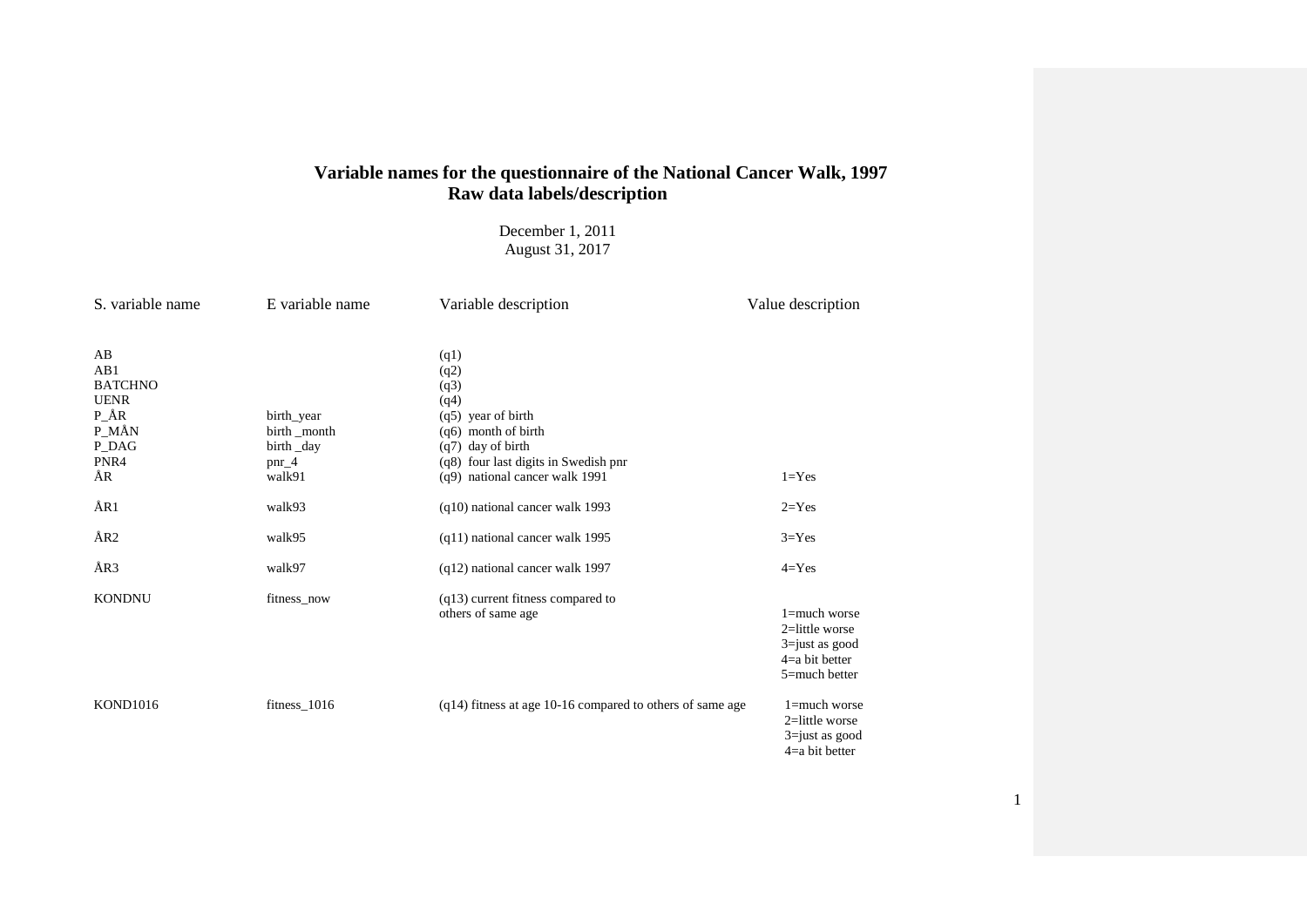#### 5=much better

| <b>RÖRNU</b>   | exer_now   | (q15) current exercise compared to others of same age                  | $1 =$ much less<br>$2$ =little less<br>$3 = just$ as much<br>$4=a$ bit more<br>5=much more |
|----------------|------------|------------------------------------------------------------------------|--------------------------------------------------------------------------------------------|
| <b>RÖR1016</b> | exer_1016  | (q16) exercise at age 10-16 compared to others of same age             | $1 =$ much less<br>$2$ =little less<br>3=just as much<br>$4=a$ bit more<br>5=much more     |
| <b>VARDMOT</b> | exer_daily | $(q17)$ house hold exercise per week last 12 months                    | $1 =$ less than 1 h<br>$2=1-2 h$<br>$3 = 3 - 4 h$<br>$4 = 5 - 6 h$<br>$5 = > 6 h$          |
| <b>LMOTSOM</b> | lexer_sum  | (q18) light sport exercise per week last 12 months summer              | $l = 0$ h<br>$2=0-1 h$<br>$3=2 h$<br>$4=3 h$<br>$5 = 4 h$<br>$6=5$ or more h               |
| <b>LMOTVIN</b> | lexer_win  | (q19) light sport exercise per week last 12 months winter              | $l = 0$ h<br>$2=0-1$ h<br>$3=2 h$<br>$4=3 h$<br>$5 = 4 h$<br>$6=5$ or more h               |
| <b>AMOTSOM</b> | mexer_sum  | $(q20)$ moderate sport exercise per week last 12 months summer $1=0$ h | $2=0-1$ h<br>$3=2 h$<br>$4=3 h$<br>$5 = 4 h$                                               |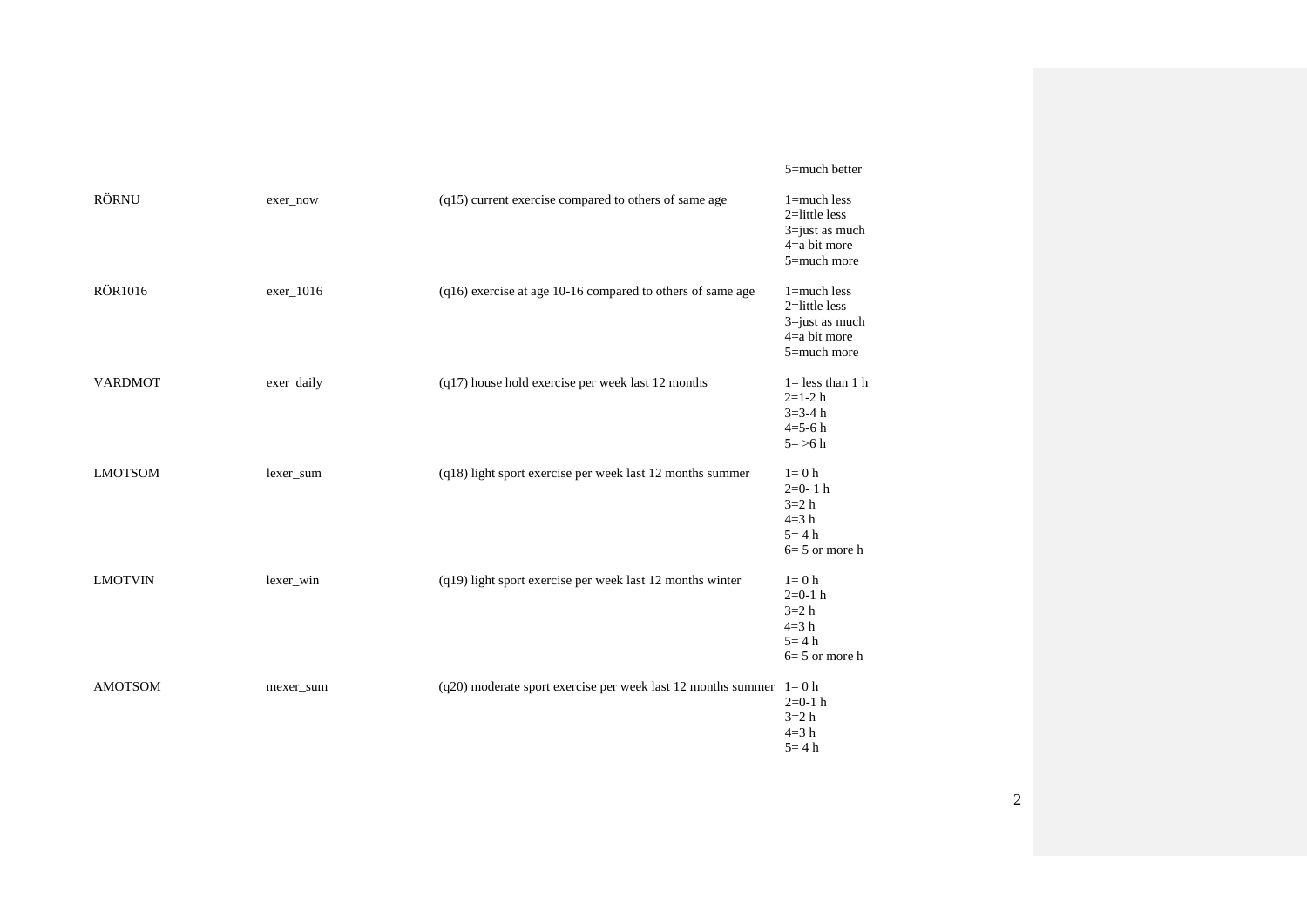#### 6= 5 or more h

| <b>AMOTVIN</b>  | mexer_win | $(q21)$ moderate sport exercise per week last 12 months winter | $l=0$ h<br>$2=0-1$ h<br>$3=2 h$<br>$4=3 h$<br>$5 = 4 h$<br>$6=5$ or more h                         |
|-----------------|-----------|----------------------------------------------------------------|----------------------------------------------------------------------------------------------------|
| TRÄTÄVSO        | vexer_sum | (q22) vigourous competetive sport exercise                     |                                                                                                    |
|                 |           | per week last 12 months summer                                 | $l=0$ h<br>$2=0-1 h$<br>$3=2 h$<br>$4=3 h$<br>$5 = 4 h$<br>$6 = \geq 5$ h                          |
| <b>TRÄTÄVVI</b> | vexer_win | (q23) vigourous competetive sport exercise                     |                                                                                                    |
|                 |           | per week last 12 months winter                                 | $l = 0$ h<br>$2=0-1$ h<br>$3=2 h$<br>$4=3 h$<br>$5 = 4 h$<br>$6 = \geq 5$ h                        |
| <b>TRÄTON</b>   | exer_teen | (q24) exercise during teenage years (times per week)           | $l$ = never<br>2=less than once/week<br>$3=$ once/week<br>$4=2-3$ times/week<br>$5 = 3$ times/week |
| TRÄ2029         | exer_2029 | (q25) exercise at age 20-29 (times per week)                   | $1 = never$<br>2=less than once/week<br>$3=$ once/week<br>$4=2-3$ times/week<br>$5 = 3$ times/week |
| <b>TRÄ3049</b>  | exer_3049 | (q26) exercise at age 30-49 (times per week)                   | $l$ = never<br>$2 =$ less than once/week<br>$3 =$ once/week                                        |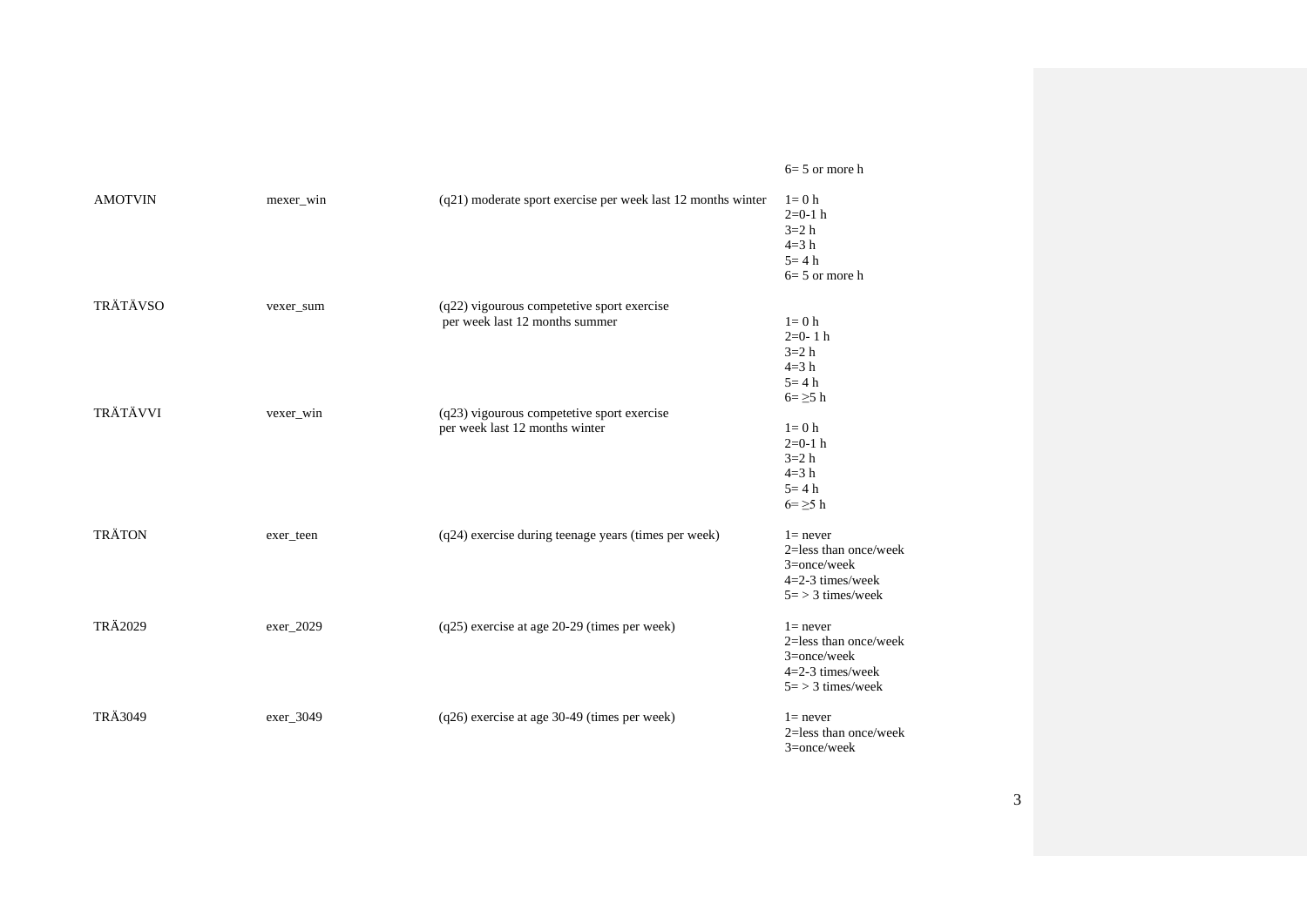|               |            |                                                   | $5 = 3$ times/week                                                                                                    |
|---------------|------------|---------------------------------------------------|-----------------------------------------------------------------------------------------------------------------------|
| TRÄ50MER      | exer 50    | $(q27)$ exercise at age 50+ (times per week)      | $l$ = never<br>$2 =$ less than once/week<br>$3=$ once/week<br>$4=2-3$ times/week<br>$5 = 3$ times/week                |
| <b>FYSANS</b> | workstrain | $(q28)$ physical strain daily work last 12 months | $1 =$ light, mostly sitting<br>2=light, moving around<br>3=rather physically demanding<br>4=very physically demanding |

## IF YOU CHOSE ONE OF THE ALTERNATIVES 3 OR 4, IN WHICH WAY?

| SÄTT            | w movement     | (q29) workstrain movement (walking running cycling)<br>if 3 or 4 on previous question (workstrain) | $1 = Yes$                                                                                                                                  |
|-----------------|----------------|----------------------------------------------------------------------------------------------------|--------------------------------------------------------------------------------------------------------------------------------------------|
| SÄTT1           | w muscle       | (q30) workstrain muscle work (lifting bending)<br>if 3 or 4 on previous question (workstrain)      | $1 = Yes$                                                                                                                                  |
| SÄTT2           | w_other        | $(q31)$ workstrain other type of physical strain<br>if 3 or 4 on previous question (workstrain)    | $1 = Yes$                                                                                                                                  |
| <b>MYARBFRI</b> | $exer_10$ yago | $(q32)$ exercise movement work leisure 10 years ago                                                | $1 =$ much less<br>than now<br>$2$ =little less than now<br>$3 =$ just as much than now<br>$4=a$ bit more than now<br>5=much more than now |
| <b>FYSIKA</b>   | paa            | $(q33)$ physical activity 0.9 MET                                                                  | $5 = 40$ min -1h 29 min<br>$6 = 1h$ 30 min – 2h 59 min<br>$7 = 3h - 5h 59$ min                                                             |

4

4=2-3 times/week

 $8 = 6 h - 12 h$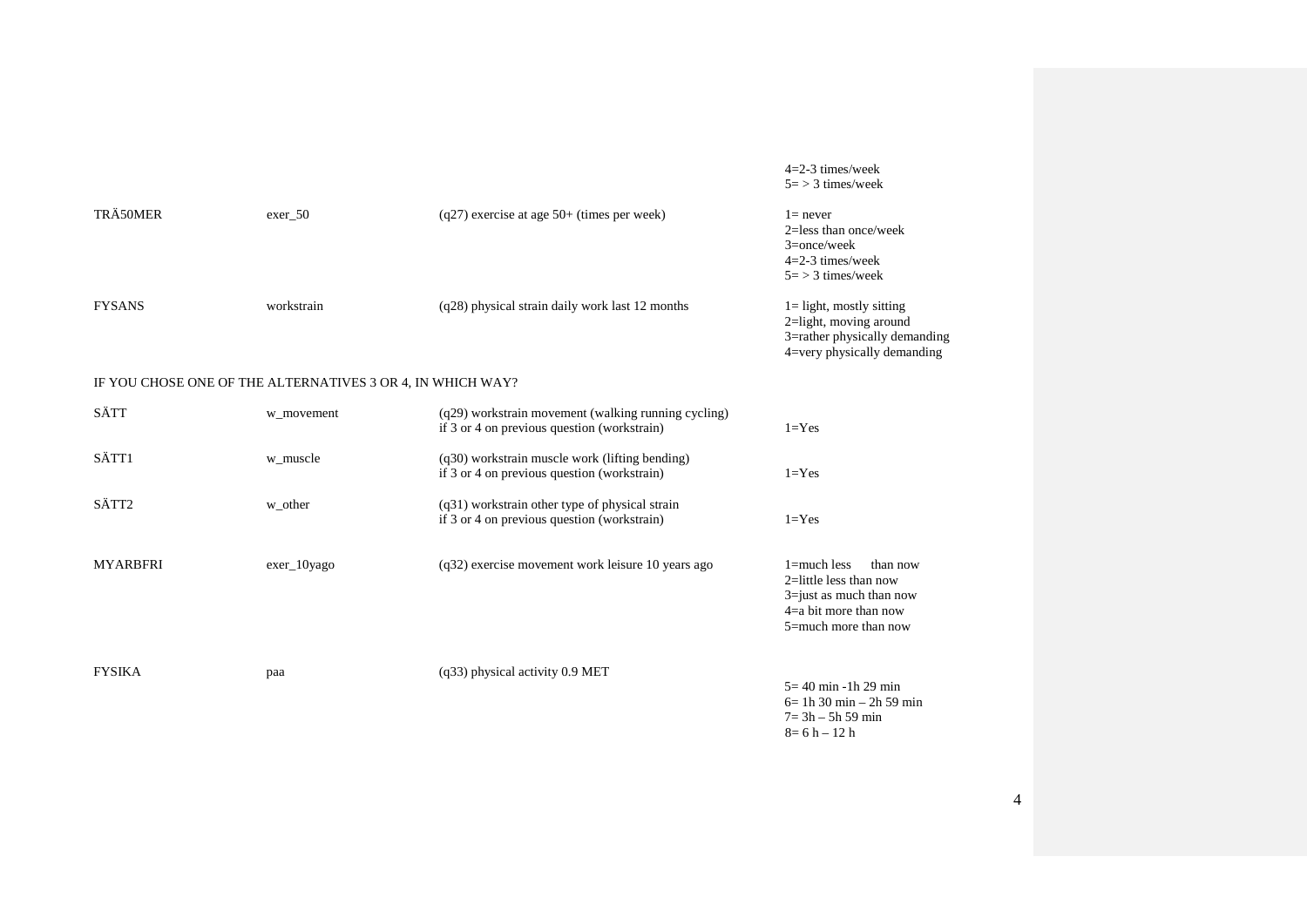| <b>FYSIKB</b> | pab | (q34) physical activity 1 MET   | $l = 0$ min - 4 min<br>$2=5$ min - 9 min<br>$3 = 10$ min - 19 min<br>$4 = 20$ min - 39 min<br>$5 = 40$ min -1h 29 min<br>$6 = 1h$ 30 min – 2h 59 min<br>$7 = 3h - 5h 59$ min<br>$8=6 h - 12 h$ |
|---------------|-----|---------------------------------|------------------------------------------------------------------------------------------------------------------------------------------------------------------------------------------------|
| <b>FYSIKC</b> | pac | (q35) physical activity 1.5 MET | $l = 0$ min - 4 min<br>$2=5$ min - 9 min<br>$3 = 10$ min - 19 min<br>$4 = 20$ min - 39 min<br>$5 = 40$ min -1h 29 min<br>$6 = 1h$ 30 min – 2h 59 min<br>$7 = 3h - 5h 59$ min<br>$8=6 h - 12 h$ |
| <b>FYSIKD</b> | pad | (q36) physical activity 2 MET   | $1=0$ min - 4 min<br>$2=5$ min - 9 min<br>$3 = 10$ min - 19 min<br>$4 = 20$ min - 39 min<br>$5 = 40$ min -1h 29 min<br>$6 = 1h$ 30 min – 2h 59 min<br>$7 = 3h - 5h$ 59 min<br>$8=6 h - 12 h$   |
| <b>FYSIKE</b> | pae | (q37) physical activity 3 MET   | $l = 0$ min - 4 min<br>$2=5$ min - 9 min<br>$3 = 10$ min - 19 min<br>$4 = 20$ min - 39 min<br>$5 = 40$ min -1h 29 min<br>$6 = 1h$ 30 min – 2h 59 min<br>$7 = 3h - 5h 59$ min<br>$8=6 h - 12 h$ |
| <b>FYSIKF</b> | paf | (q38) physical activity 4 MET   | $l = 0$ min - 4 min<br>$2 = 5$ min - 9 min<br>$3 = 10$ min - 19 min                                                                                                                            |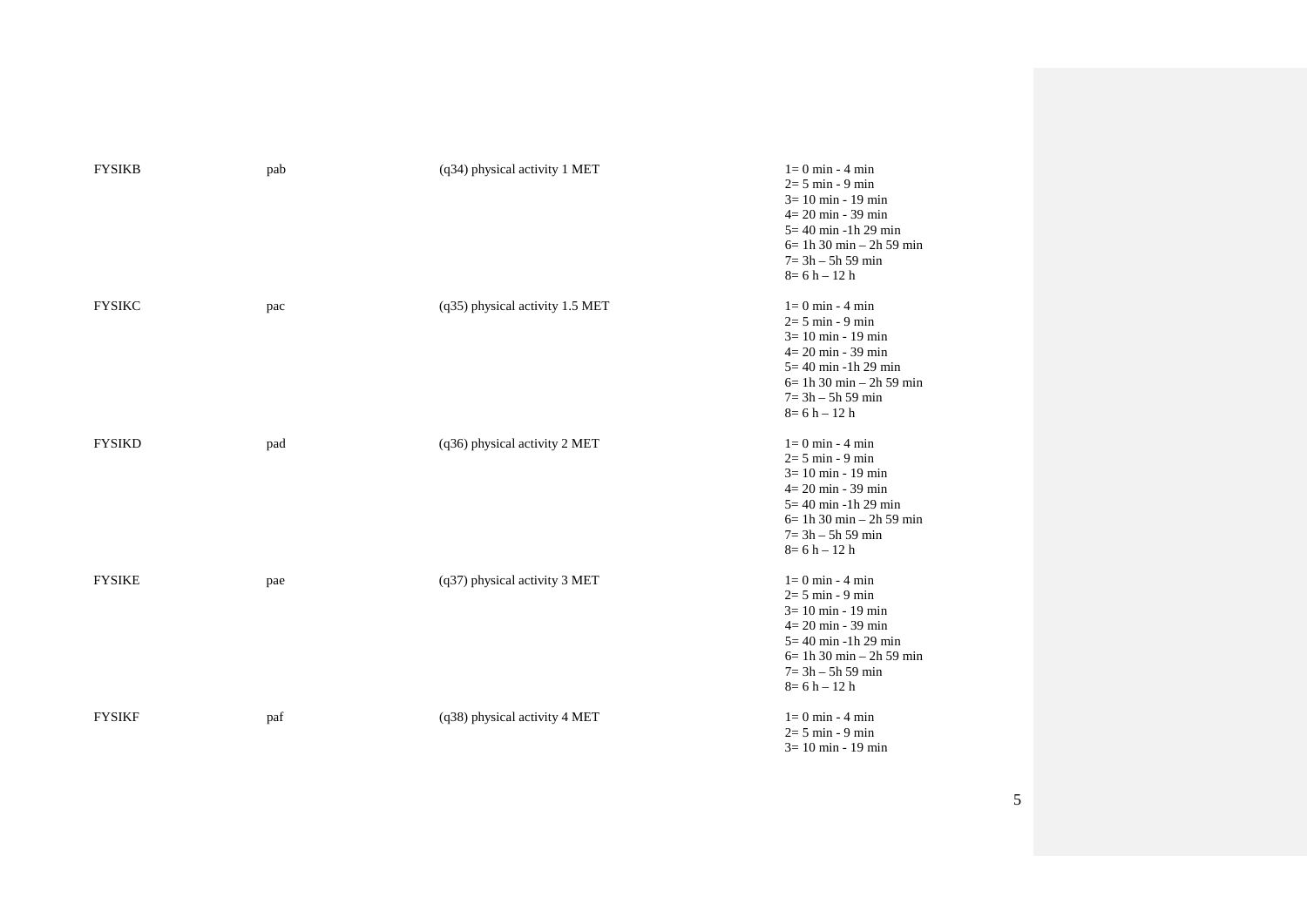|                                                                        |                                                                              |                                                                                                                                                                                       | $4 = 20$ min - 39 min<br>$5 = 40$ min -1h 29 min<br>$6=1h 30$ min $-2h 59$ min<br>$7 = 3h - 5h 59$ min<br>$8=6 h - 12 h$                                                                       |
|------------------------------------------------------------------------|------------------------------------------------------------------------------|---------------------------------------------------------------------------------------------------------------------------------------------------------------------------------------|------------------------------------------------------------------------------------------------------------------------------------------------------------------------------------------------|
| <b>FYSIKG</b>                                                          | pag                                                                          | (q39) physical activity 5 MET                                                                                                                                                         | $l = 0$ min - 4 min<br>$2 = 5$ min - 9 min<br>$3 = 10$ min - 19 min<br>$4 = 20$ min - 39 min<br>$5 = 40$ min -1h 29 min<br>$6=1h30$ min $-2h59$ min<br>$7 = 3h - 5h$ 59 min<br>$8=6 h - 12 h$  |
| <b>FYSIKH</b>                                                          | pah                                                                          | (q40) physical activity 6 MET                                                                                                                                                         | $1=0$ min - 4 min<br>$2=5$ min - 9 min<br>$3 = 10$ min - 19 min<br>$4 = 20$ min - 39 min<br>$5 = 40$ min -1h 29 min<br>$6 = 1h$ 30 min – 2h 59 min<br>$7 = 3h - 5h 59$ min<br>$8=6 h - 12 h$   |
| <b>FYSIKI</b>                                                          | pai                                                                          | (q41) physical activity 8 MET                                                                                                                                                         | $l = 0$ min - 4 min<br>$2=5$ min - 9 min<br>$3 = 10$ min - 19 min<br>$4 = 20$ min - 39 min<br>$5 = 40$ min -1h 29 min<br>$6 = 1h$ 30 min – 2h 59 min<br>$7 = 3h - 5h 59$ min<br>$8=6 h - 12 h$ |
| <b>VIKTNUKL</b><br>VIKT20KL<br>VIKT50KL<br>LÄNGDKL<br>HÖFTKL<br>HÖFTEJ | weight_now<br>weight $20$<br>weight $50$<br>lenght_now<br>hip<br>hip_unknown | $(q42)$ weight now $(kg)$<br>$(q43)$ weight age 20 (kg)<br>$(q44)$ weight age 50 (kg)<br>$(q45)$ length now (cm)<br>(q46) hip-circumference (cm)<br>$(q47)$ hip-circumference unknown |                                                                                                                                                                                                |

6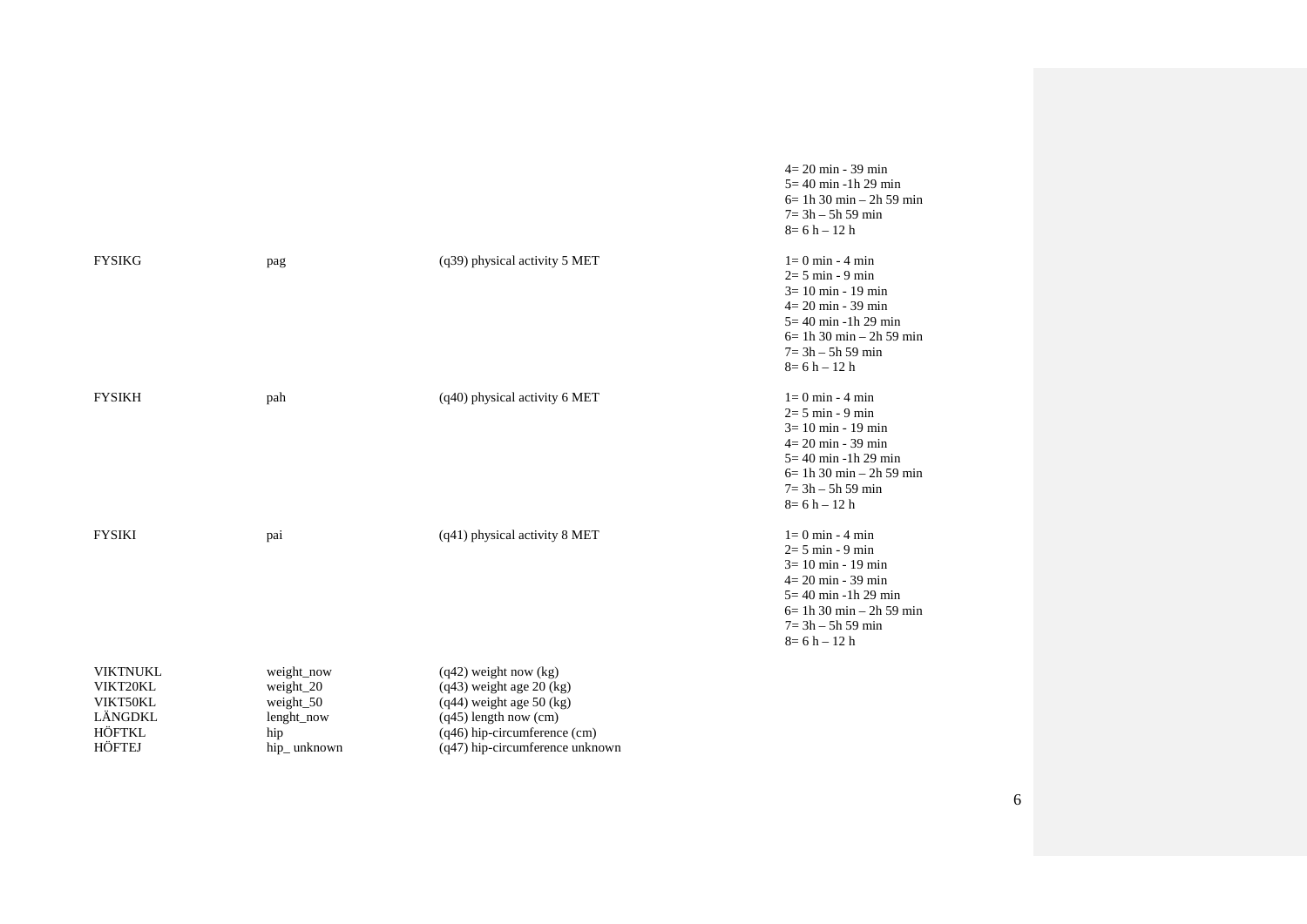| <b>MIDJAKL</b><br><b>MIDJAEJ</b> | waist<br>waist_unknown | (q48) waist circumference (cm)<br>(q49) waist--circumference unknown |                                                                                                                                                    |
|----------------------------------|------------------------|----------------------------------------------------------------------|----------------------------------------------------------------------------------------------------------------------------------------------------|
| <b>FÖDVIKT</b>                   | birthweight_gr         | $(q50)$ Birth weight $(g)$                                           | 1=Less than $1500g$<br>2=1500-2499<br>$3=2500-4000$<br>$4 =$ Over $4000$                                                                           |
|                                  |                        |                                                                      | 5=Do not Know                                                                                                                                      |
| NER5KG                           | weight_loss            | (q51) Ever lost 5kg or more                                          | $1 = No$<br>$2 = Yes$                                                                                                                              |
| <b>NERJA</b>                     | weight_loss_mod        | $(q52)$ Ever lost between 5kg and 10 kg                              | $1 = Yes$                                                                                                                                          |
| <b>NERGGR</b>                    | weight_loss_mod_times  | (q53) How many times did you lose<br>weight between 5kg and 10 kg    | $1=1$<br>$2=2$<br>$3=3$<br>$4=4$<br>$5=5$ times or more                                                                                            |
| <b>NERMER</b>                    | weight_loss_high       | (q54) Ever lost more than 10 kg                                      | $1 = Yes$                                                                                                                                          |
| NERGGR2                          | weight_loss_high_times | (q55) How many times did you lose                                    |                                                                                                                                                    |
|                                  |                        | weight more than 10 kg                                               | $1=1$<br>$2=2$<br>$3=3$<br>$4=4$<br>$5=5$ times or more                                                                                            |
| <b>JAG</b>                       | my_country             | (q56) My place of origin                                             | $1 =$ Sweden<br>$2 =$ Baltic country<br>$3 = Denmark$<br>$4 = Finland$<br>$5 =$ Greece<br>$6 = \text{Iraq}$<br>$7 =$ Iran<br>8 = Former Yugoslavia |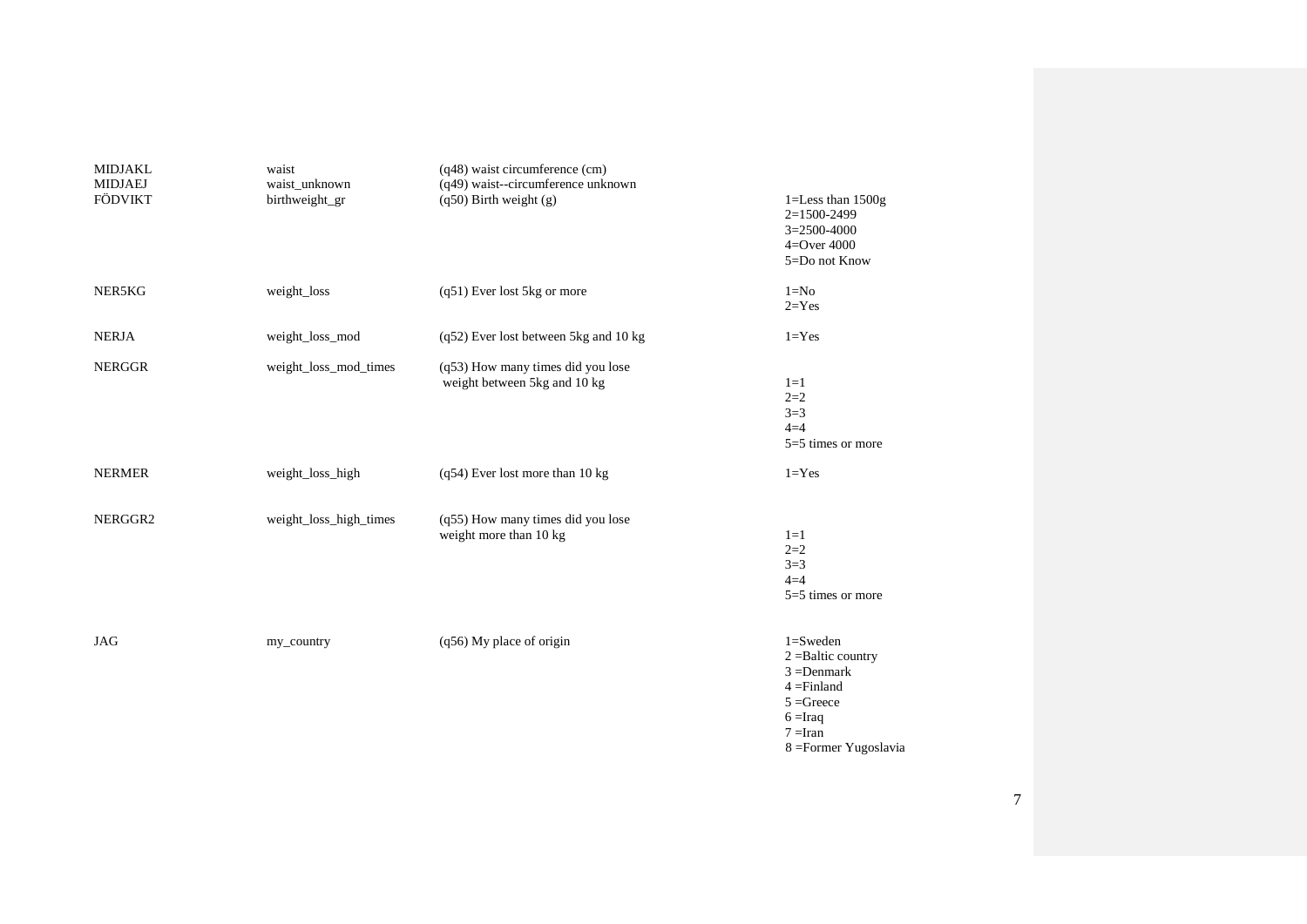|            |                |                                 | $9 = Lebanon$<br>$10 =$ Norway<br>$11 =$ Poland<br>$12 =$ Turkey<br>$13 =$ Germany<br>14=Hungary<br>15=North America<br>16 = South America<br>$17 =$ Africa<br>$18 = Other$<br>$19 = Do$ not know"                                                                                                                                                       |
|------------|----------------|---------------------------------|----------------------------------------------------------------------------------------------------------------------------------------------------------------------------------------------------------------------------------------------------------------------------------------------------------------------------------------------------------|
| <b>MOR</b> | mother_country | (q57) My mother place of origin | $1 =$ Sweden<br>$2 =$ Baltic country<br>$3 =$ Denmark<br>$4 = Finland$<br>$5 =$ Greece<br>$6 = \text{Iraq}$<br>$7 =$ Iran<br>8 = Former Yugoslavia<br>$9 = Lebanon$<br>$10 =$ Norway<br>$11 =$ Poland<br>$12 =$ Turkey<br>$13 =$ Germany<br>14=Hungary<br>15=North America<br>16 = South America<br>$17 =$ Africa<br>$18 = Other$<br>$19 = Do$ not know" |
| FAR        | father_country | (q58) My father place of origin | $1 =$ Sweden<br>2=Baltic country<br>$3 =$ Denmark<br>4=Finland<br>5=Greece<br>$6 = Iraq$                                                                                                                                                                                                                                                                 |

7=Iran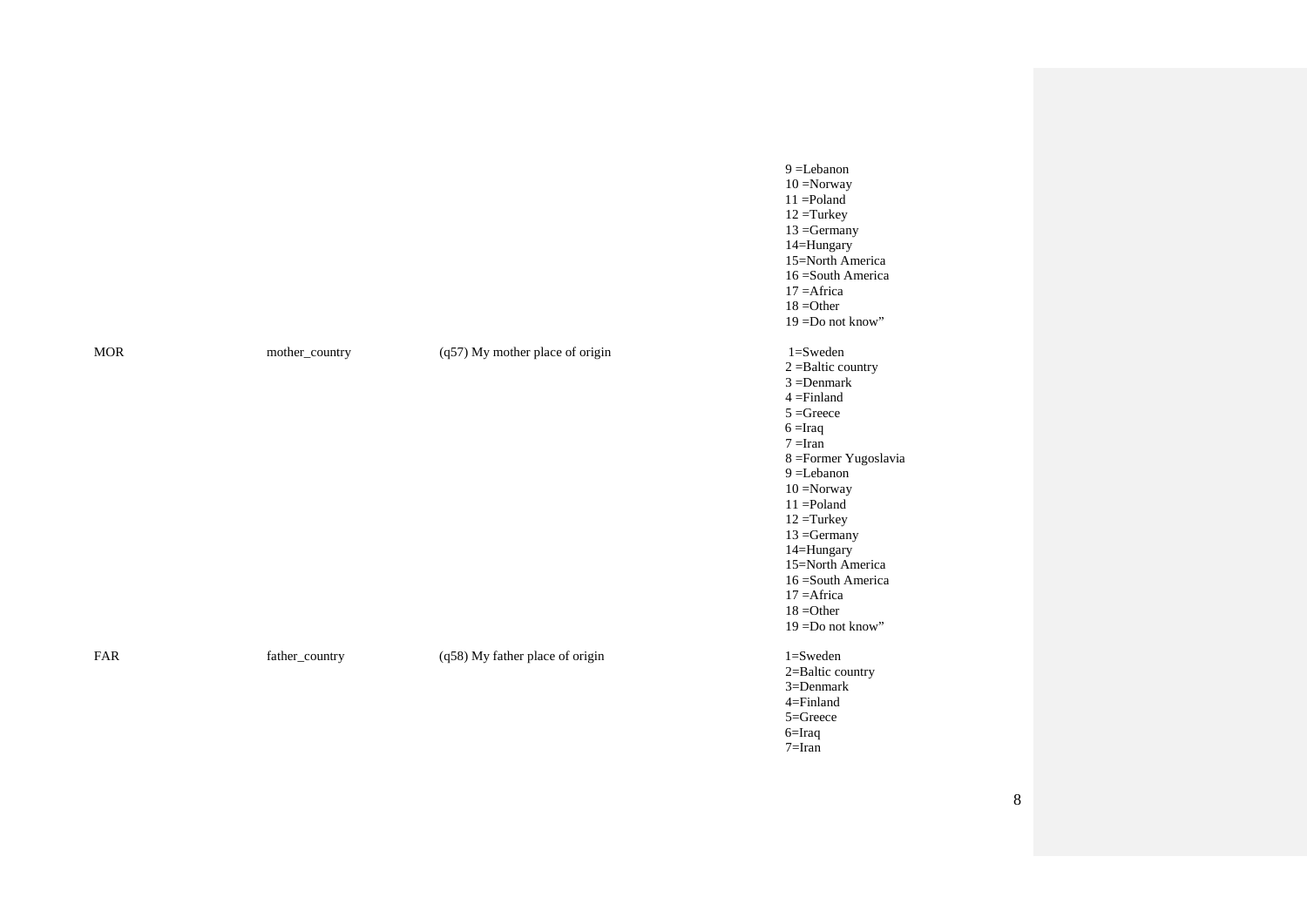|                 |                         |                                                        | 8=Former Yugoslavia<br>9=Lebanon<br>10=Norway<br>$11 =$ Poland<br>$12 = Turkey$<br>13=Germany<br>14=Hungary<br>15=North America<br>16=South America<br>17=Africa<br>18=Other<br>19=Do not know |
|-----------------|-------------------------|--------------------------------------------------------|------------------------------------------------------------------------------------------------------------------------------------------------------------------------------------------------|
| <b>BOUTSVE</b>  | boutsve_before5         | (q59) Lives in Sweden from before 5 years old          | $1 = Yes$                                                                                                                                                                                      |
| <b>BOUTSVE1</b> | boutsve_5_14            | (q60) Lives Sweden from between 5 and 14 years old     | $2 = Yes$                                                                                                                                                                                      |
| <b>BOUTSVE2</b> | boutsve $15-19$         | (q61) Lives in Sweden from between 15 and 19 years old | $3 = Yes$                                                                                                                                                                                      |
| <b>BOUTSVE3</b> | boutsve_20_29           | (q62) Lives in Sweden from between 20 and 29 years old | $4 = Yes$                                                                                                                                                                                      |
| <b>BOUTSVE4</b> | boutsve $\_30\_50$      | (q63) Lives in Sweden from between 30 and 50 years old | $5 = Yes$                                                                                                                                                                                      |
| <b>BOUTSVE5</b> | boutsve_after50         | (q64) Lives in Sweden from between 30 and 50 years old | $6 = Yes$                                                                                                                                                                                      |
| <b>ANTSYS</b>   | n_of_broth_and_syst     | (q65) Number of brothers and systers                   | $1 = None$<br>$2 = 1$<br>$3 = 2$<br>$4 = 3$<br>$5 = 4$<br>$6 = 5$<br>$7=6$<br>$8=7$<br>$9=8$<br>$10=9$<br>11=more than 9                                                                       |
| <b>ANTFSYS</b>  | n_of_old_broth_and_syst | (q66) Number of older brothers and systers             | $1 = None$<br>$2=1$                                                                                                                                                                            |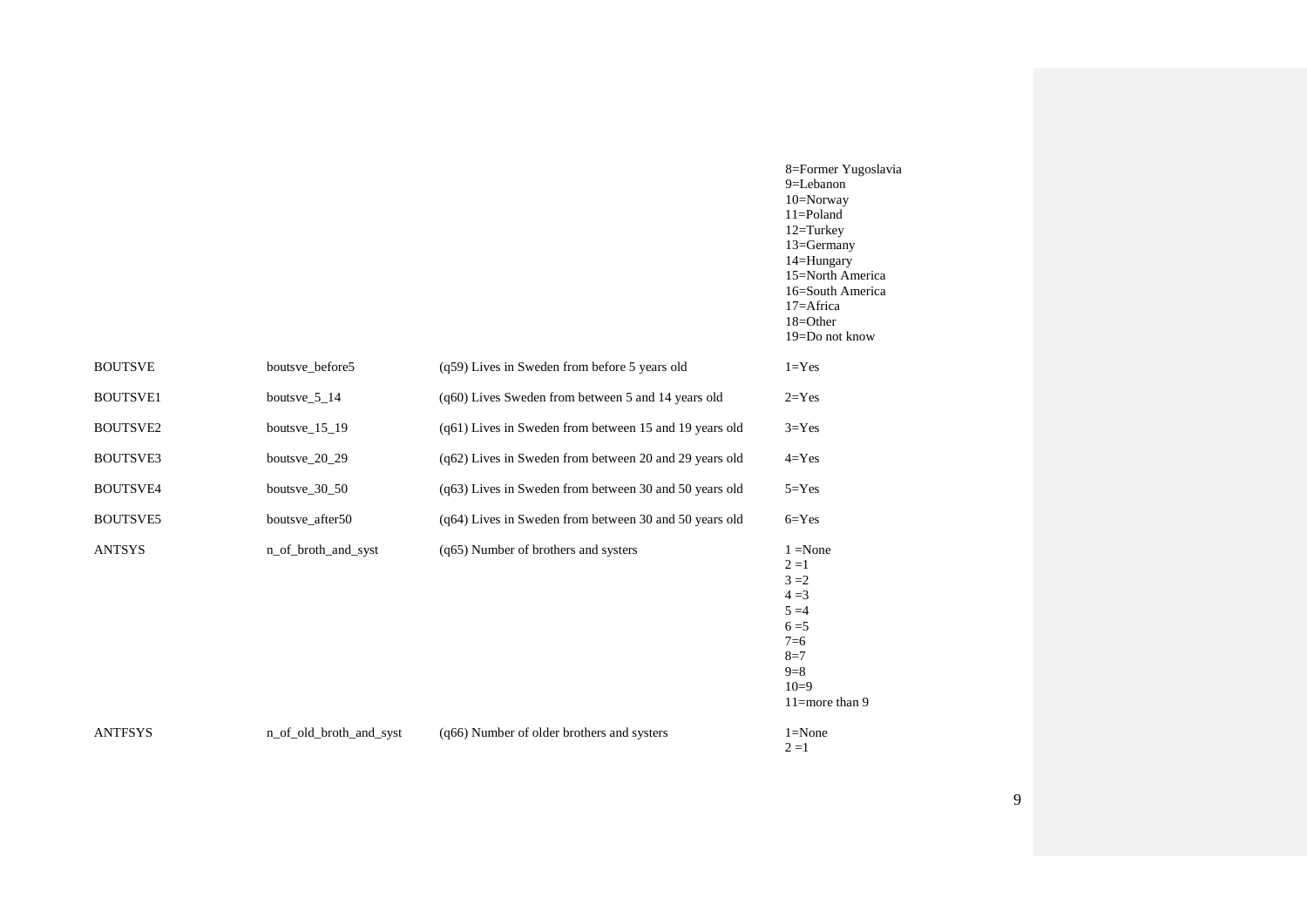|                 |                    |                                         | $8=7$<br>$9=8$<br>$10=9$<br>$11$ =more than 9                                           |
|-----------------|--------------------|-----------------------------------------|-----------------------------------------------------------------------------------------|
| <b>VUXITUPP</b> | bro_up_big_ci      | (q67) Brought up in a big city          | $1 = Yes$                                                                               |
| VUXITUP1        | bro_up_med_size_ci | (q68) Brought up in a medium-sized city | $2 = Yes$                                                                               |
| VUXITUP2        | bro_up_smal_town   | (q69) Brought up in a small town        | $3 = Yes$                                                                               |
| VUXITUP3        | bro_up_countryside | (q70) Brought up in the countryside     | $4 = Yes$                                                                               |
| <b>DAGIS</b>    | day_nurs           | (q71) Gone to day nursery               | $1 = Yes$                                                                               |
| DAGIS1          | nurs_school        | (q72) Gone to nursery school            | $1 = Yes$                                                                               |
| DAGIS2          | no_nurs_school     | (q73) Gone to none nursery school       | $1 = Yes$                                                                               |
| DAGISÅLD        | day_nurs_age       | (q74) Age when started day nursery      | $1 =$ Younger than 1 year<br>$2=1-2$ years<br>$3=3-4$ years<br>$4 =$ Older than 4 years |
| SYSSELSÄ        | occ_full           | (q75) fulltime employed                 | $1 = Yes$                                                                               |
| SYSSELS1        | occ_part           | (q76) part time employed                | $1 = Yes$                                                                               |
| SYSSELS2        | occ_own            | $(q77)$ own business                    | $1 = Yes$                                                                               |
| SYSSELS3        | occ home           | (q78) non paid house work               | $1 = Yes$                                                                               |

 $3 = 2$ 

 $4 = 3$  $5 = 4$  $6 = 5$ 7=6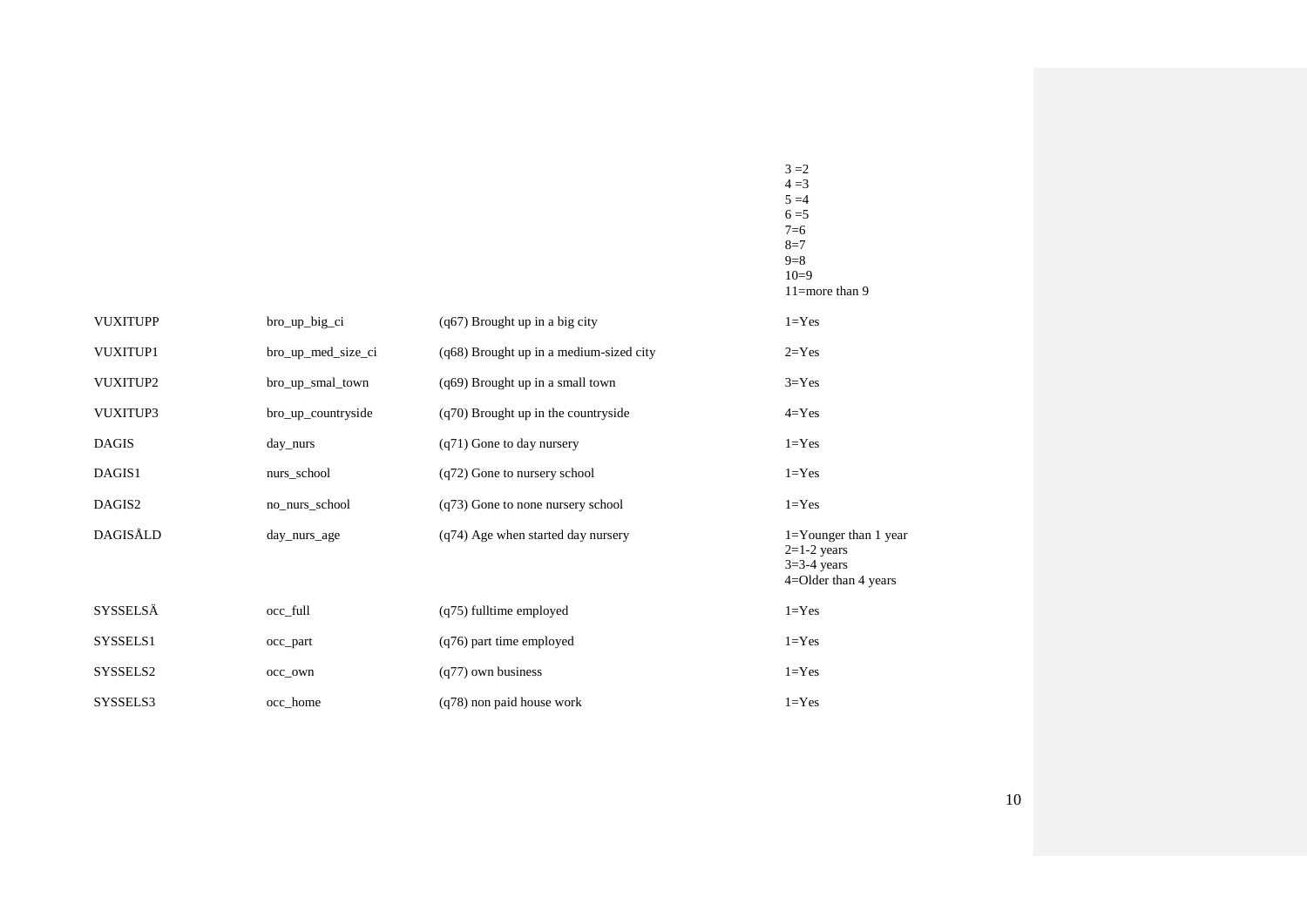| SYSSELS4        | occ_unemp           | $(q79)$ unemployed                    | $1 = Yes$                                                                  |
|-----------------|---------------------|---------------------------------------|----------------------------------------------------------------------------|
| SYSSELS5        | occ_retir           | $(q80)$ retired                       | $1 = Yes$                                                                  |
| SYSSELS6        | occ_sick            | $(q81)$ sick leave long time          | $1 = Yes$                                                                  |
| SYSSELS7        | occ_stud            | $(q82)$ student                       | $1 = Yes$                                                                  |
| SYSSELS8        | occ_other           | $(q83)$ other                         | $1 = Yes$                                                                  |
| <b>ARBTIDER</b> | day_ti_wk           | $(q84)$ Day time work                 | $1 = Yes$                                                                  |
| ARBTIDE1        | day_ti_and_call_wk  | $(q85)$ Day time + on call work       | $2 = Yes$                                                                  |
| ARBTIDE2        | eveni_night_wk      | (q86) Evening/nights work             | $3 = Yes$                                                                  |
| ARBTIDE3        | two_shift_wk        | (q87) Two shift work                  | $4 = Yes$                                                                  |
| ARBTIDE4        | three_five_shift_wk | (q88) Three-Five shift work           | $5 = Yes$                                                                  |
| ARBTIDE5        | other_hours_wk      | (q89) Other unspecified working hours | $6 = Yes$                                                                  |
| ARBTIDE6        | no_hours_wk         | (q90) No working hours                | $7 = Yes$                                                                  |
| <b>ARBFORT</b>  | wk_very_fast        | (q91) Have to work very fast          | $1 =$ Seldom/never<br>2=Sometimes<br>$3 =$ Often<br>4=Always/almost always |
| ARBHÅRT         | wk_very_hard        | (q92) Have to work very hard          | $1 =$ Seldom/never<br>2=Sometimes<br>$3 =$ Often<br>4=Always/almost always |
| <b>ARBSTOR</b>  | wk_too_much         | (q93) Have to work too much           | 1=Seldom/never<br>2=Sometimes<br>$3 =$ Often                               |

4=Always/almost always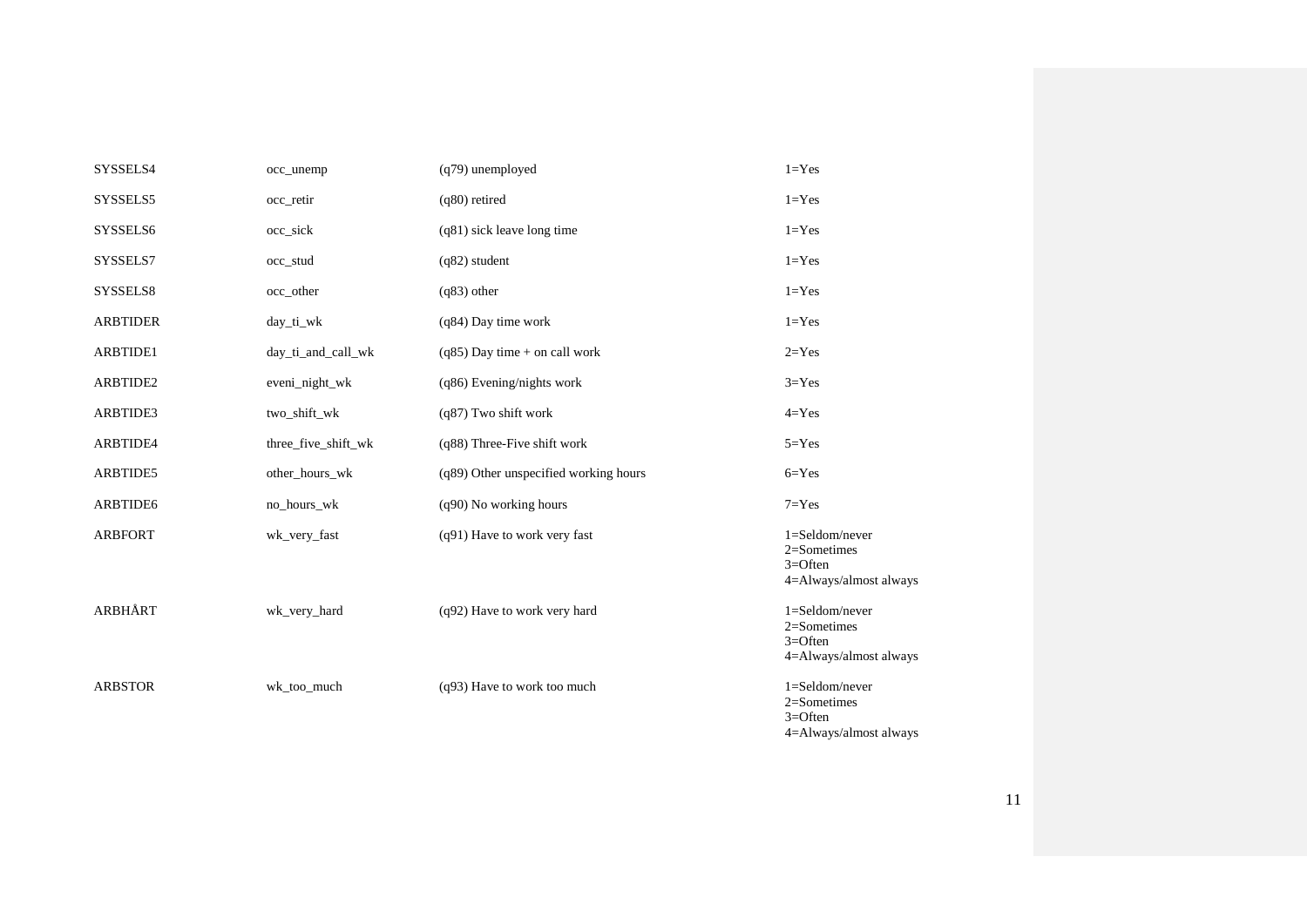| <b>ARBTID</b>   | wk_enough_time_catchup | $(q94)$ Have enough of time to catch up            | $1 =$ Seldom/never<br>$2 =$ Sometimes<br>$3 =$ Often<br>4=Always/almost always |
|-----------------|------------------------|----------------------------------------------------|--------------------------------------------------------------------------------|
| <b>ARBNYA</b>   | wk_learn_new_things    | $(q95)$ Can learn new things                       | $1 =$ Seldom/never<br>$2$ =Sometimes<br>$3 =$ Often<br>4=Always/almost always  |
| <b>ARBMOT</b>   | wk_contradictory       | (q96) There are contradictory demands              | $1 =$ Seldom/never<br>$2$ =Sometimes<br>$3 =$ Often<br>4=Always/almost always  |
| <b>ARBSKICK</b> | wk_demand_skilfulness  | (q97) There are skilfulness demands                | $1 =$ Seldom/never<br>$2$ =Sometimes<br>$3 =$ Often<br>4=Always/almost always  |
| <b>ARBPHITT</b> | wk_demand_ingenuity    | (q98) There are ingenuity demands                  | $1 =$ Seldom/never<br>$2$ =Sometimes<br>$3 =$ Often<br>4=Always/almost always  |
| <b>ARBFRI</b>   | wk_freedom_what        | (q99) Have freedom to decide what is to be done    | $1 =$ Seldom/never<br>$2 =$ Sometimes<br>$3 =$ Often<br>4=Always/almost always |
| <b>ARBHUR</b>   | wk_freedom_how         | (q100) Have freedom to decide how it is to be done | $1 =$ Seldom/never<br>$2 =$ Sometimes<br>$3 =$ Often<br>4=Always/almost always |
| <b>ARBSAM</b>   | wk_same                | (q101) Have to do the same thing over the time     | $1 =$ Seldom/never<br>2=Sometimes<br>$3=$ Often<br>4=Always/almost always      |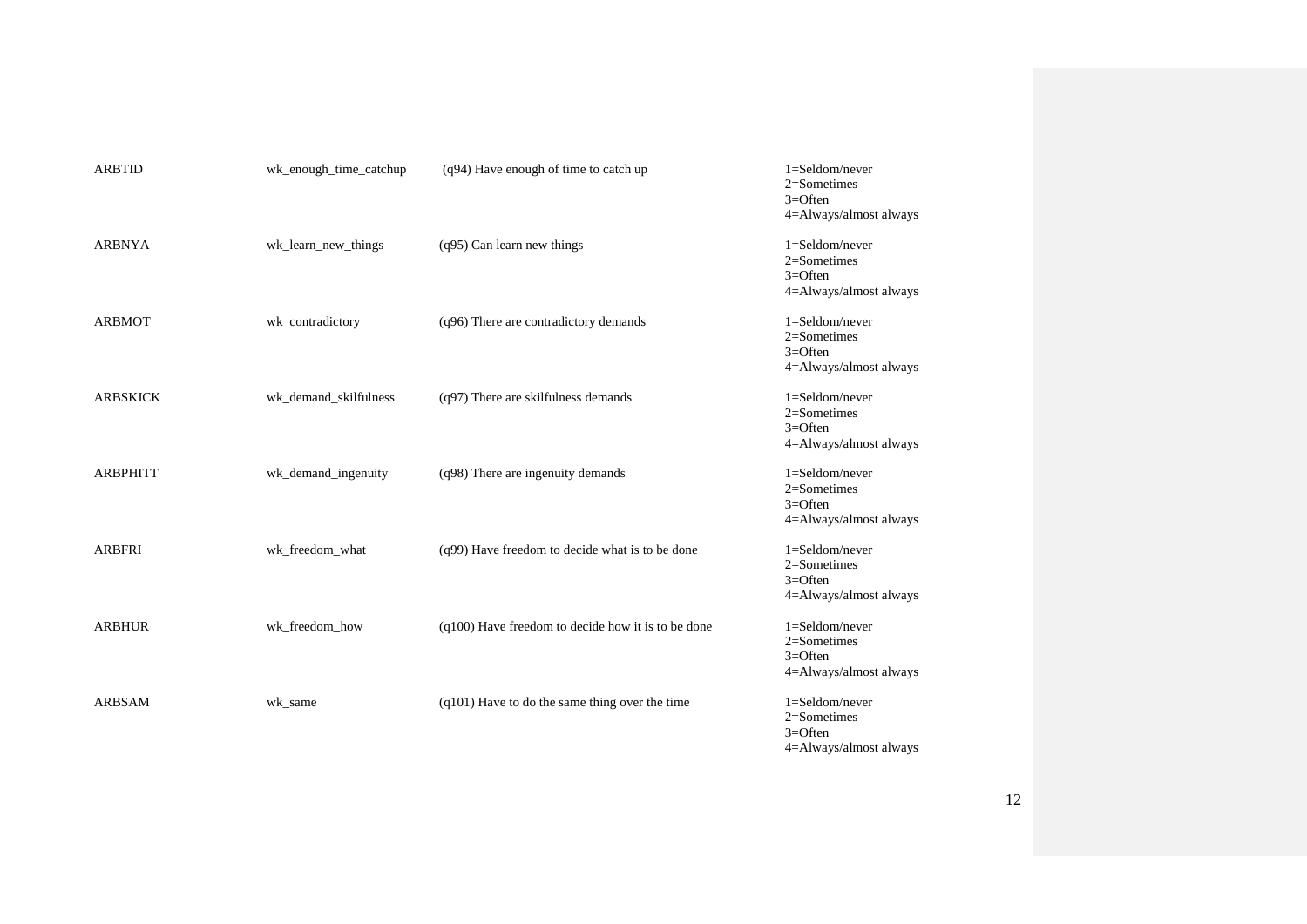| <b>SKOLOR</b>   | ed_comp  | $(q102)$ education 9 years                       | $1 = Yes$                                                                             |
|-----------------|----------|--------------------------------------------------|---------------------------------------------------------------------------------------|
| SKOLOR1         | ed_real  | $(q103)$ education 9 years                       | $1 = Yes$                                                                             |
| SKOLOR2         | ed_work  | $(q104)$ education 11 years                      | $1 = Yes$                                                                             |
| SKOLOR3         | ed_girl  | (q105) education 13 years                        | $1 = Yes$                                                                             |
| SKOLOR4         | $ed_2y$  | $(q106)$ education 11 years                      | $1 = Yes$                                                                             |
| SKOLOR5         | $ed_34y$ | $(q107)$ education 12-13 years                   | $1 = Yes$                                                                             |
| SKOLOR6         | ed_univ  | (q108) education 15 years                        | $1 = Yes$                                                                             |
| SKOLOR7         | ed_other | $(q109)$ other education                         | $1 = Yes$                                                                             |
| <b>CIGARETT</b> |          | (q110) Ever smoked cigarettes more than 6 months | $1=N0$<br>$2 = Yes$                                                                   |
| <b>SNUS</b>     |          | (q111) Ever taken snuff regularly                | $1 = No$<br>$2 = Yes$                                                                 |
| <b>PIPA</b>     |          | $(q112)$ Ever smoked pipe regularly              | $1=N0$<br>$2 = Yes$                                                                   |
| <b>CIGNU</b>    | cignow   | $(q113)$ Smoke now                               | $1=0$<br>$2=1-5$<br>$3=6-10$<br>$4=11-15$<br>$5=16-20$<br>$6=21-30$<br>7=more than 30 |
| CIG1014         |          | (q114) Smoke between 10 and 14 years old         | $1=0$<br>$2=1-5$<br>$3=6-10$<br>$4 = 11 - 15$<br>$5=16-20$                            |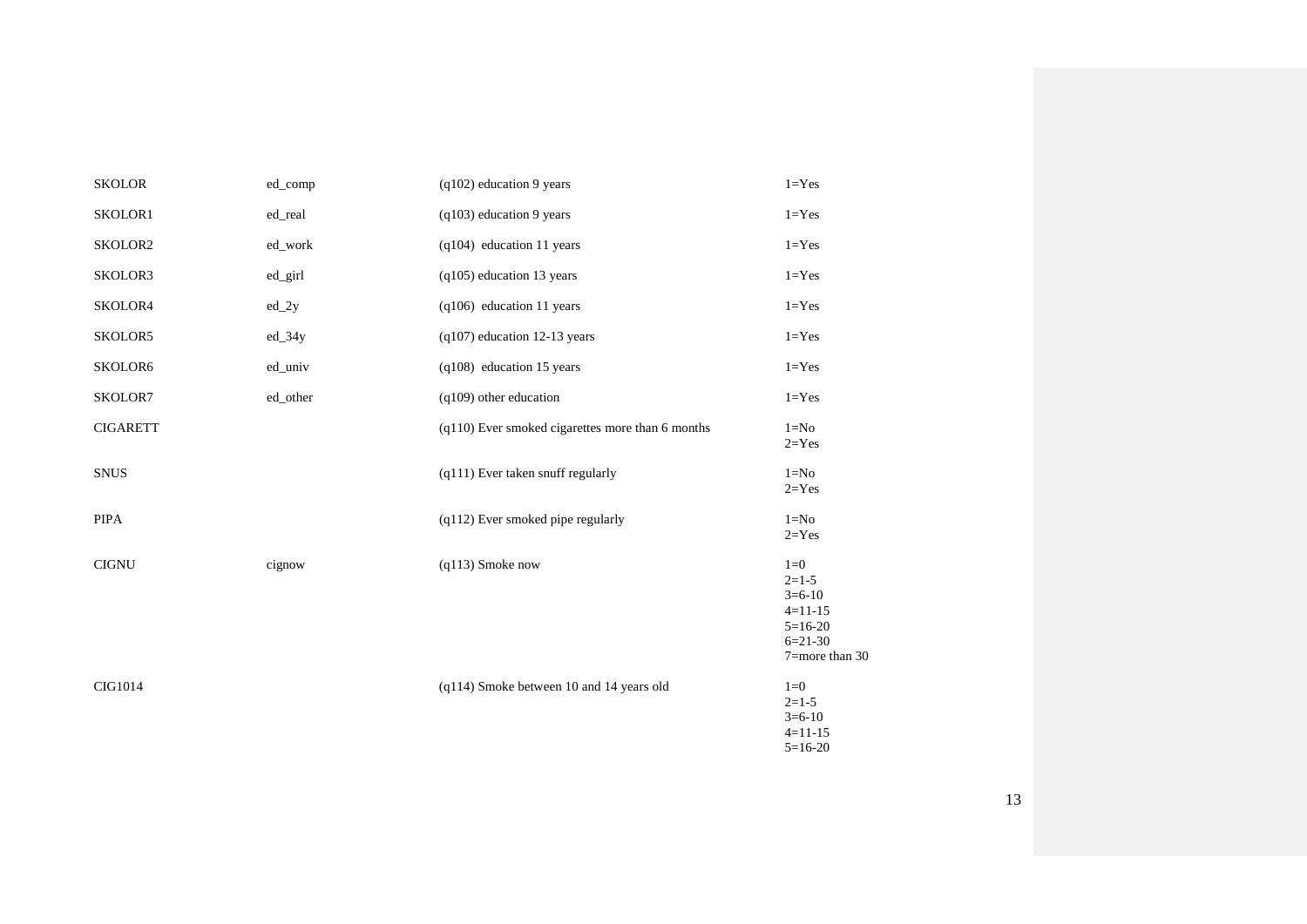|                |                                          | $6=21-30$<br>7=more than 30                                                           |
|----------------|------------------------------------------|---------------------------------------------------------------------------------------|
| CIG1519        | (q115) Smoke between 15 and 19 years old | $1=0$<br>$2=1-5$<br>$3=6-10$<br>$4=11-15$<br>$5=16-20$<br>$6=21-30$<br>7=more than 30 |
| <b>CIG2029</b> | (q116) Smoke between 20 and 29 years old | $1=0$<br>$2=1-5$<br>$3=6-10$<br>$4=11-15$<br>$5=16-20$<br>$6=21-30$<br>7=more than 30 |
| CIG3039        | (q117) Smoke between 30 and 39 years old | $1=0$<br>$2=1-5$<br>$3=6-10$<br>$4=11-15$<br>$5=16-20$<br>$6=21-30$<br>7=more than 30 |
| CIG4049        | (q118) Smoke between 40 and 49 years old | $1=0$<br>$2=1-5$<br>$3=6-10$<br>$4=11-15$<br>$5=16-20$<br>$6=21-30$<br>7=more than 30 |
| CIG5059        | (q119) Smoke between 50 and 59 years old | $1=0$<br>$2=1-5$<br>$3=6-10$<br>$4=11-15$                                             |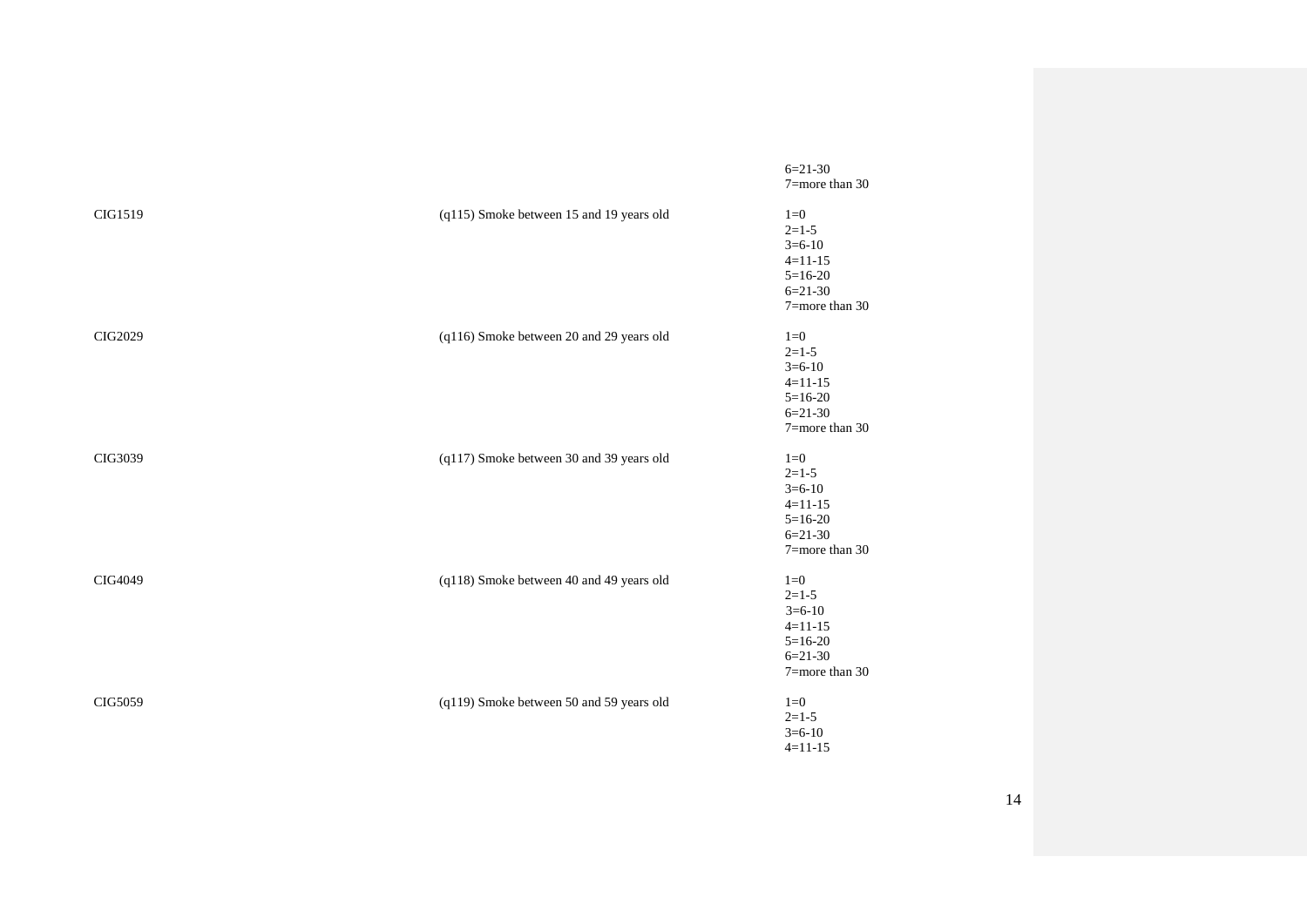|               |                 |                                         | $5=16-20$<br>$6=21-30$<br>7=more than 30                                                  |
|---------------|-----------------|-----------------------------------------|-------------------------------------------------------------------------------------------|
| CIG60ÄLD      | $\text{cig}_60$ | (q120) Smoke after 60 years old         | $1=0$<br>$2=1-5$<br>$3=6-10$<br>$4 = 11 - 15$<br>$5=16-20$<br>$6=21-30$<br>7=more than 30 |
| PIPNU         | pipnow          | $(q121)$ Pipe now                       | $1 = No$<br>$2 = Yes$                                                                     |
| PIP1014       |                 | (q123) Pipe between 10 and 14 years old | $1=N0$<br>$2 = Yes$                                                                       |
| PIP1519       |                 | (q125) Pipe between 15 and 19 years old | $1=N0$<br>$2 = Yes$                                                                       |
| PIP2029       |                 | (q127) Pipe between 20 and 29 years old | $1=N0$<br>$2 = Yes$                                                                       |
| PIP3039       |                 | (q129) Pipe between 30 and 39 years old | $1 = No$<br>$2 = Yes$                                                                     |
| PIP4049       |                 | (q131) Pipe between 40 and 49 years old | $1 = No$<br>$2 = Yes$                                                                     |
| PIP5059       |                 | (q133) Pipe between 50 and 59 years old | $1 = No$<br>$2 = Yes$                                                                     |
| PIP60ÄLD      | pip_60_older    | (q135) Pipe after 60 years old          | $1 = No$<br>$2 = Yes$                                                                     |
| <b>SNUSNU</b> | snusnow         | $(q122)$ Snus now                       | $3=0$<br>4=Less than 1<br>$5 = 1 - 2$                                                     |

15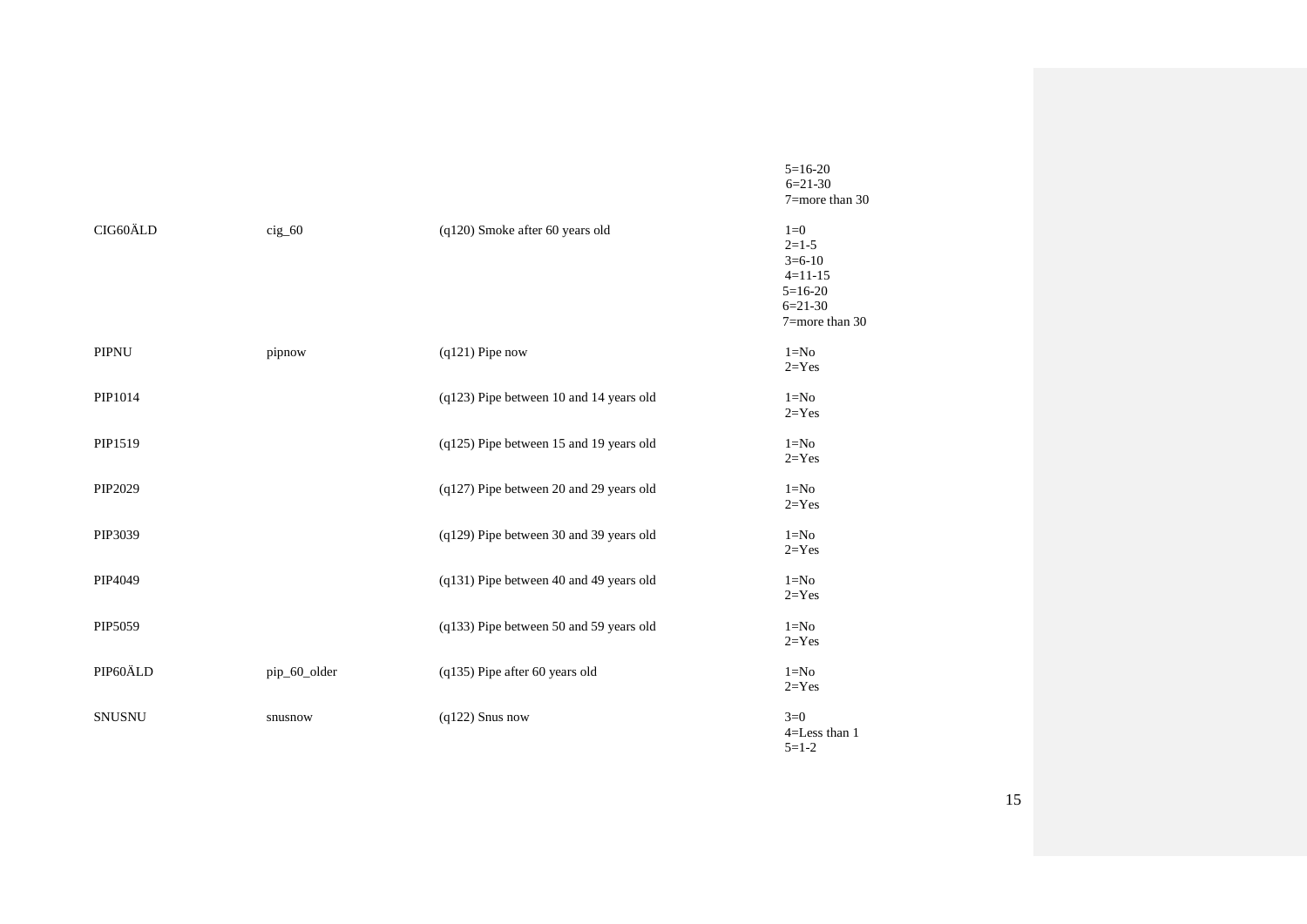| <b>SNUS1014</b> | (q124) Snus between 10 and 14 years old | $3=0$<br>4=Less than 1<br>$5 = 1 - 2$<br>$6 = 3 - 7$<br>7=More than 7 |
|-----------------|-----------------------------------------|-----------------------------------------------------------------------|
| <b>SNUS1519</b> | (q126) Snus between 15 and 19 years old | $3=0$<br>4=Less than 1<br>$5 = 1 - 2$<br>$6 = 3 - 7$<br>7=More than 7 |
| <b>SNUS2029</b> | (q128) Snus between 20 and 29 years old | $3=0$<br>4=Less than 1<br>$5=1-2$<br>$6 = 3 - 7$<br>7=More than 7     |
| <b>SNUS3039</b> | (q130) Snus between 30 and 39 years old | $3=0$<br>4=Less than 1<br>$5 = 1 - 2$<br>$6 = 3 - 7$<br>7=More than 7 |
| <b>SNUS4049</b> | (q132) Snus between 40 and 49 years old | $3=0$<br>4=Less than 1<br>$5 = 1 - 2$<br>$6 = 3 - 7$<br>7=More than 7 |
| <b>SNUS5059</b> | (q134) Snus between 50 and 59 years old | $3=0$<br>4=Less than 1<br>$5 = 1 - 2$<br>$6 = 3 - 7$<br>7=More than 7 |

 $6 = 3 - 7$ 7=More than 7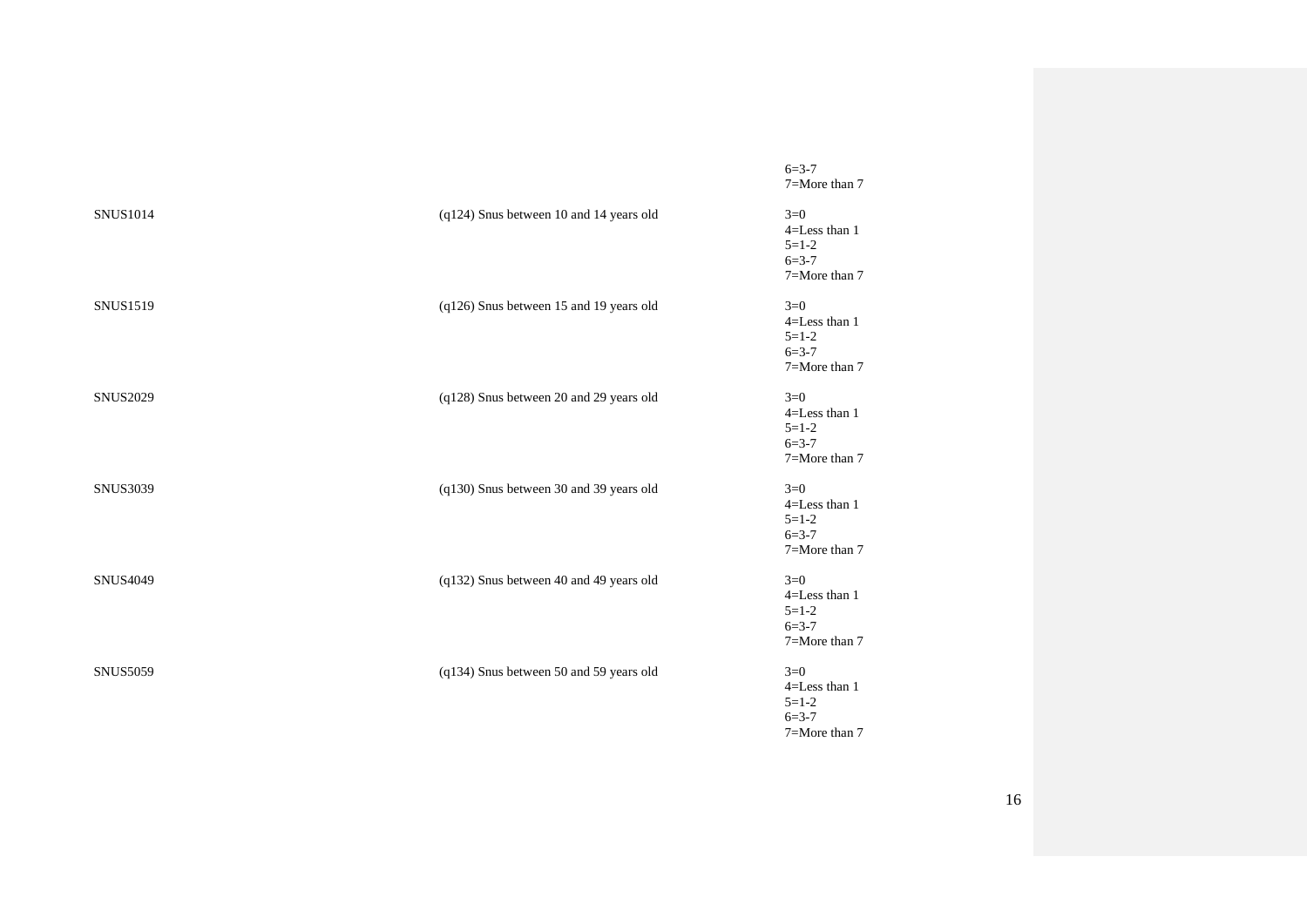| SNUS60ÄL        | snus 60 older       | $(q136)$ Snus after 60 years old                             | $3=0$<br>4=Less than 1<br>$5 = 1 - 2$<br>$6 = 3 - 7$<br>$7 =$ More than $7$                   |
|-----------------|---------------------|--------------------------------------------------------------|-----------------------------------------------------------------------------------------------|
| <b>UTSNUARB</b> | exp_tob_now_wrk     | (q137) Exposed to tobacco now at work                        | 1=Not at all<br>$2=$ A little<br>3=Average<br>$4=$ A lot                                      |
| <b>UTSNUFRI</b> | exp_tob_now_leis    | (q138) Exposed to tobacco now during leisure time            | 1=Not at all<br>$2=$ A little<br>3=Average<br>$4=$ A lot                                      |
| UTS10ARB        | exp_tob_10yago_wrk  | (q139) Exposed to tobacco 10 years ago at work               | $1 = Not$ at all<br>$2=$ A little<br>3=Average<br>$4=$ A lot                                  |
| UTS10FRI        | exp_tob_10yago_leis | $(q140)$ Exposed to tobacco 10 years ago during leisure time | 1=Not at all<br>$2=$ A little<br>3=Average<br>$4=$ A lot                                      |
| <b>HÄLSA</b>    | health              | (q141) Own perception of health                              | $1 = very good$<br>$2 = good$<br>3=neither good nor bad<br>$4 = bad$<br>$5 = \text{very bad}$ |
| <b>BRÖSTSM</b>  | chest_pain          | (q142)                                                       | 1=Never/seldom<br>$2 =$ Sometimes<br>$3 =$ Often<br>4=Always/almost always                    |
| <b>HJÄRTKL</b>  | palpitation         | (q143)                                                       | 1=Never/seldom                                                                                |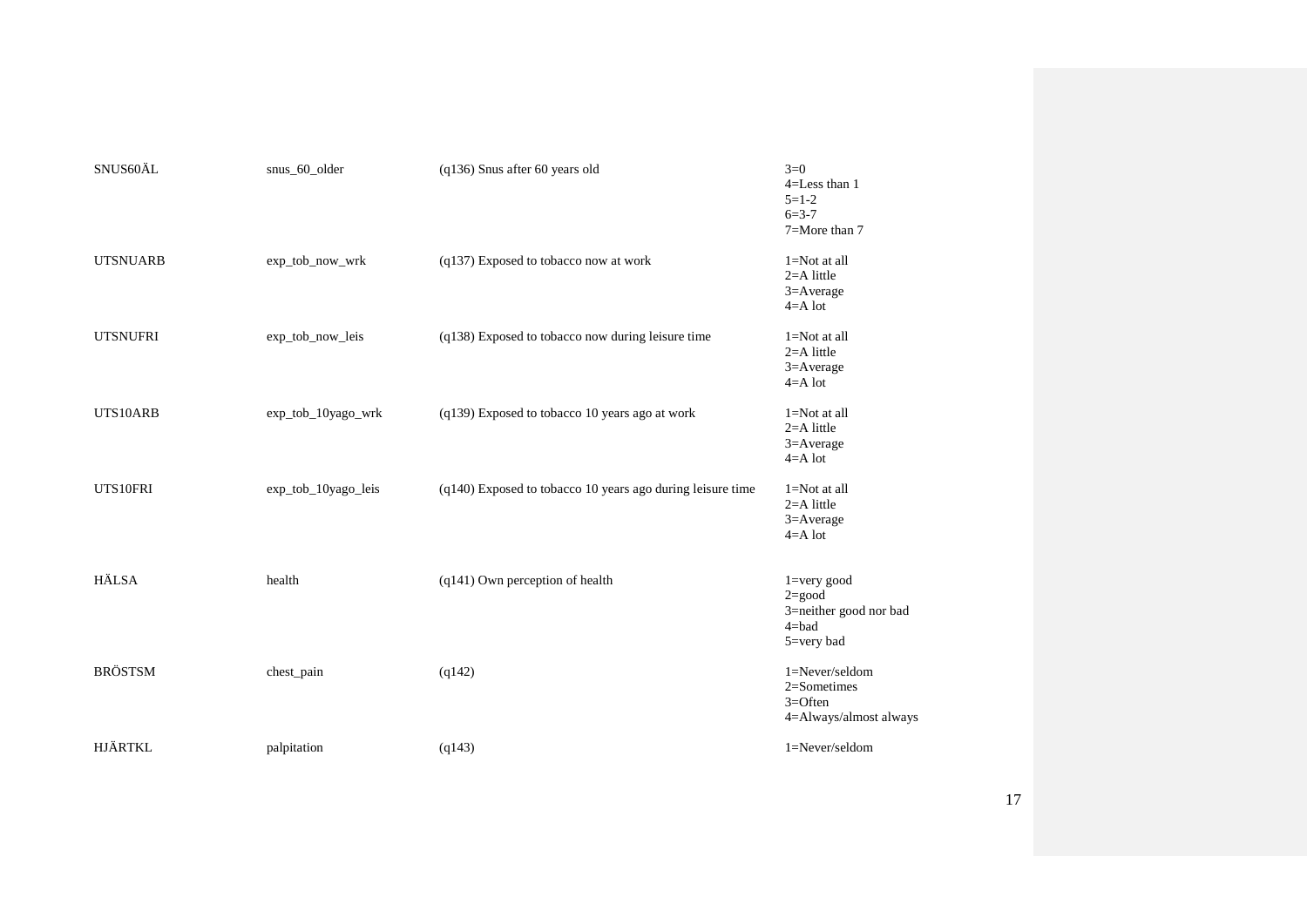|                |                |        | $3 =$ Often<br>4=Always/almost always                                          |
|----------------|----------------|--------|--------------------------------------------------------------------------------|
| <b>ANDFET</b>  | breathlessness | (q144) | $1 =$ Never/seldom<br>$2 =$ Sometimes<br>$3 =$ Often<br>4=Always/almost always |
| <b>HUVUDV</b>  | headache       | (q145) | 1=Never/seldom<br>$2 =$ Sometimes<br>$3 =$ Often<br>4=Always/almost always     |
| <b>MAGONT</b>  | stomachache    | (q146) | 1=Never/seldom<br>$2 =$ Sometimes<br>$3 =$ Often<br>4=Always/almost always     |
| <b>MUSKELV</b> | musclepain     | (q147) | $1 =$ Never/seldom<br>$2 =$ Sometimes<br>$3 =$ Often<br>4=Always/almost always |
| <b>LEDV</b>    | jointpain      | (q148) | 1=Never/seldom<br>$2 =$ Sometimes<br>$3 =$ Often<br>4=Always/almost always     |
| <b>RYGGV</b>   | backache       | (q149) | $1 =$ Never/seldom<br>$2 =$ Sometimes<br>$3 =$ Often<br>4=Always/almost always |
| <b>YRSEL</b>   | dizziness      | (q150) | $1 =$ Never/seldom<br>2=Sometimes<br>$3 =$ Often                               |

2=Sometimes

4=Always/almost always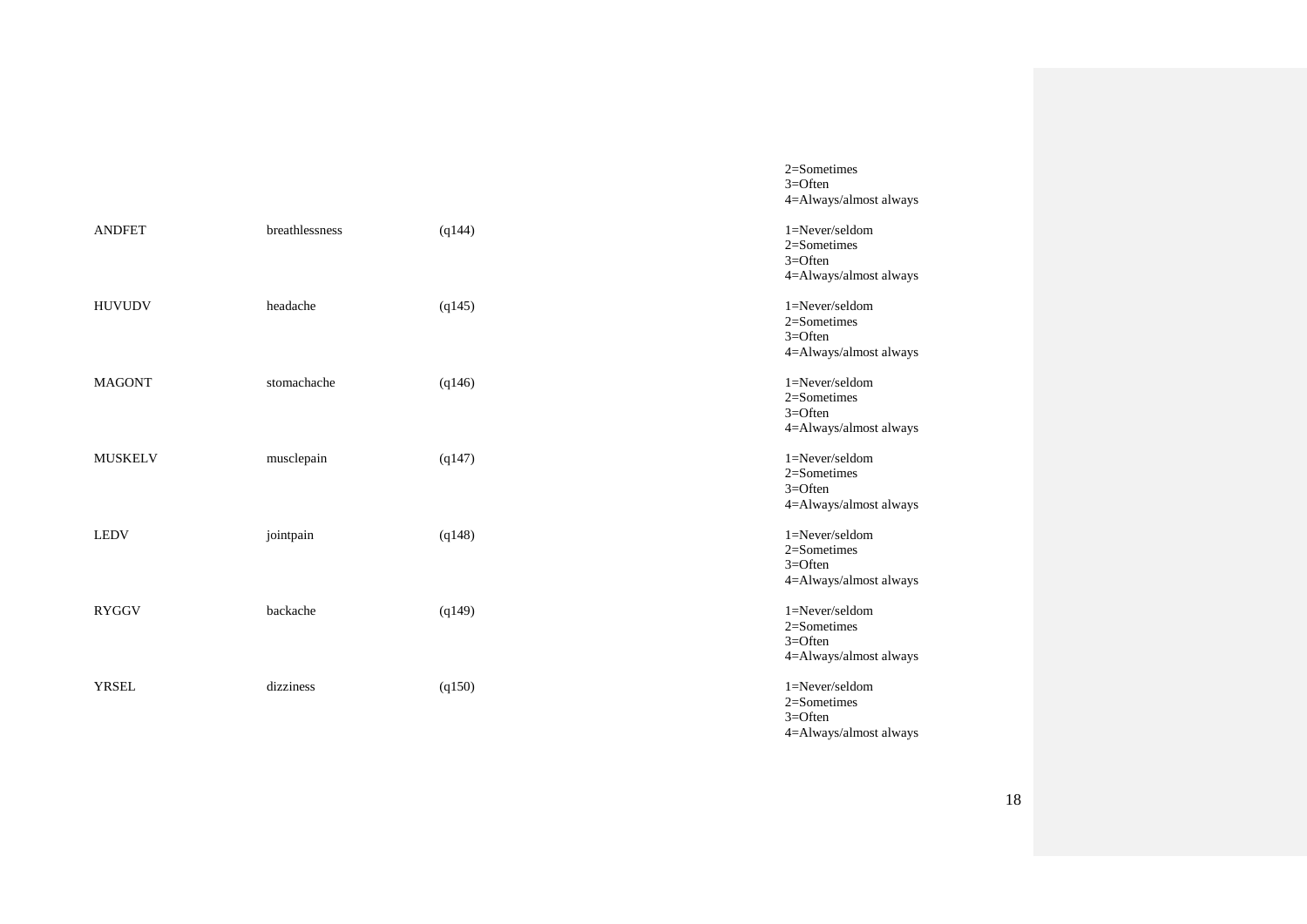| <b>SVIMNING</b> | faint                  | (q151) | 1=Never/seldom<br>2=Sometimes<br>$3 =$ Often<br>4=Always/almost always |
|-----------------|------------------------|--------|------------------------------------------------------------------------|
| <b>ALLHUD</b>   | allergic_skin_problems | (q152) | $1 = No$<br>$2 = Yes$<br>3=Do not know                                 |
| <b>ALLSNUV</b>  | allergic_nasal_catarrh | (q153) | $1=N0$<br>$2 = Yes$<br>3=Do not know                                   |
| <b>ACNE</b>     |                        | (q154) | $1=N0$<br>$2 = Yes$<br>3=Do not know                                   |
| <b>KEKSEM</b>   | contact_eczema         | (q155) | $1=N0$<br>$2 = Yes$<br>3=Do not know                                   |
| <b>PSORIA</b>   | psoriasis              | (q156) | $1 = No$<br>$2 = Yes$<br>3=Do not know                                 |
| <b>ASTMA</b>    | asthma                 | (q157) | $1 = No$<br>$2 = Yes$<br>3=Do not know                                 |
| <b>HJÄRTINF</b> | heart_attach           | (q158) | $1 = No$<br>$2 = Yes$<br>3=Do not know                                 |
| <b>HBLODTR</b>  | high_blood_pressure    | (q159) | $1=N0$<br>$2 = Yes$<br>3=Do not know                                   |
| <b>KKRAMP</b>   | angina_pectoris        | (q160) | $1=N0$<br>$2 = Yes$                                                    |

19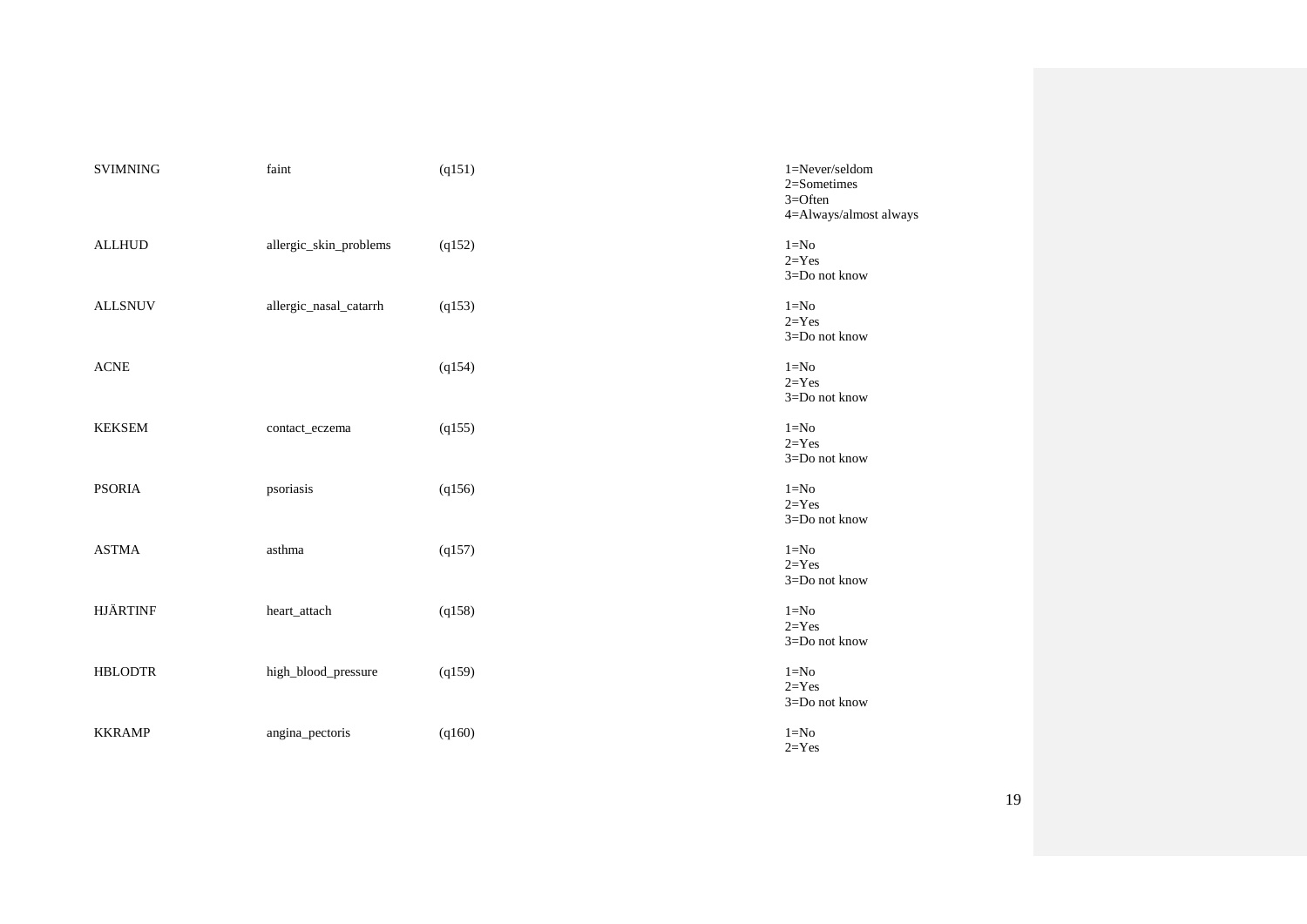3=Do not know

| <b>BLODFRU</b>  | lipid_disturbance    | (q161) | $1 = No$<br>$2 = Yes$<br>3=Do not know |
|-----------------|----------------------|--------|----------------------------------------|
| <b>KKRAMPB</b>  | angina_pectoris_legs | (q162) | $1 = No$<br>$2 = Yes$<br>3=Do not know |
| <b>SLAGANF</b>  | stroke               | (q163) | $1 = No$<br>$2 = Yes$<br>3=Do not know |
| LEDGÅNG         | rheumatoid_arthritis | (q164) | $1 = No$<br>$2 = Yes$<br>3=Do not know |
| TBC             |                      | (q165) | $1 = No$<br>$2 = Yes$<br>3=Do not know |
| <b>HANDLBRO</b> | wrist_fracure        | (q166) | $1 = No$<br>$2 = Yes$<br>3=Do not know |
| <b>CANCER</b>   |                      | (q167) | $1 = No$<br>$2 = Yes$<br>3=Do not know |
| DIABF30         | diabetes_before_30y  | (q168) | $1 = No$<br>$2 = Yes$<br>3=Do not know |
| DIABE30         | diabetes_after_30y   | (q169) | $1 = No$<br>$2 = Yes$<br>3=Do not know |
| <b>MS</b>       | multiple_sclerosis   | (q170) | $1=N0$                                 |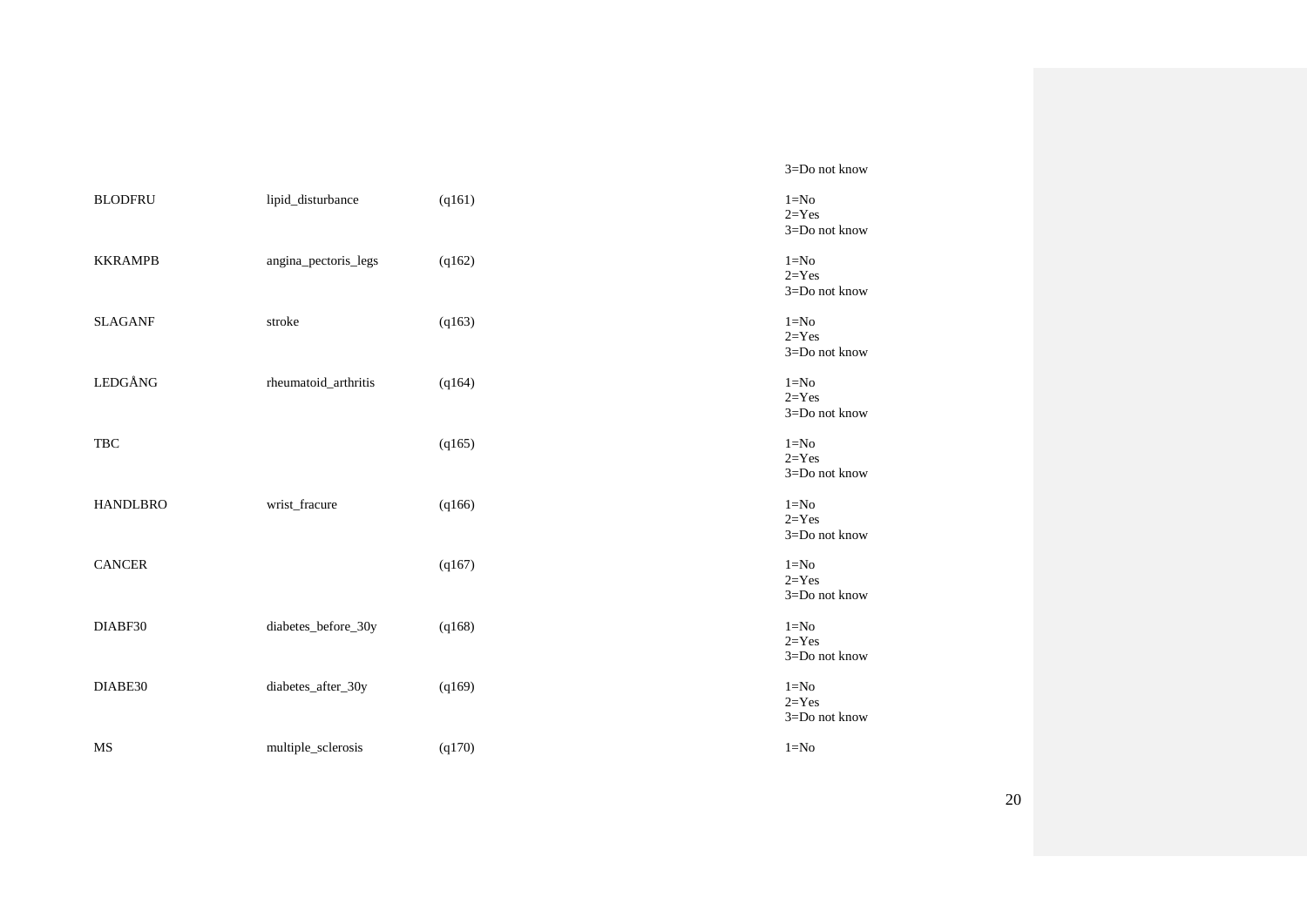$2 = Yes$ 3=Do not know

| <b>CROHNS</b>   | chron_disease           | (q171)                                                             | $1 = No$<br>$2 = Yes$<br>3=Do not know                           |
|-----------------|-------------------------|--------------------------------------------------------------------|------------------------------------------------------------------|
| <b>ULCKOLI</b>  | ulcerative_colitis      | (q172)                                                             | $1 = No$<br>$2 = Yes$<br>$3 = Do$ not know                       |
| <b>ASIENJA</b>  | Visit_Asia              | $(q173)$ Ever visited Asia                                         | $1 = Yes$<br>MIS=No                                              |
| <b>ASIENTID</b> | How_long_visit_Asia     | (q174) How long visited Asia                                       | $1 = Max.4$ weeks<br>$2=5$ weeks to 1 year<br>3=More than 1 year |
| <b>AFRIKAJA</b> | Visit Africa            | (q175) Ever visited Africa                                         | $1 = Yes$                                                        |
| <b>AFRIKATI</b> | How_long_visit_Africa   | $(q176)$ How long visited Africa                                   | 1=Max.4 weeks<br>2=5 weeks to 1 year<br>3=More than 1 year       |
| <b>SYDAMJA</b>  | Visit_South_America     | (q177) Ever visited South America                                  | $1 = Yes$                                                        |
| <b>SYDAMTID</b> |                         | How_long_visit_South_America (q178) How long visited South America | $1 = Max.4$ weeks<br>$2=5$ weeks to 1 year<br>3=More than 1 year |
| <b>VACGULF</b>  | vac_y_fever             | (q179) vaccinated against yellow fever                             | $1 = No$<br>$2 = Yes$<br>$3 = Do$ not know                       |
| <b>VACJAPB</b>  | vac_jap_b_enchephalitis | (q180) vaccinated against japanese b encephalitis                  | $1=N0$<br>$2 = Yes$<br>3=Do not know                             |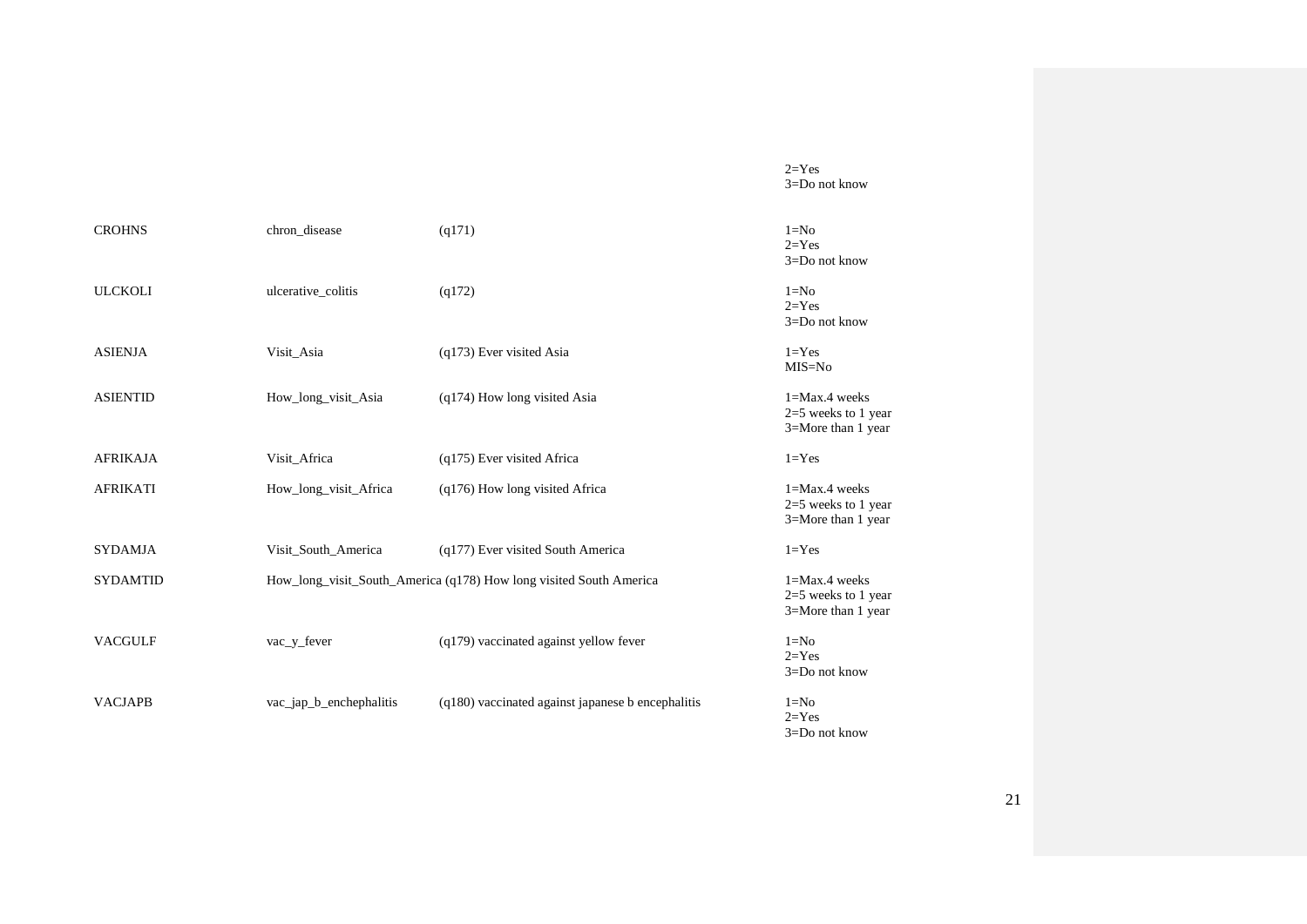| <b>VACRABIE</b> | vac_rabies                 | $(q181)$ vaccinated against rabies                                          | $1 = No$<br>$2=Yes$<br>3=Do not know                                                                                                                            |
|-----------------|----------------------------|-----------------------------------------------------------------------------|-----------------------------------------------------------------------------------------------------------------------------------------------------------------|
| <b>VACTBE</b>   | vac_tbe                    | $(q182)$ vaccinated against the                                             | $1 = No$<br>$2=Yes$<br>3=Do not know                                                                                                                            |
| <b>VACGULS</b>  | vac_b_hepatitis            | $(q183)$ vaccinated against hepatitis B                                     | $1 = No$<br>$2 = Yes$<br>3=Do not know                                                                                                                          |
| <b>GAMSPR</b>   | gamma_inj                  | $(q184)$ gamma globuline injections                                         | $1 =$ Never<br>$2=1-5$ times<br>$3=6-10$ times<br>$4 =$ More than 10 times<br>5=Do not know                                                                     |
| <b>PENIGGR</b>  | treat_penic_antib          | (q185) treated with penicillin or antibiotics                               | $1 =$ Never<br>$2=1-2$ times<br>$3=3-10$ times<br>$4 =$ More than 10 times<br>5=Do not know                                                                     |
| <b>PENITID</b>  | how_long_treat_penic_antib | (q186) How long was the longest treatment<br>with penicillin or antibiotics | $1 =$ Less than 2 weeks<br>$2=2-4$ weeks<br>$3=5$ weeks up to half a year<br>4=More than half a year<br>5=Do not know                                           |
| <b>SOLUT</b>    | sunbath                    | (q187) How often take a sunbath                                             | $1 =$ Never<br>2=Less than 5 hours per year<br>$3=5-14$ hours per year<br>$4=15-29$ hours per year<br>$5=30-60$ hours per year<br>6=More than 60 hours per year |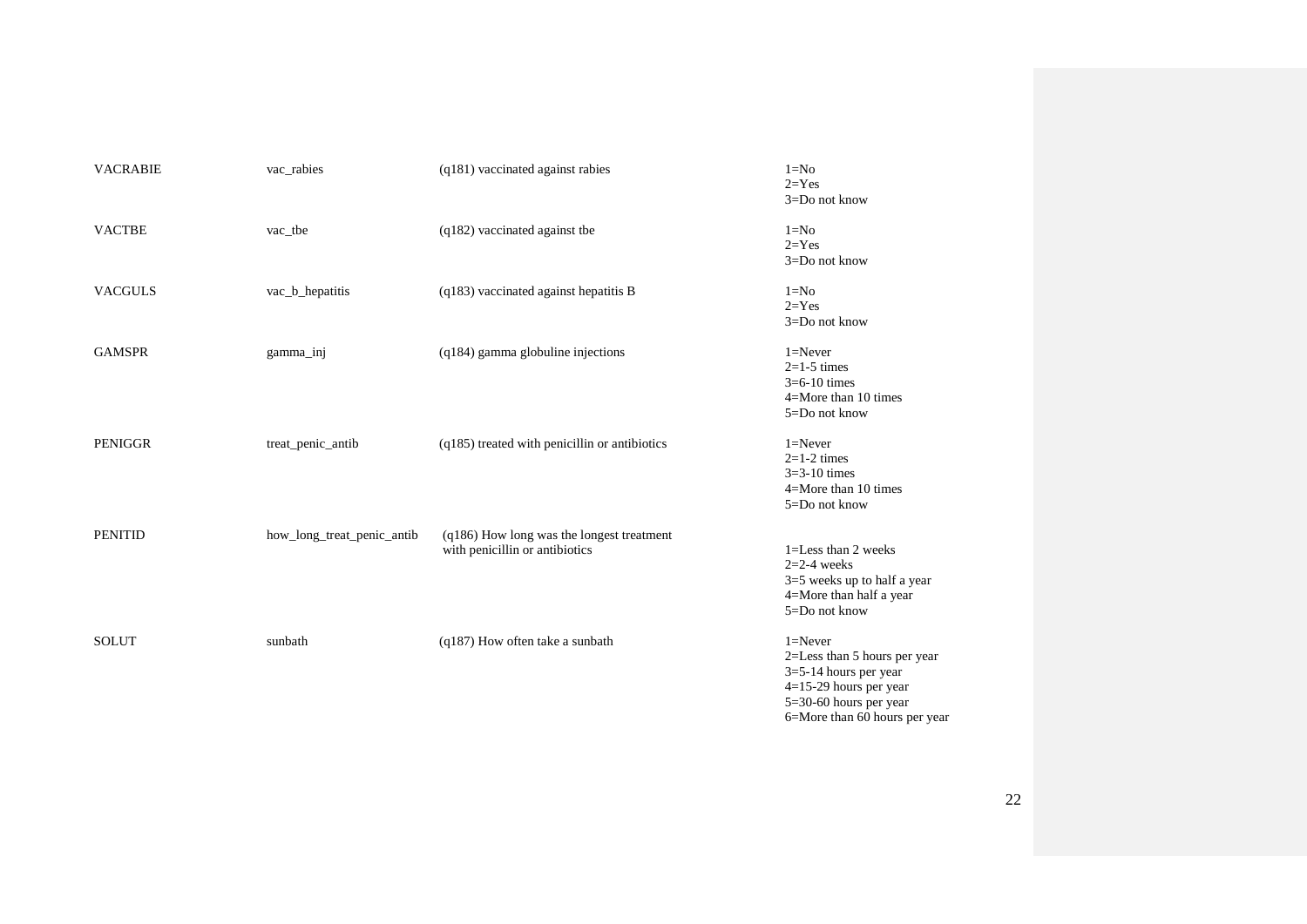| <b>SOLSEM</b>   | sun_vacation           | (q188) Usally sun vacation in southern countries                                      | $1 =$ Never<br>2=Occasionally<br>3=Every or every second year<br>4=Several times per year                |
|-----------------|------------------------|---------------------------------------------------------------------------------------|----------------------------------------------------------------------------------------------------------|
| <b>SOLFÖRR</b>  | former_times_sunbath   | $(q189)$ took a sunbath in former times                                               | $1 =$ Less<br>2=Just as much<br>$3 =$ More                                                               |
| LÄTTBRU         | tan                    | $(q190)$ easily get a tan                                                             | $1=No$ , I seldom get a tan<br>2=No, I get a tan slowly<br>3=Yes, relatively easy<br>4=Yes, definitively |
| <b>SOLSKYDD</b> | sun_solution           | $(q191)$ Use sun solution                                                             | $1 =$ Never<br>$2 =$ Sometimes<br>3=Almost always                                                        |
| <b>SOLBRÄND</b> | sun_burnt              | $(q192)$ Get red/burnt by the sun                                                     | $1 =$ Never<br>$2 =$ Seldom<br>$3 =$ Often                                                               |
| <b>BRDFLER</b>  | burnt_sev_tim_in_ayear | $(q193)$ Burnt several times during one year                                          | 1=Never/almost never<br>2=Some years<br>3=Almost every year                                              |
| <b>BRDENST</b>  | burnt_occas_in_ayear   | (q194) Burnt occasional times during one year                                         | 1=Never/almost never<br>$2 = Some years$<br>3=Almost every year                                          |
| <b>RÖDFLER</b>  |                        | red_notburnt_sev_tim_in_ayear (q195) Red but not burnt several times during one year  | 1=Never/almost never<br>$2 = Some years$<br>3=Almost every year                                          |
| <b>RÖDENST</b>  |                        | red_notburnt_occas_in_ayear (q196) Red but not burnt occasional times during one year | 1=Never/almost never<br>2=Some years<br>3=Almost every year                                              |
| <b>BRDBARN</b>  | sun burnt child        | $(q197)$ Get red/burnt by the sun as a child                                          | $1 =$ Never                                                                                              |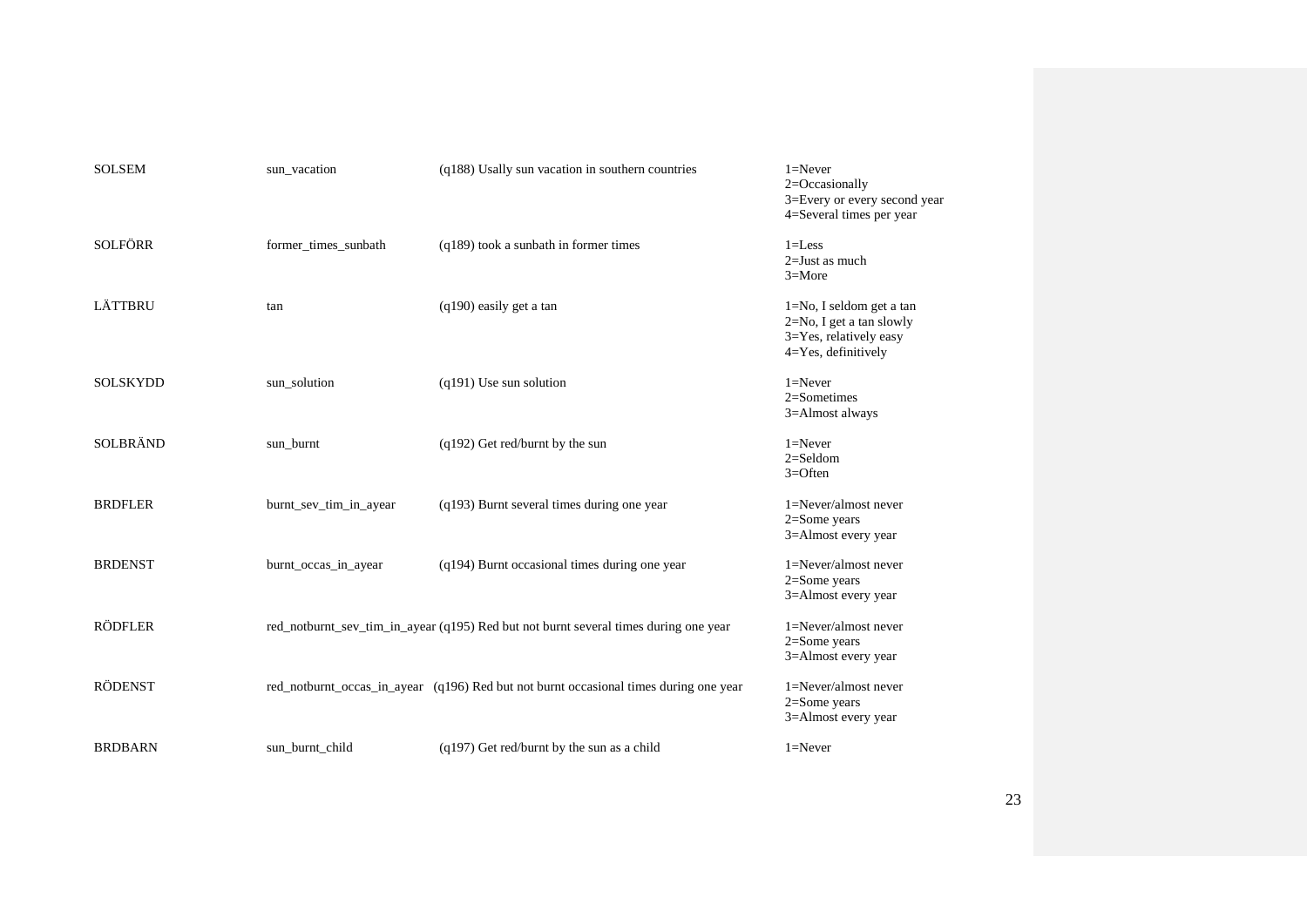2=Sometimes 3=Often 4=Do not know

| HÅRFÄRG         | hair_colour        | (q198) Natural hair colour                                           | 1=Dark brown/black<br>2=Light brown<br>3=Blonde/Yellow<br>$4 = Red$                      |
|-----------------|--------------------|----------------------------------------------------------------------|------------------------------------------------------------------------------------------|
| <b>SOLARIUM</b> |                    | (q199) Ever taken a solarium                                         | $1=N0$<br>$2 = Yes$                                                                      |
| SOLUPP15        | solarium_up_to_15y | (q200) Taken solarium up to 15 years old(time per years)             | $1=0$<br>$2=1-5$<br>$3=6-10$<br>$4=11-20$<br>$5=21-30$<br>$6=31-50$<br>$7 = over 50$     |
| SOL1519         | solarium_15_to_19y | (q201) Taken solarium between 15 and<br>19 years old(time per years) | $1=0$<br>$2=1-5$<br>$3=6-10$<br>$4=11-20$<br>$5 = 21 - 30$<br>$6=31-50$<br>$7 = over 50$ |
| SOL2029         | solarium_20_to_29y | (q202) Taken solarium between 20 and<br>29 years old(time per years) | $1=0$<br>$2=1-5$<br>$3=6-10$<br>$4=11-20$<br>$5=21-30$<br>$6 = 31 - 50$<br>$7 = over 50$ |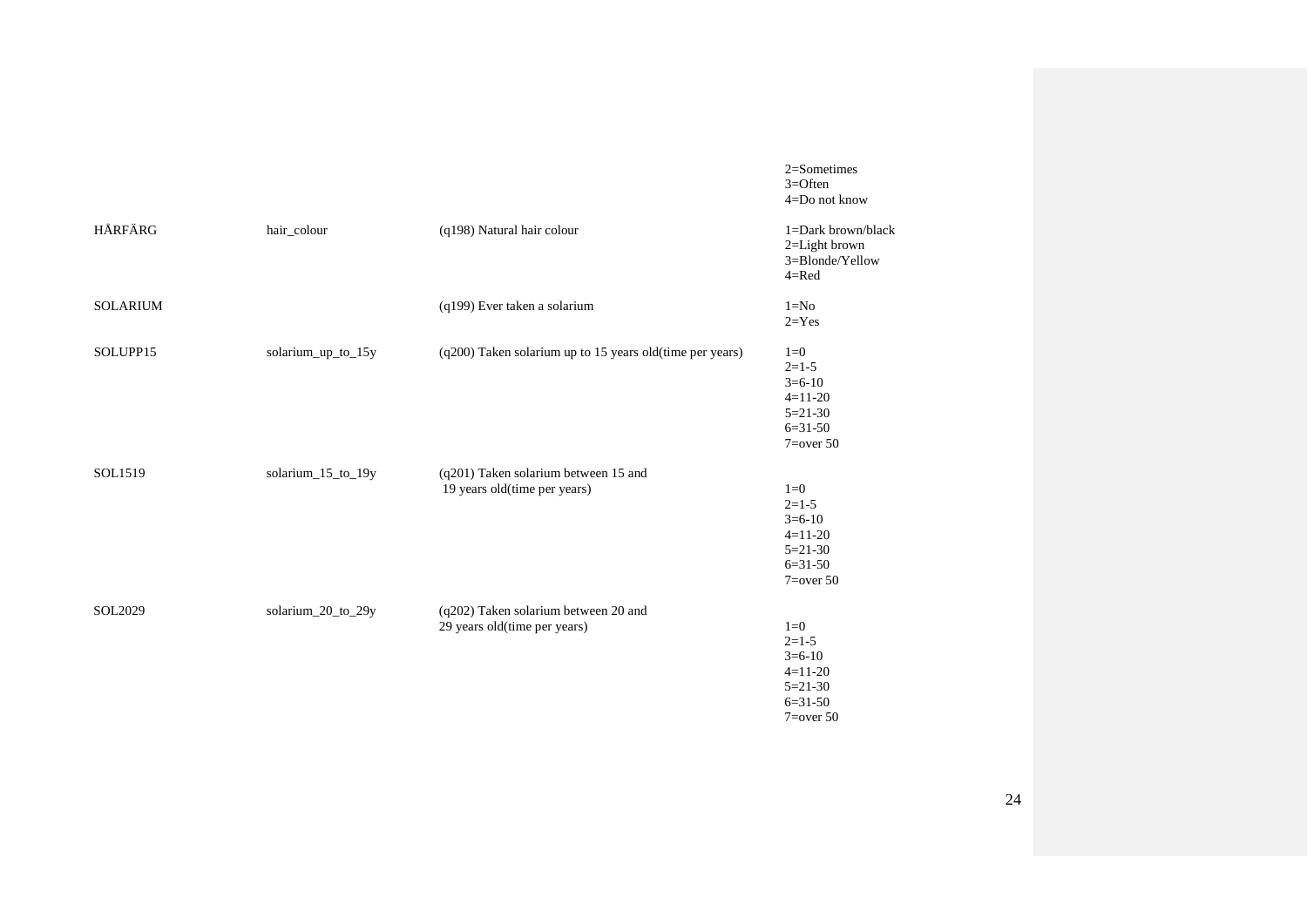| SOL3039        | solarium_30_to_39y     | (q203) Taken solarium between 30 and<br>39 years old(time per years)  | $1=0$<br>$2=1-5$<br>$3=6-10$<br>$4=11-20$<br>$5 = 21 - 30$<br>$6=31-50$<br>$7 = over 50$ |
|----------------|------------------------|-----------------------------------------------------------------------|------------------------------------------------------------------------------------------|
| SOL4049        | solarium_40_to_49y     | (q204) Taken solarium between 40 and<br>49 years old(time per years)  | $1=0$<br>$2 = 1 - 5$<br>$3=6-10$<br>$4=11-20$<br>$5=21-30$<br>$6=31-50$<br>$7 = over 50$ |
| SOL50ÄLD       | solarium 50y and older | (q205) Taken solarium after 50<br>years old years old(time per years) | $1=0$<br>$2=1-5$<br>$3=6-10$<br>$4=11-20$<br>$5=21-30$<br>$6=31-50$<br>$7 = over 50$     |
| <b>SORGSEN</b> | feel_sad               | (q206) How often do you feel sad                                      | $1 =$ Seldom/never<br>$2 =$ Sometimes<br>$3 =$ Often<br>4=Always/almost always           |
| <b>ENSAM</b>   | feel_lonely            | (q207) How often do you feel lonely                                   | $1 =$ Seldom/never<br>$2$ =Sometimes<br>$3 =$ Often<br>4=Always/almost always            |
| OROLIG         | feel_worried           | (q208) How often do you feel worried                                  | 1=Seldom/never<br>2=Sometimes                                                            |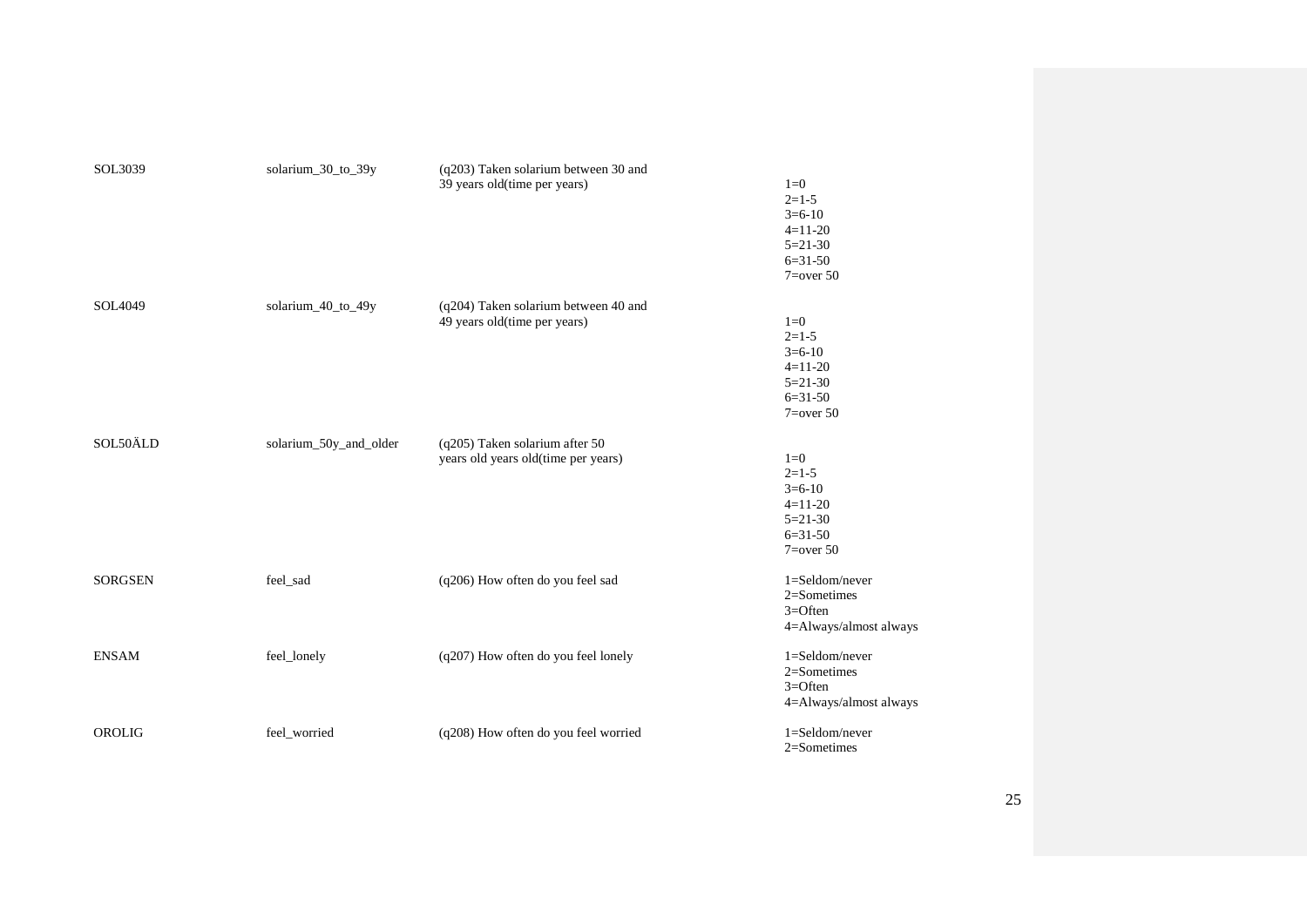3=Often 4=Always/almost always

| NÖJD            | feel satisfied            | (q209) How often do you feel satisfied                                               | $1 =$ Seldom/never<br>$2 =$ Sometimes<br>$3 =$ Often<br>4=Always/almost always |
|-----------------|---------------------------|--------------------------------------------------------------------------------------|--------------------------------------------------------------------------------|
| <b>FRISK</b>    | feel_healthy              | (q210) How often do you feel healthy                                                 | $1 =$ Seldom/never<br>$2$ =Sometimes<br>$3 =$ Often<br>4=Always/almost always  |
| <b>SJUKDOM</b>  | sick_last_12_months       | $(q211)$ Experienced sickness/emergency<br>/relative death during the past 12 months | $1 = No$<br>$2 = Yes$                                                          |
| <b>SJUKDP</b>   | sickness_influence        | (q212) Sickness influence                                                            | $1 = Not so much$<br>2=Considerably<br>3=Strongly negative                     |
| <b>SKILSMÄS</b> | divorced_last_12_months   | (q213) Divorced/separated during the<br>past 12 months                               | $1 = No$<br>$2 = Yes$                                                          |
| <b>SKILSMP</b>  | divorce_influence         | (q214) Divorce_influence                                                             | $1 = Not so much$<br>2=Considerably<br>3=Strongly negative                     |
| ARBLÖS          | unemployed_last_12_months | $(q215)$ Got unemployed during the past 12 months                                    | $1 = No$<br>$2 = Yes$                                                          |
| <b>ARBLÖSP</b>  | unemploy_influence        | $(q216)$ Unemploy influence                                                          | $1 = Not so much$<br>$2 = Considerably$<br>3=Strongly negative                 |
| <b>INTRESSE</b> | share_interests           | (q217) Have someone that shares interests with you                                   | $1 = No$<br>$2 =$ Doubtful<br>$3 = Yes$                                        |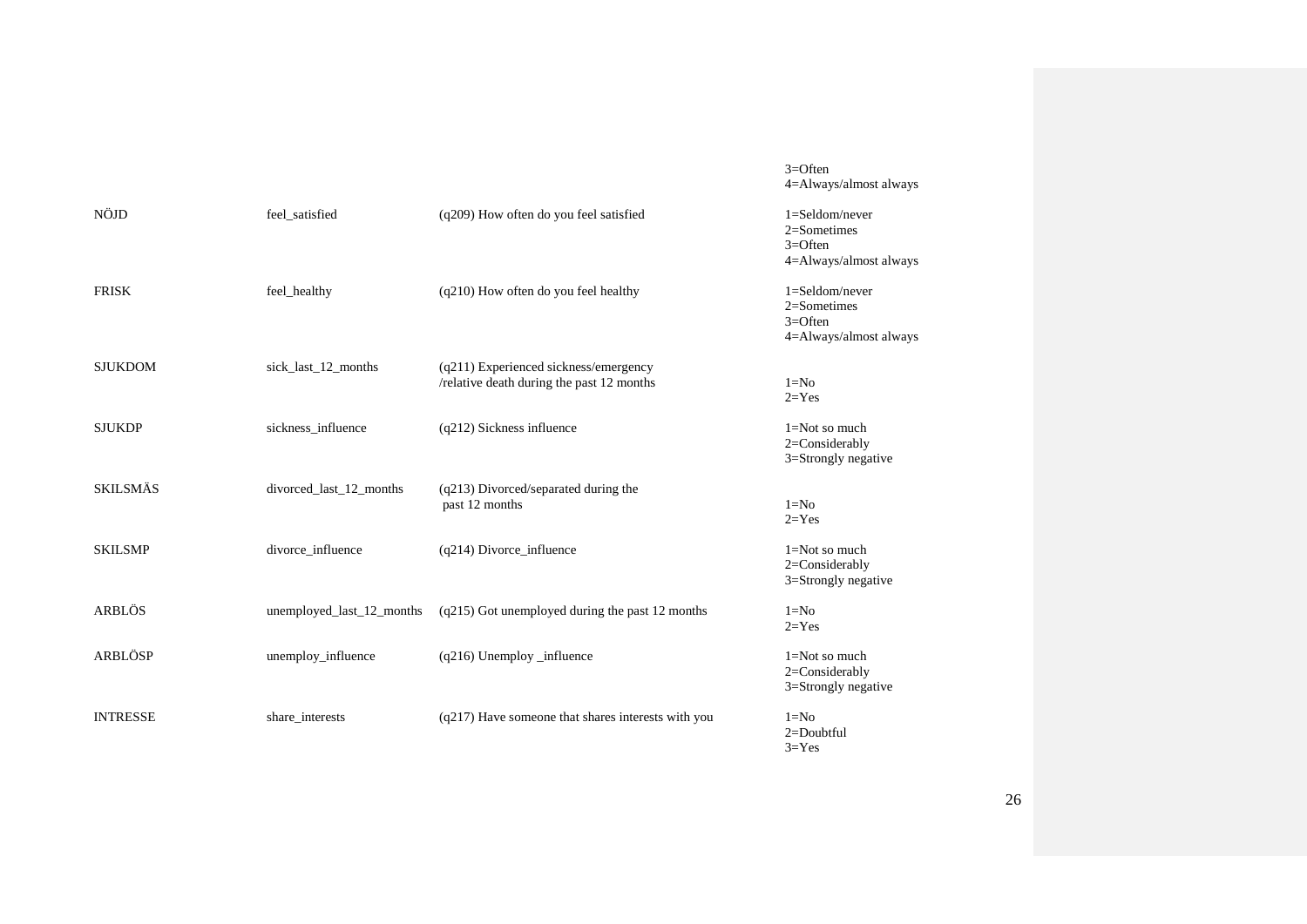| <b>BEKYMMER</b> | share_daily_problems   | $(q218)$ Have someone that shares daily<br>problems with you | $1 = No$<br>2=Doubtful<br>$3 = Yes$                                                      |
|-----------------|------------------------|--------------------------------------------------------------|------------------------------------------------------------------------------------------|
| <b>FÖRTROL</b>  | be_familiar            | (q219) Have someone familiar with you                        | $1 = No$<br>$2 =$ Doubtful<br>$3 = Yes$                                                  |
| <b>PERBOR</b>   | how_many_persons_house | (q220) How many persons live in your household               | $1 = Nobody$<br>$2=1$<br>$3 = 2$<br>$4=3$<br>$5 = 4 - 5$<br>$6 = 6 - 7$<br>7=More than 7 |
| <b>HARDJUR</b>  | pets                   | (q221) Pets at home                                          | $1=N0$<br>$2 = Yes$                                                                      |
| <b>DJUR</b>     | Dog                    | (q222) Dogs at home                                          | $1 = Yes$                                                                                |
| DJUR1           | Cat                    | (q223) Cats at home                                          | $1 = Yes$                                                                                |
| DJUR2           | <b>Bird</b>            | (q224) Birds at home                                         | $1 = Yes$                                                                                |
| DJUR3           | Rodent                 | (q225) Rodents at home                                       | $1 = Yes$                                                                                |
| DJUR4           | Other_animal           | (q226) Other animals at home                                 | $1 = Yes$                                                                                |
| <b>HURSOVA</b>  | sleep_quality          | $(q227)$ How is your sleep                                   | $1 = Good$<br>$2 =$ Rather good<br>3=Neither good or bad<br>4=Rather bad<br>$5 = Bad$    |
| <b>ANSSOVA</b>  | hours_need_sleep       | (q228) How many hours do you need to sleep                   | 1=Less than 5<br>$2=5$<br>$3=6$                                                          |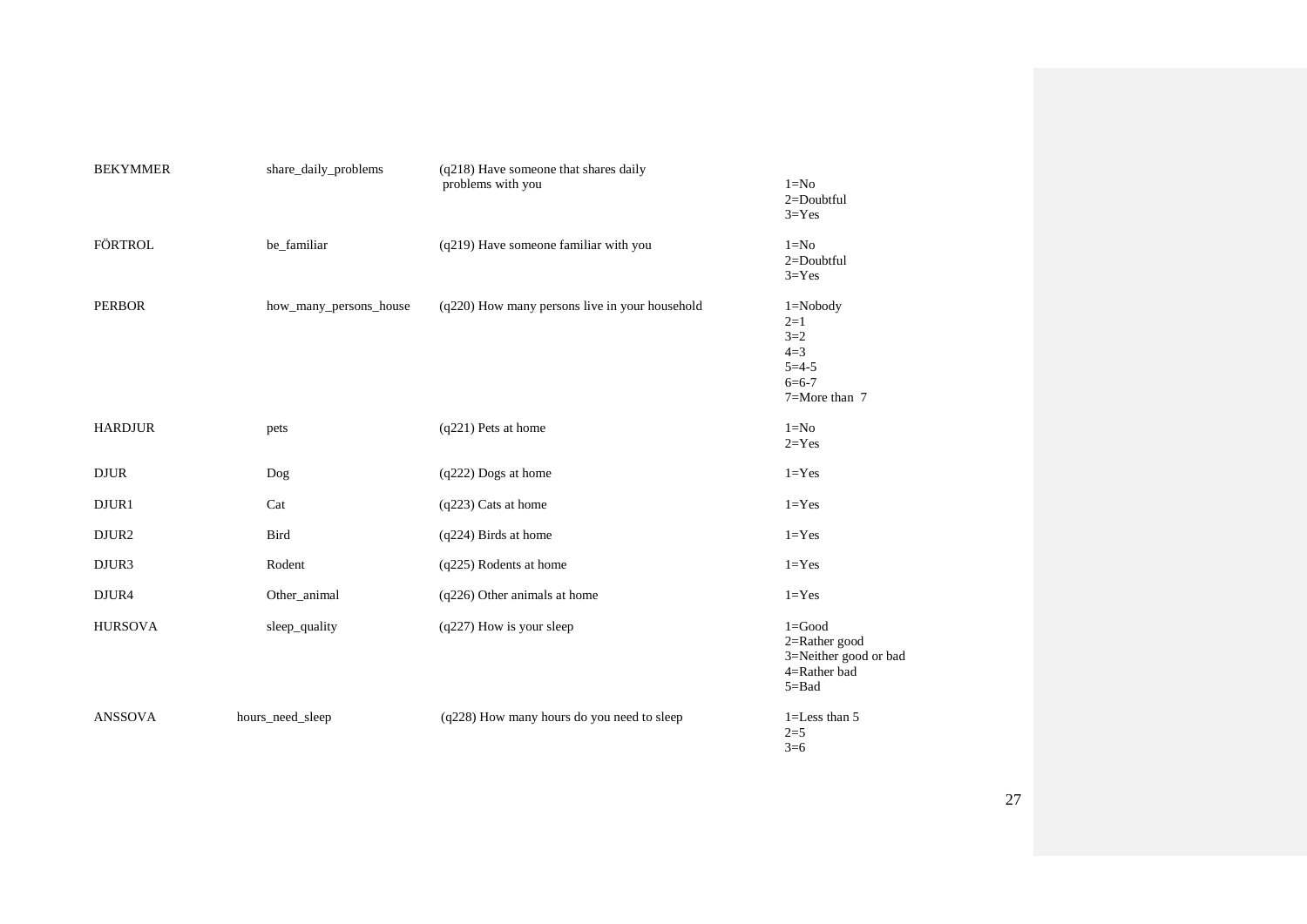|                 |                            |                                                          | $4 = 7$<br>$5 = 8$<br>$6=9$ or more                                                         |
|-----------------|----------------------------|----------------------------------------------------------|---------------------------------------------------------------------------------------------|
| <b>BRUKSOVA</b> | hours_sleep_weekday        | (q229) How many hours do you sleep during a weekday      | $1 =$ Less than 5<br>$2=5$<br>$3=6$<br>$4=7$<br>$5 = 8$<br>$6=9$ or more                    |
| <b>LEDSOVA</b>  | hours_sleep_off_duty       | (q230) How many hours do you sleep when you are off duty | $1 =$ Less than $5$<br>$2=5$<br>$3=6$<br>$4=7$<br>$5 = 8$<br>$6=9$ or more                  |
| SOVSVÅRT        | fall_asleep_problems       | (q231) Had problems to fall asleep                       | $1 =$ Never<br>$2 =$ Seldom<br>3=Sometimes<br>$4 =$ Mostly<br>$5 =$ Always<br>6=Do not know |
| <b>SOVVAK</b>   | fall_asleep_again_problems | (q232) Had problems to fall asleep again after waken up  | $1 =$ Never<br>$2 =$ Seldom<br>3=Sometimes<br>$4 =$ Mostly<br>5=Always<br>6=Do not know     |
| <b>SOVSNARK</b> | snored_severely            | (q233) Snored severely                                   | $1 =$ Never<br>$2 =$ Seldom<br>$3 =$ Sometimes<br>$4 =$ Mostly<br>5=Always<br>6=Do not know |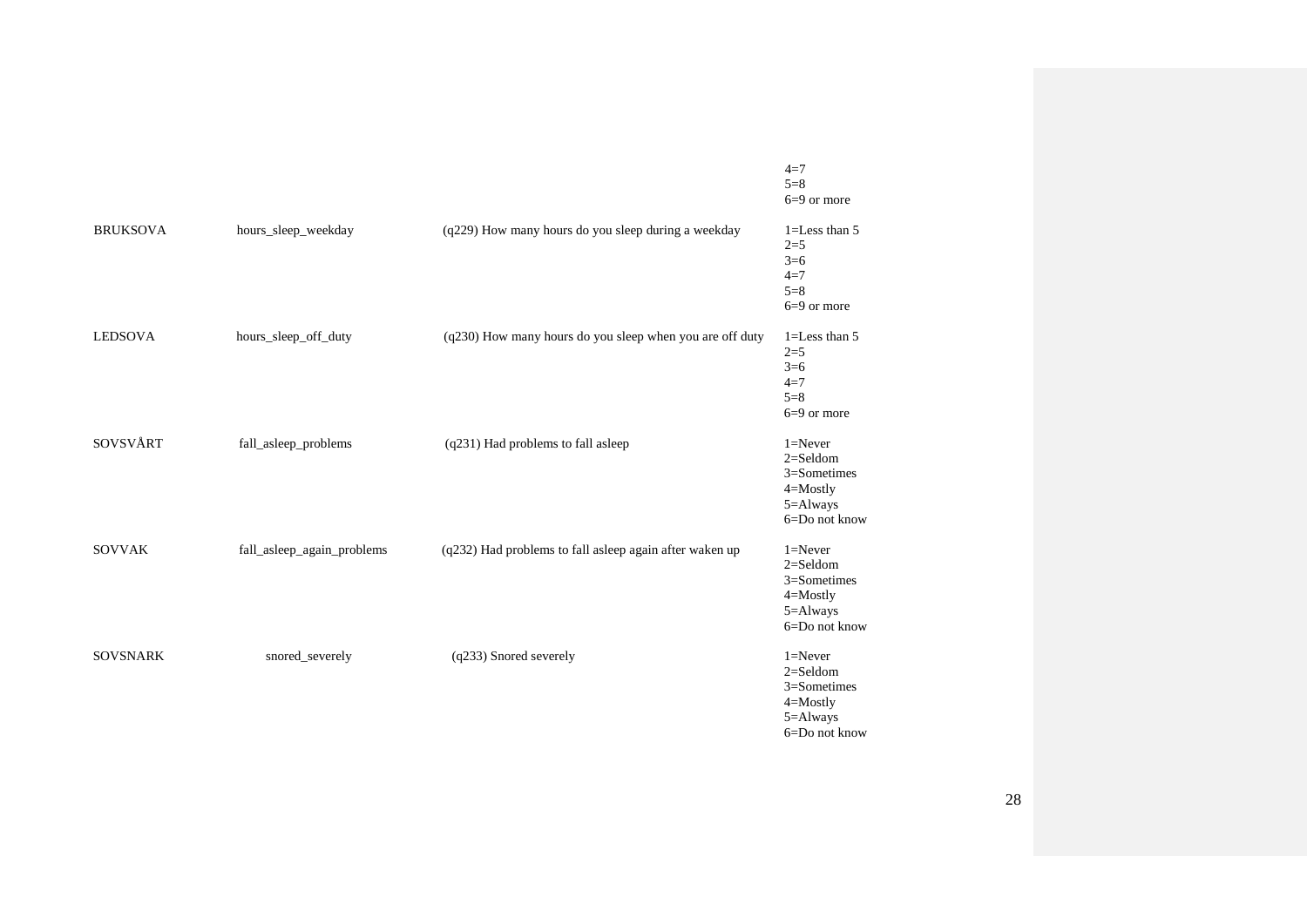| <b>SOVORO</b>   | restless_sleep       | (q234) Had a restless_sleep         | $1 =$ Never<br>$2 =$ Seldom<br>3=Sometimes<br>$4 =$ Mostly<br>5=Always<br>6=Do not know     |
|-----------------|----------------------|-------------------------------------|---------------------------------------------------------------------------------------------|
| <b>SOVMAR</b>   | nightmares           | (q235) Had nightmares               | $1 =$ Never<br>$2 =$ Seldom<br>$3 =$ Sometimes<br>4=Mostly<br>5=Always<br>6=Do not know     |
| <b>SOVSVAK</b>  | problems_waking_up   | (q236) Had problems waking u        | $1 =$ Never<br>$2 =$ Seldom<br>$3 =$ Sometimes<br>4=Mostly<br>5=Always<br>6=Do not know     |
| SOVUTSÖ         | not_rested_awakening | (q237) Not been rested at awakening | $1 =$ Never<br>$2 =$ Seldom<br>$3 =$ Sometimes<br>$4 =$ Mostly<br>5=Always<br>6=Do not know |
| <b>SOVUTMAT</b> | woke_up_fatigued     | (q238) Woke up fatigued             | $1 =$ Never<br>$2 =$ Seldom<br>3=Sometimes<br>$4 =$ Mostly<br>5=Always<br>6=Do not know     |
| SOVTID          | woke_up_too_early    | (q239) Woke up too early            | $1 =$ Never<br>$2 =$ Seldom<br>3=Sometimes<br>$4 =$ Mostly                                  |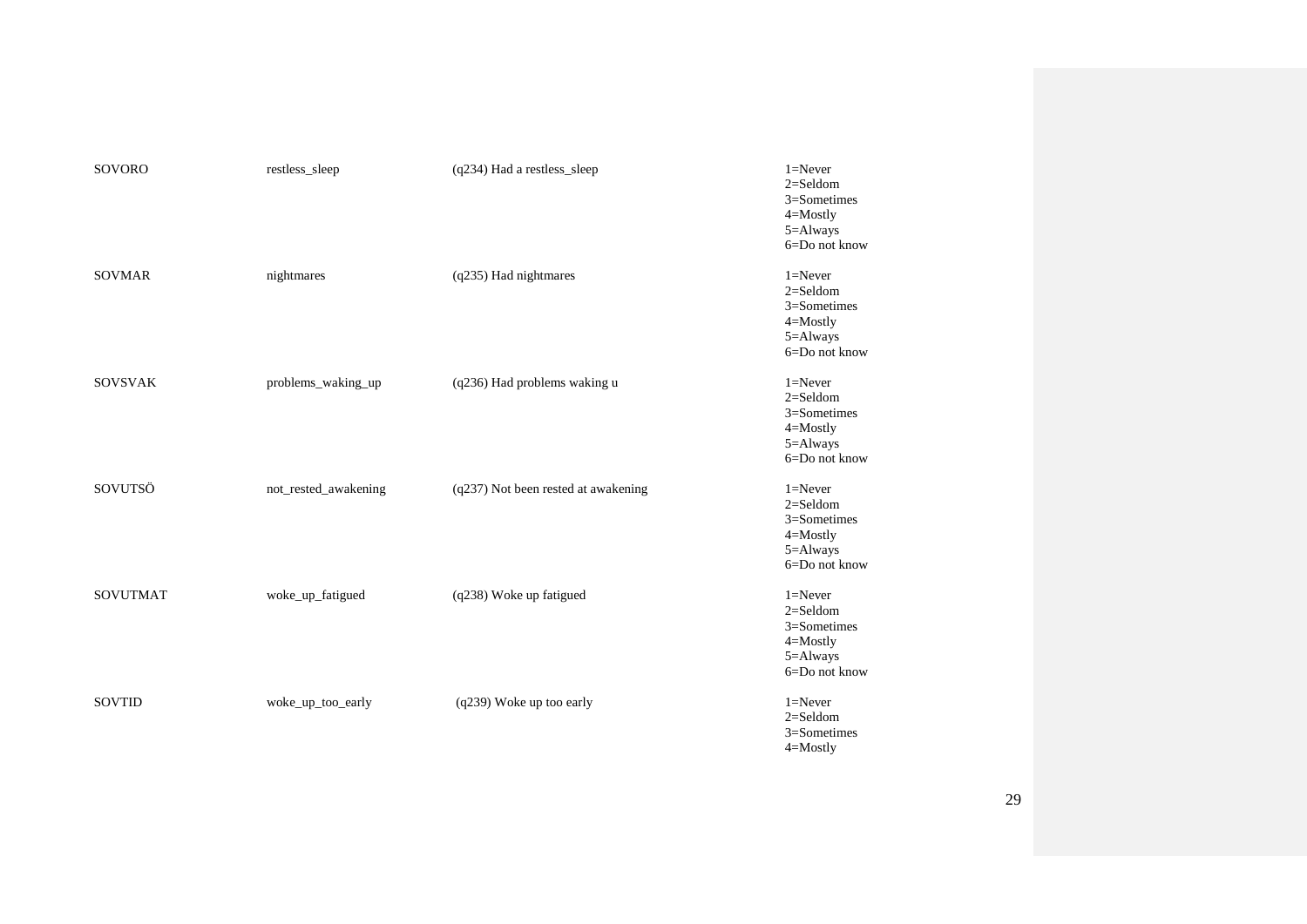|                 |                        |                                           | 5=Always<br>6=Do not know                                                                   |
|-----------------|------------------------|-------------------------------------------|---------------------------------------------------------------------------------------------|
| <b>SOVSOMN</b>  | sleeping_during_day    | (q240) Been sleepy during the day         | $1 =$ Never<br>$2 =$ Seldom<br>$3 =$ Sometimes<br>$4 =$ Mostly<br>5=Always<br>6=Do not know |
| <b>SOVNICK</b>  | fell_asleep_during_day | (q241) Feel asleep during the day         | $1 =$ Never<br>$2 =$ Seldom<br>$3 =$ Sometimes<br>$4 =$ Mostly<br>5=Always<br>6=Do not know |
| <b>SOVTUPP</b>  | taken_nap_during_day   | (q242) Taken a nap during the day         | $1 =$ Never<br>$2 =$ Seldom<br>$3 =$ Sometimes<br>$4 =$ Mostly<br>5=Always<br>6=Do not know |
| <b>SOVMEDEL</b> | sleeping_pills         | (q243) Used sleeping pills                | $1 =$ Never<br>$2 =$ Seldom<br>$3 =$ Sometimes<br>$4 =$ Mostly<br>5=Always<br>6=Do not know |
| <b>MBANV</b>    | mobile_phone_use       | (q244) Regularly spoken in a mobile phone | $1 = Yes$<br>$2=N0$                                                                         |
| FÖRE85          | no_mob_bef_85          | (q245) No mobile used before 1985         | $1 = Yes$                                                                                   |
| FÖRE86          | nmt900_bef_85          | (q246) Used NMT900 before 1985            | $1 = Yes$                                                                                   |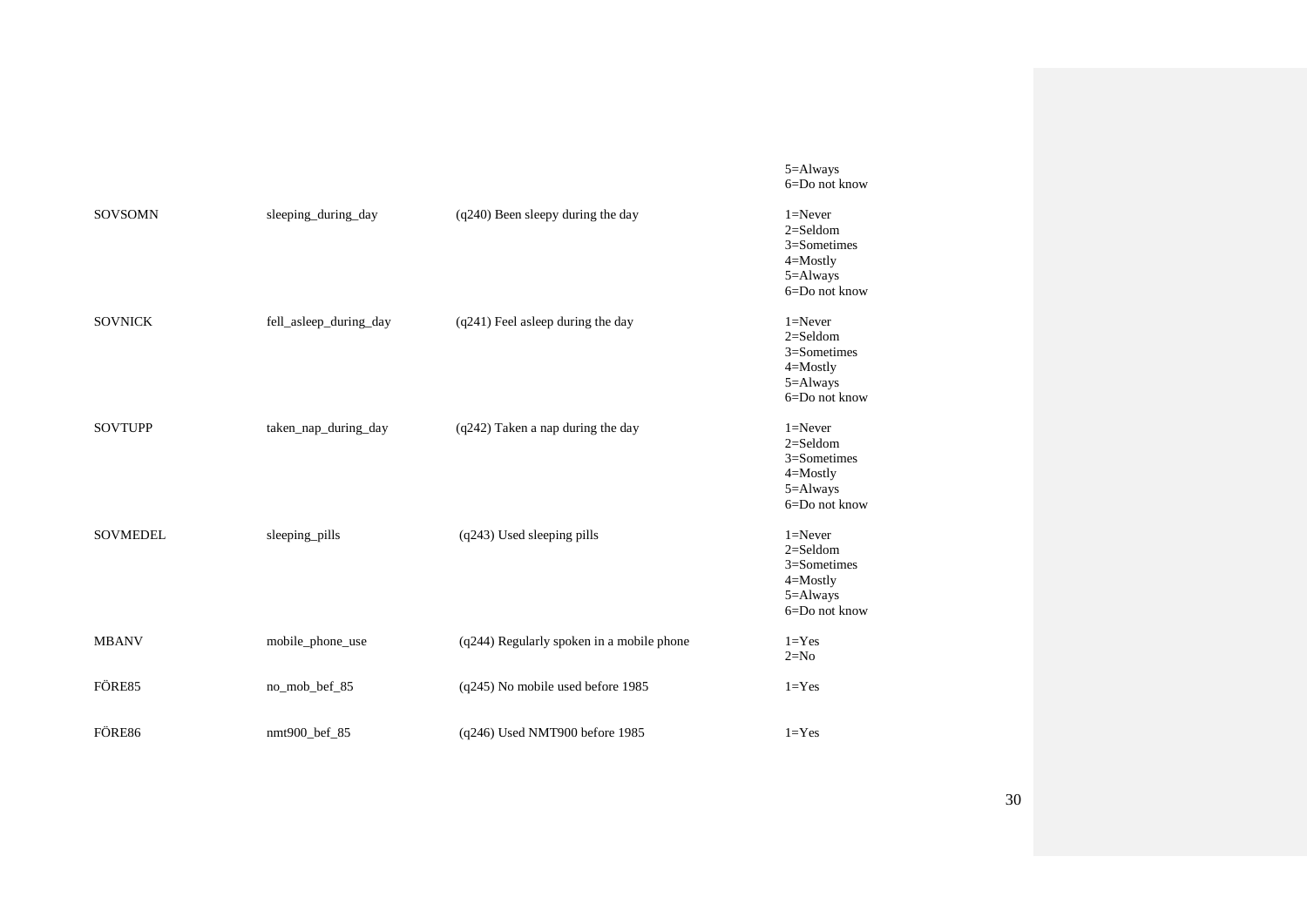| FÖRE87          | nmt450_bef_85        | (q247) Used NMT450 before 1985              | $1 = Yes$                                                                                                                                                        |
|-----------------|----------------------|---------------------------------------------|------------------------------------------------------------------------------------------------------------------------------------------------------------------|
| FÖRE88          | do_not_know_bef_85   | (q248) Do not know before 1985              | $1 = Yes$                                                                                                                                                        |
| <b>MBAN8592</b> | no_mob_bet_8592      | (q249) No mobile used between 1985 and 1992 | $1 = Yes$                                                                                                                                                        |
| <b>MBAN8593</b> | $gsm$ bet $8592$     | (q250) Used NMT900 between 1985 and 1992    | $1 = Yes$                                                                                                                                                        |
| <b>MBAN8594</b> | nmt450 bet 8592      | (q251) Used NMT450 between 1985 and 1992    | $1 = Yes$                                                                                                                                                        |
| <b>MBAN8595</b> | do not know bet 8592 | $(q252)$ Do not know between 1985 and 1992  | $1 = Yes$                                                                                                                                                        |
| EFTER92         | no_mob_aft_92        | (q253) No mobile used after 1992            | $1 = Yes$                                                                                                                                                        |
| EFTER93         | gsm_aft_92           | $(q254)$ Used GSM after 1992                | $1 = Yes$                                                                                                                                                        |
| EFTER94         | nmt900_aft_92        | (q255) Used NMT900 after 1992               | $1 = Yes$                                                                                                                                                        |
| EFTER95         | nmt450_aft_92        | (q256) Used NMT450 after 1992               | $1 = Yes$                                                                                                                                                        |
| EFTER96         | gsm&nmt_aft_92       | (q257) Used both GSM and NMT after 1992     | $1 = Yes$                                                                                                                                                        |
| EFTER97         | do_not_know_aft_92   | (q258) Do not know after 1992               | $1 = Yes$                                                                                                                                                        |
| <b>MBSAM</b>    | years_mobile         | (q259) How many years used mobile           | 1=Less than 1 year<br>$2=1-5$ years<br>$3=6-10$ years<br>4=More than 10 years                                                                                    |
| <b>MBOFTA</b>   | often_mobile         | $(q260)$ How often use mobile               | 1=Less than once a week<br>$2=$ A few calls per week<br>3=Less than 10 minutes/day<br>$4=10-29$ minutes/day<br>5=30 minutes/1 hour/day<br>6=More than 1 hour/day |
| <b>VILKÖRA</b>  | ear mobile           | (q261) Towards which ear use mobile         | $1 =$ Right<br>$2=Left$                                                                                                                                          |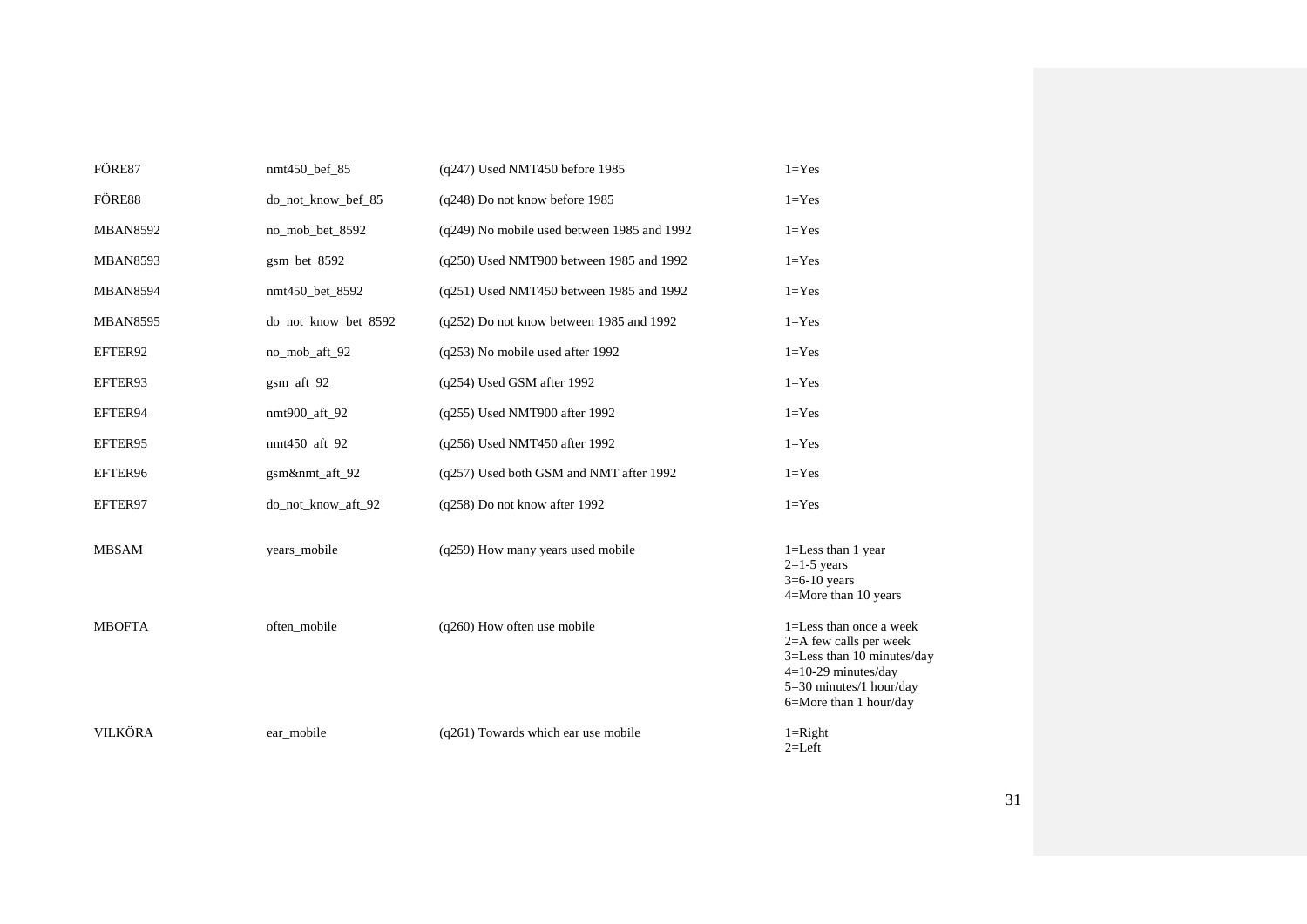3=Alternatively left and right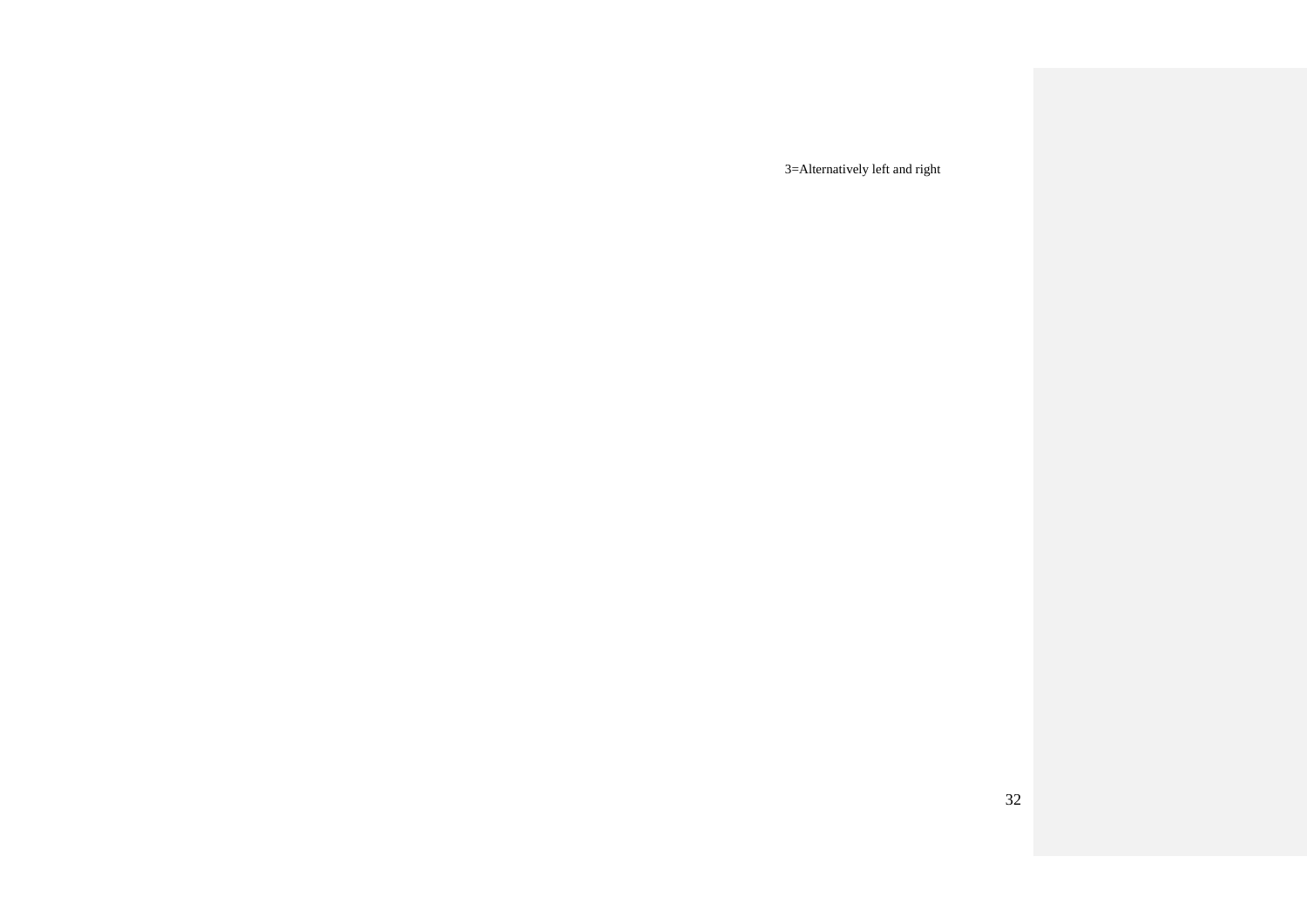## Diet Part of questionnaire

| LÄTTMINI        | lightmilk    | (q262) How many glasses of light milk per day          | $0,1,,7+$       |
|-----------------|--------------|--------------------------------------------------------|-----------------|
| <b>MELLAN</b>   | mediummilk   | (q263) How many glasses of medium milk per day         | $0,1,,7+$       |
| <b>STAND</b>    | standmilk    | (q264) How many glasses of standard milk per day       | $0,1,,7+$       |
| <b>LÄTTFY</b>   | lightyoug    | (q265) How many glasses of light yoghurt per day       | $0,1,,7+$       |
| <b>FILYOG</b>   | yougurt      | (q266) How many glasses of yoghurt per day             | $0,1,,7+$       |
| <b>SAFTLÄSK</b> | juice        | (q267) How many glasses of jiuce per day               | $0,1,,7+$       |
| LÄTTÖL          | lightbeer    | (q268) How many glasses of standard milk per day       | $0,1,,7+$       |
| TE              | tea          | $(q269)$ How many cups of tea per day                  | $0,1,,7+$       |
| <b>KAFFE</b>    | coffee       | (q270) How many cups of coffee per day                 | $0,1,,7+$       |
| <b>SOCKHON</b>  | honey        | $(q271)$ How many spoons of honey per day              | $0,1,,7+$       |
| <b>KESOKVAR</b> | cottcheese   | (q272) How many tablespoones of cottage cheese per day | $0,1,,7+$       |
| <b>OST</b>      | cheese       | $(q273)$ How many slices of cheese per day             | $0,1,,7+$       |
| <b>LÄTTOST</b>  | lightcheese  | $(q274)$ How many slices of light cheese per day       | $0,1,,7+$       |
| <b>BRDHÅRT</b>  | crispbread   | (q275) How many slices of crispbread per day           | $0,1,,7+$       |
| <b>BRDVITT</b>  | whitebread   | $(q276)$ How many slices of white bread per day        | $0,1,,7+$       |
| <b>BRDGROVT</b> | ryebread     | $(q277)$ How many slices of rye bread per day          | $0,1,,7+$       |
| <b>BRDMED</b>   | buttbread    | (q278) How many slices of bread with butter per day    | $0,1,\ldots,7+$ |
| <b>HURBRE</b>   | hobread      | (q279) How do you butter bread                         | 1=Rather thick  |
|                 |              |                                                        | $2 = Thin$      |
|                 |              |                                                        | $3=$ Very thin  |
|                 |              |                                                        | $4=Nofat$       |
| SMÖRGÅS         | butter_s     | $(q280)$ butter in sandwich                            | $1 = yes$       |
| SMÖRGÅS1        | $b$ regott_s | $(q281)$ bregott in sandwich                           | $1 = yes$       |
| SMÖRGÅS2        | margarine_s  | $(q282)$ margarine in sandwich                         | $1 = yes$       |
| SMÖRGÅS3        | lightmarg s  | $(q283)$ light margarine in sandwich                   | $1 = yes$       |
| SMÖRGÅS4        | cookmarg_s   | $(q284)$ cooking margarine in sandwich                 | $1 = yes$       |
| SMÖRGÅS5        | oliveoil_s   | $(q285)$ olive oil in sandwich                         | $1 = yes$       |
| SMÖRGÅS6        | nocookfat_s  | (q286) nocooking fat                                   | $1 = yes$       |
| <b>MATLAGN</b>  | butter_c     | $(q287)$ butter in cooking                             | $1 = yes$       |
| MATLAGN1        | bregott_c    | (q288) bregott in cooking                              | $1 = yes$       |
| MATLAGN2        | margarin_c   | (q289) margarine in cooking                            | $1 = yes$       |
| MATLAGN3        | lightmarg c  | (q290) light margarine in cooking                      | $1 = yes$       |
| MATLAGN4        | cookmar c    | $(q291)$ cooking margarine in cooking                  | $1 = yes$       |
| MATLAGN5        |              |                                                        |                 |
|                 | oliveoil c   | $(q292)$ olive oil in cooking                          | $1 = yes$       |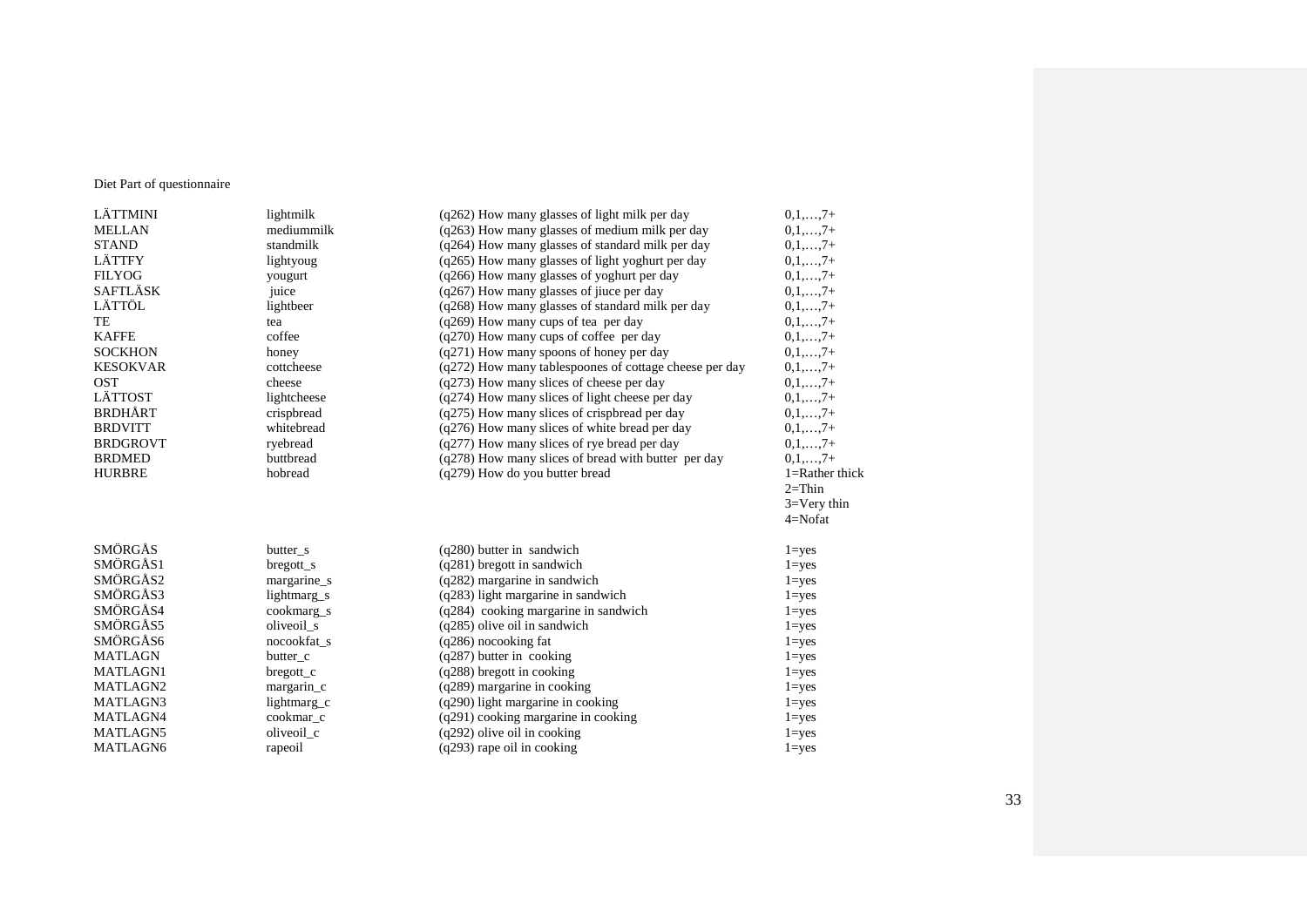| MATLAGN7 | cookoil     | $(q294)$ cookoil in cooking         | $=$ ves   |
|----------|-------------|-------------------------------------|-----------|
| MATLAGN8 | liquimarg   | $(q295)$ liquid margarin in cooking | $l = ves$ |
| MATLAGN9 | nocookfat c | $(q296)$ no cooking fat in cooking  | $=$ ves   |

#### **NOTICE: CODING IS THE SAME till Q359**

**CODING IS: 0=0 times/month 1=1-3 times/month 2=1-2 times/week 3=3-4 times/week 4=5-6 times/week 5=1 time/day 6=2 times/day 7=3+ times/day**

| HGRÖT           | oatmeal    | (q297) How often (average) do you eat oatmeal            |
|-----------------|------------|----------------------------------------------------------|
| RÖTVÄLL         | gruel      | (q298) How often (average) do you eat gruel              |
| <b>FLINGOR</b>  | muesli     | (q299) How often (average) do you eat muesli             |
| <b>PASTA</b>    | pasta      | (q300) How often (average) do you eat pasta              |
| PKAK            | pankakes   | $(q301)$ How often (average) do you eat pancakes         |
| PIZZA           | pizza      | (q302) How often (average) do you eat pizza              |
| <b>RIS</b>      | rice       | (q303) How often (average) do you eat rice               |
| KLI             | bran       | (q304) How often (average) do you eat bran               |
| <b>KÖTTFÄRS</b> | meat       | (q305) How often (average) do you eat meat               |
| <b>FLÄSK</b>    | pork       | $(q306)$ How often (average) do you eat pork             |
| NÖT             | beef       | $(q307)$ How often (average) do you eat beef             |
| <b>KORV</b>     | sausage    | (q308) How often (average) do you eat sausage            |
| <b>BLOD</b>     | pudding    | $(q309)$ How often (average) do you eat pudding          |
| <b>LEVER</b>    | liver      | $(q310)$ How often (average) do you eat liver            |
| <b>PASTEJ</b>   | liverpaste | $(q311)$ How often (average) do you eat liverpaste       |
| PÅLÄGG          | meat sand  | $(q312)$ How often (average) do you eat meat on sandwich |
| FÅGEL           | chicken    | (q313) How often (average) do you eat chicken            |
| SILL            | herring    | (q314) How often (average) do you eat herring            |
| LAX             | salmon     | (q315) How often (average) do you eat salmon             |
| <b>TORSK</b>    | cod        | (q316) How often (average) do you eat cod                |
| <b>KAVIAR</b>   | caviar     | (q317) How often (average) do you eat caviar             |
| <b>SKALDJUR</b> | shellfish  | $(q318)$ How often (average) do you eat shell fish       |
|                 |            |                                                          |

**Comment [AG1]: updated**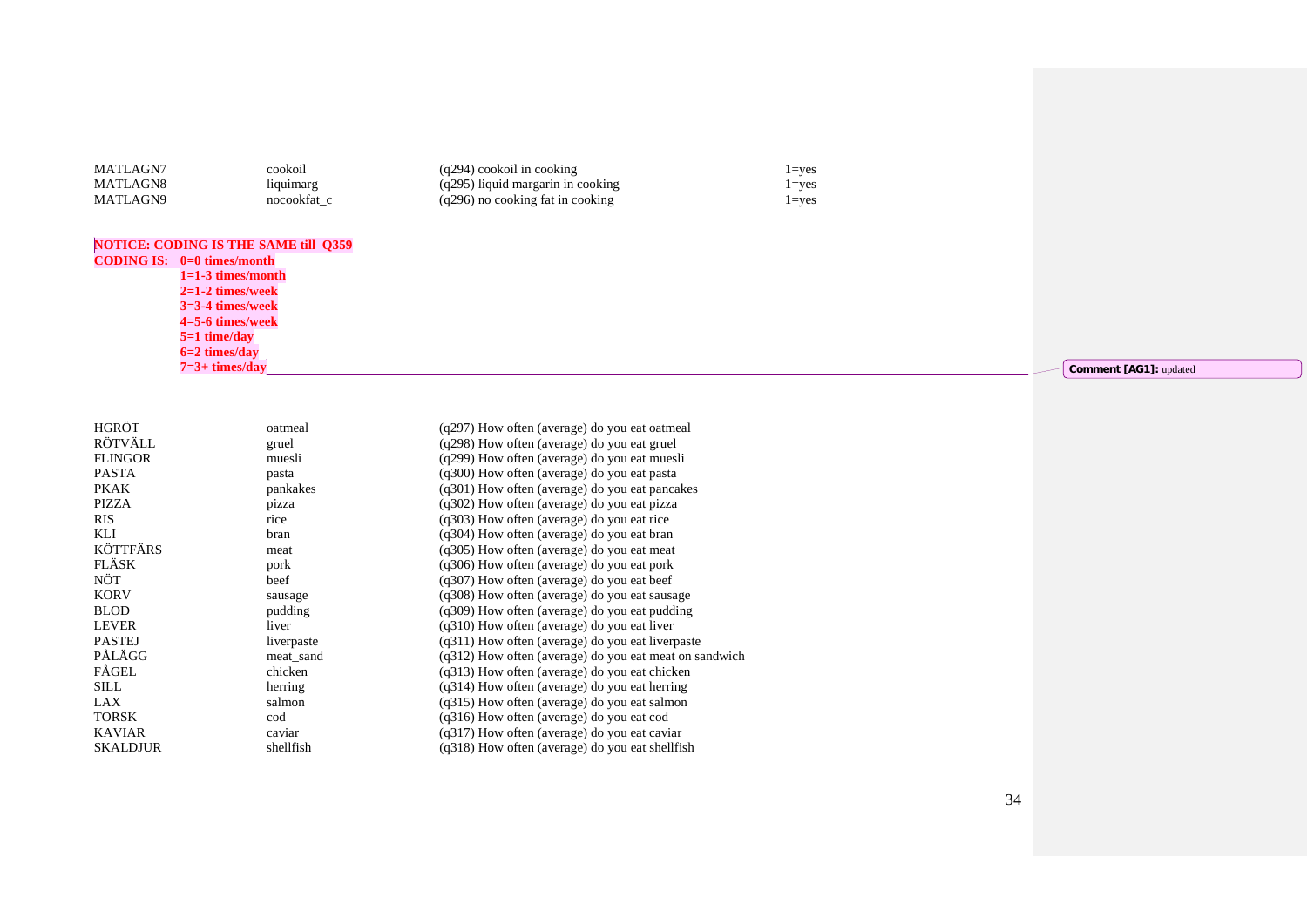| AGG             | egg        | (q319) How often (average) do you eat egg                   |
|-----------------|------------|-------------------------------------------------------------|
| <b>KPOT</b>     | potato_b   | (q320) How often (average) do you eat Boiled potato         |
| <b>SPOT</b>     | potato_f   | $(q321)$ How often (average) do you eat fried potato        |
| <b>POMM</b>     | french     | (q322) How often (average) do you eat French fried potatoes |
| <b>MOROT</b>    | carrot     | (q323) How often (average) do you eat carrots               |
| <b>SALLAD</b>   | lettuce    | (q324) How often (average) do you eat lettuce               |
| <b>VKOL</b>     | cabbage    | (q325) How often (average) do you eat cabbage               |
| <b>BKOL</b>     | cauli      | (q326) How often (average) do you eat cauliflower           |
| <b>BROC</b>     | broccoli   | (q327) How often (average) do you eat broccoli              |
| <b>TOMAT</b>    | tomato     | (q328) How often (average) do you eat tomato                |
| <b>PAPRIKA</b>  | paprika    | (q329) How often (average) do you eat paprika               |
| <b>SPENAT</b>   | spinach    | (q330) How often (average) do you eat spinach               |
| <b>ÄRTOR</b>    | peas       | (q331) How often (average) do you eat peas                  |
| LÖK             | onion      | (q332) How often (average) do you eat onion                 |
| <b>VITLÖK</b>   | garlic     | (q333) How often (average) do you eat garlic                |
| <b>BLGRÖN</b>   | mixveggy   | (q334) How often (average) do you eat mixed vegetables      |
| <b>SOPPA</b>    | vegsoup    | (q335) How often (average) do you eat pea soup              |
| <b>APELSIN</b>  | orange     | (q336) How often (average) do you eat orange                |
| ÄPPLE           | ap_pear    | $(q337)$ How often (average) do you eat apple/pear          |
| <b>BANAN</b>    | banana     | (q338) How often (average) do you eat banana                |
| BÄR             | berries    | (q339) How often (average) do you eat berries               |
| <b>AFRUKT</b>   | otherfruit | (q340) How often (average) do you eat other fruit           |
| <b>SYLT</b>     | marmalade  | (q341) How often (average) do you eat marmalade             |
| <b>KRÄM</b>     | fruitsoup  | $(q342)$ How often (average) do you eat fruit soup          |
| <b>BULLAR</b>   | coffebread | (q343) How often (average) do you eat coffee bread          |
| <b>KEX</b>      | biscuits   | (q344) How often (average) do you eat biscuits              |
| TÅRTA           | pastries   | (q345) How often (average) do you eat pastries              |
| <b>CHOKLAD</b>  | chocolate  | (q346) How often (average) do you eat chocolate             |
| <b>GODIS</b>    | sweets     | (q347) How often (average) do you eat sweets                |
| <b>GLASS</b>    | icecream   | (q348) How often (average) do you eat icecream              |
| <b>CHIPS</b>    | chips      | (q349) How often (average) do you eat chips                 |
| <b>NÖTTER</b>   | nuts       | (q350) How often (average) do you eat nuts                  |
| <b>DRESS</b>    | dressing   | $(q351)$ How often (average) do you eat dressing            |
| <b>MAJONNÄS</b> | mayo       | (q352) How often (average) do you eat mayonnaise            |
| <b>GRÄDDE</b>   | cream      | (q353) How often (average) do you eat cream                 |
| <b>KETCHUP</b>  | ketchup    | (q354) How often (average) do you eat ketchup               |
| <b>SKORV</b>    | meat_f     | (q355) How often (average) do you eat fried_meat            |
| <b>SFISK</b>    | fish f     | (q356) How often (average) do you eat fried fish            |
| <b>SKYCK</b>    | chicken f  | (q357) How often (average) do you eat fried chicken         |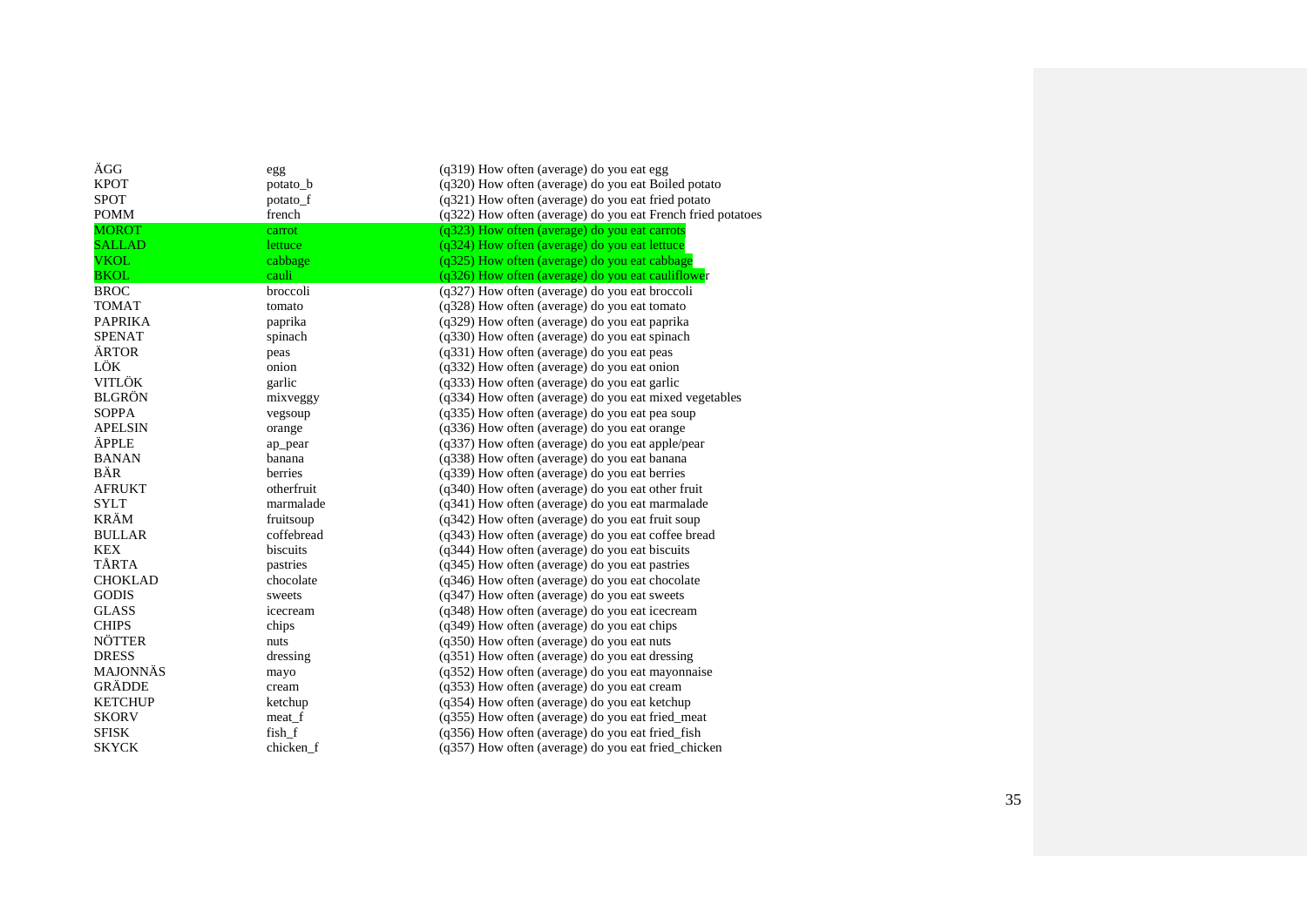| <b>GRKYCK</b><br><b>STEKSKY</b> | chicken_r<br>gravy | (q358) How often (average) do you eat fried_roasted_chicken<br>(q359) How often (average) do you eat gravy |                                                                                                                                                                                     |
|---------------------------------|--------------------|------------------------------------------------------------------------------------------------------------|-------------------------------------------------------------------------------------------------------------------------------------------------------------------------------------|
| <b>FOLKÖL</b>                   | medbeer            | (q360) How often do you drink medium strong beer                                                           | $0 =$ Never<br>$1=0-1$ times/month<br>$2=1-3$ times/month<br>$3=1-2$ times/week<br>$4=3-4$ times/week<br>5=5-6 times/week<br>$6=1$ times/day<br>$7=2$ times/day<br>$8=3+$ times/day |
| <b>STARKÖL</b>                  | strongbeer         | (q361) How often do you drink strong beer                                                                  | $0 =$ Never                                                                                                                                                                         |
|                                 |                    |                                                                                                            | $1=0-1$ times/month<br>$2=1-3$ times/month<br>$3=1-2$ times/week<br>$4=3-4$ times/week<br>$5=5-6$ times/week<br>$6=1$ times/day<br>$7=2$ times/day<br>$8=3+$ times/day              |
| <b>VITTVIN</b>                  | whitewine          | (q362) How often do you drink white wine                                                                   | $0=$ Never                                                                                                                                                                          |
|                                 |                    |                                                                                                            | $1=0-1$ times/month<br>$2=1-3$ times/month<br>$3=1-2$ times/week<br>$4=3-4$ times/week<br>5=5-6 times/week<br>$6=1$ times/day<br>$7=2$ times/day<br>$8=3+$ times/day                |
| <b>RÖTTVIN</b>                  | redwine            |                                                                                                            | $0 =$ Never                                                                                                                                                                         |
|                                 |                    | (q363) How often do you drink white wine                                                                   | $1=0-1$ times/month<br>$2=1-3$ times/month<br>$3=1-2$ times/week<br>$4=3-4$ times/week<br>5=5-6 times/week                                                                          |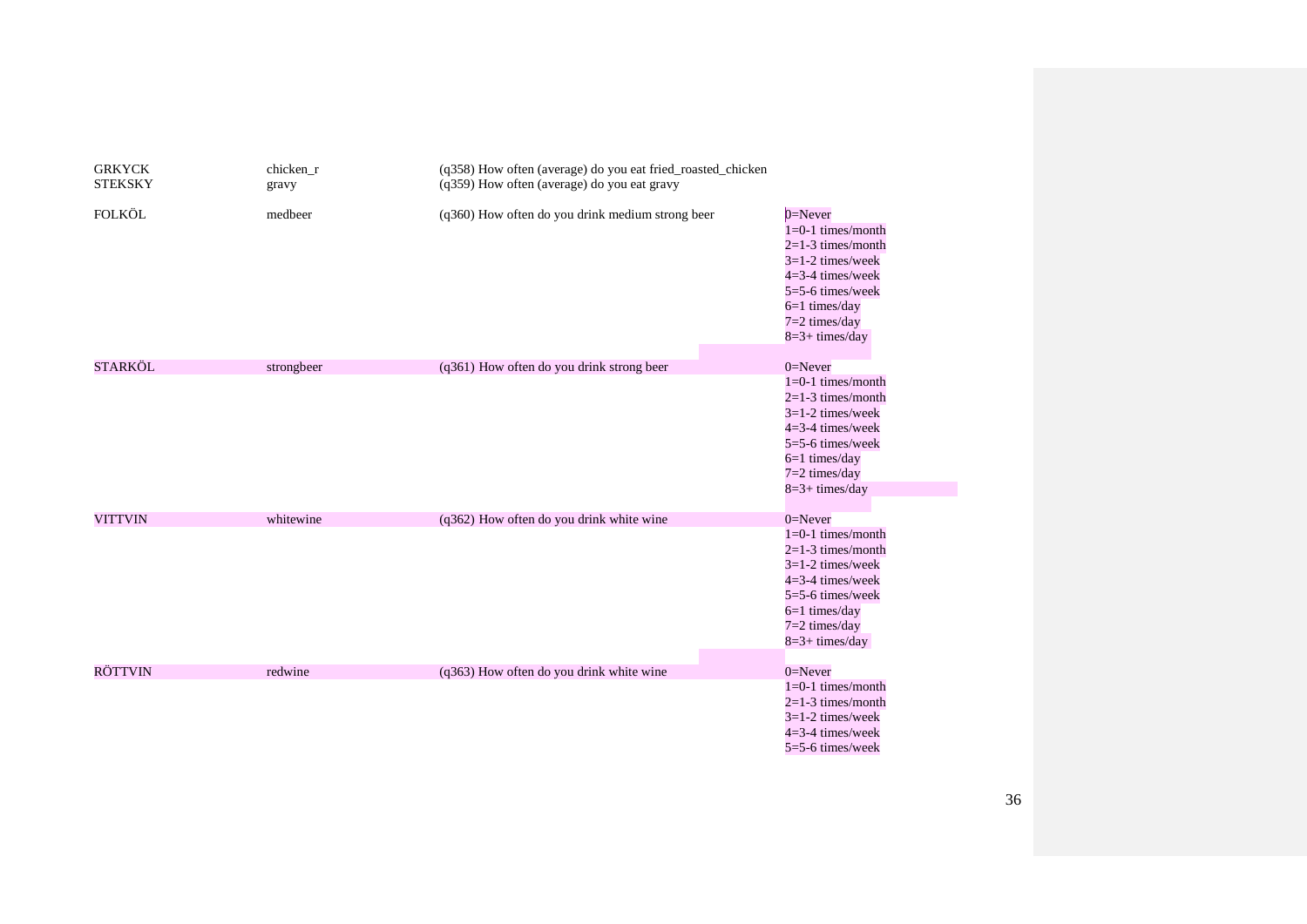|                 |          |                                            | $6=1$ times/day<br>$7=2$ times/day<br>$8=3+$ times/day                                                                                                                            |                        |
|-----------------|----------|--------------------------------------------|-----------------------------------------------------------------------------------------------------------------------------------------------------------------------------------|------------------------|
| <b>STARKVIN</b> | desswine | (q364) How often do you drink dessert wine | $0 =$ Never<br>$1=0-1$ times/month<br>$2=1-3$ times/month<br>$3=1-2$ times/week<br>4=3-4 times/week<br>5=5-6 times/week<br>$6=1$ times/day<br>$7=2$ times/day<br>$8=3+$ times/day |                        |
| <b>SPRIT</b>    | liquor   | (q365) How often do you drink liquor       | $0 =$ Never<br>$1=0-1$ times/month<br>$2=1-3$ times/month<br>$3=1-2$ times/week<br>4=3-4 times/week<br>5=5-6 times/week<br>$6=1$ times/day<br>$7=2$ times/day<br>$8=3+$ times/day | Comment [AG2]: updated |
| MCKÖL           | beer_q   | (q366) How much do you drink?              | $1 = < 33$ cl<br>$2=33-50$ cl<br>$3=50-200$ cl<br>4=200-400cl<br>$5 = > 400c1$                                                                                                    |                        |
| <b>MCKVIN</b>   | wine_q   | (q367) How much do you drink?              | $1=1$ glass<br>$2=2-3$ glasses<br>$3=1/2-1$ bottle<br>$4 \Rightarrow 1$ bottle                                                                                                    |                        |
| <b>MCKSPRIT</b> | liquor_q | (q368) How much do you drink?              | $1 = \leq 6c1$<br>$2=7-12$ cl<br>$3 = 13 - 18c1$<br>$4 = 19 - 37c1$                                                                                                               |                        |

37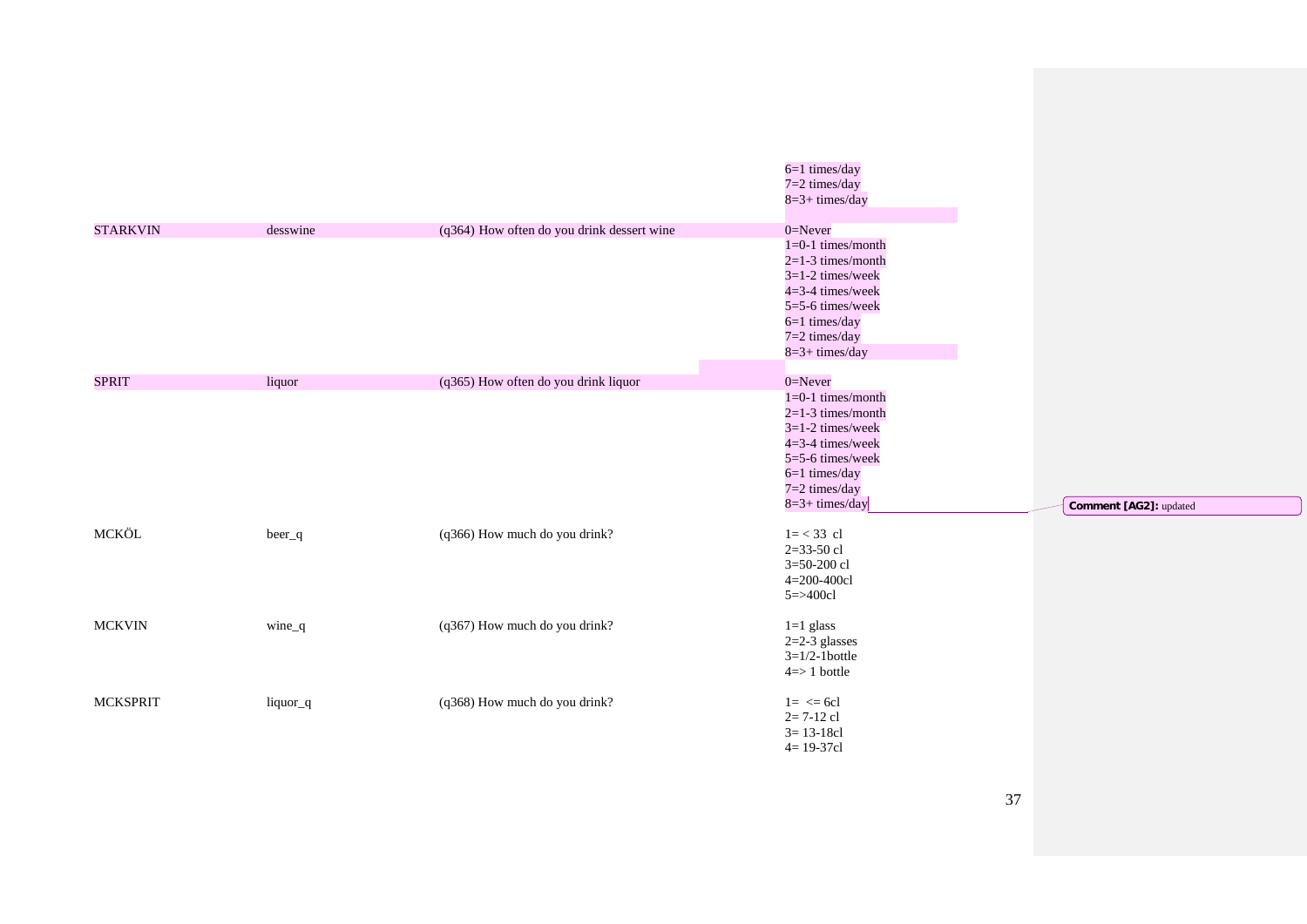| <b>SAMBAND</b> | alc meal  | (q369) If you drink alcohol, is it with meal?    | $1 =$ never<br>$2 =$ seldom<br>$3$ =sometimes<br>$4=$ often<br>$5 =$ always |
|----------------|-----------|--------------------------------------------------|-----------------------------------------------------------------------------|
| <b>ATERVIT</b> | vitamin   | $(q370)$ Do you take vitamins/other supplements? | $0 = no$<br>$1 = yes$<br>$2$ =sometimes                                     |
| <b>VITUTAN</b> | vit_nomin | (q371) Vitamins without minerals consumption     | $0 =$ Never<br>1=Less than 1 year<br>$2=1-5$ years<br>3=More than 5 years   |
| <b>VITMED</b>  | vit_min   | (q372) Vitamins with minerals consumption        | $0 =$ Never<br>1=Less than 1 year<br>$2=1-5$ years<br>3=More than 5 years   |
| <b>CALCIUM</b> | calcium   | (q373) Calcium consumption                       | $0 =$ Never<br>1=Less than 1 year<br>$2=1-5$ years<br>3=More than 5 years   |
| <b>CVIT</b>    | $c$ -vit  | (q374) C Vitamin consumption                     | $0 =$ Never<br>1=Less than 1 year<br>$2=1-5$ years<br>3=More than 5 years   |
| <b>BVIT</b>    | $b$ -vit  | $(q375)$ B Vitamin consumption                   | $0 =$ Never<br>1=Less than 1 year<br>$2=1-5$ years<br>3=More than 5 years   |
| <b>EVIT</b>    | e-vit     | $(q376)$ E Vitamin consumption                   | $0 =$ Never<br>1=Less than 1 year                                           |

### 5=>37cl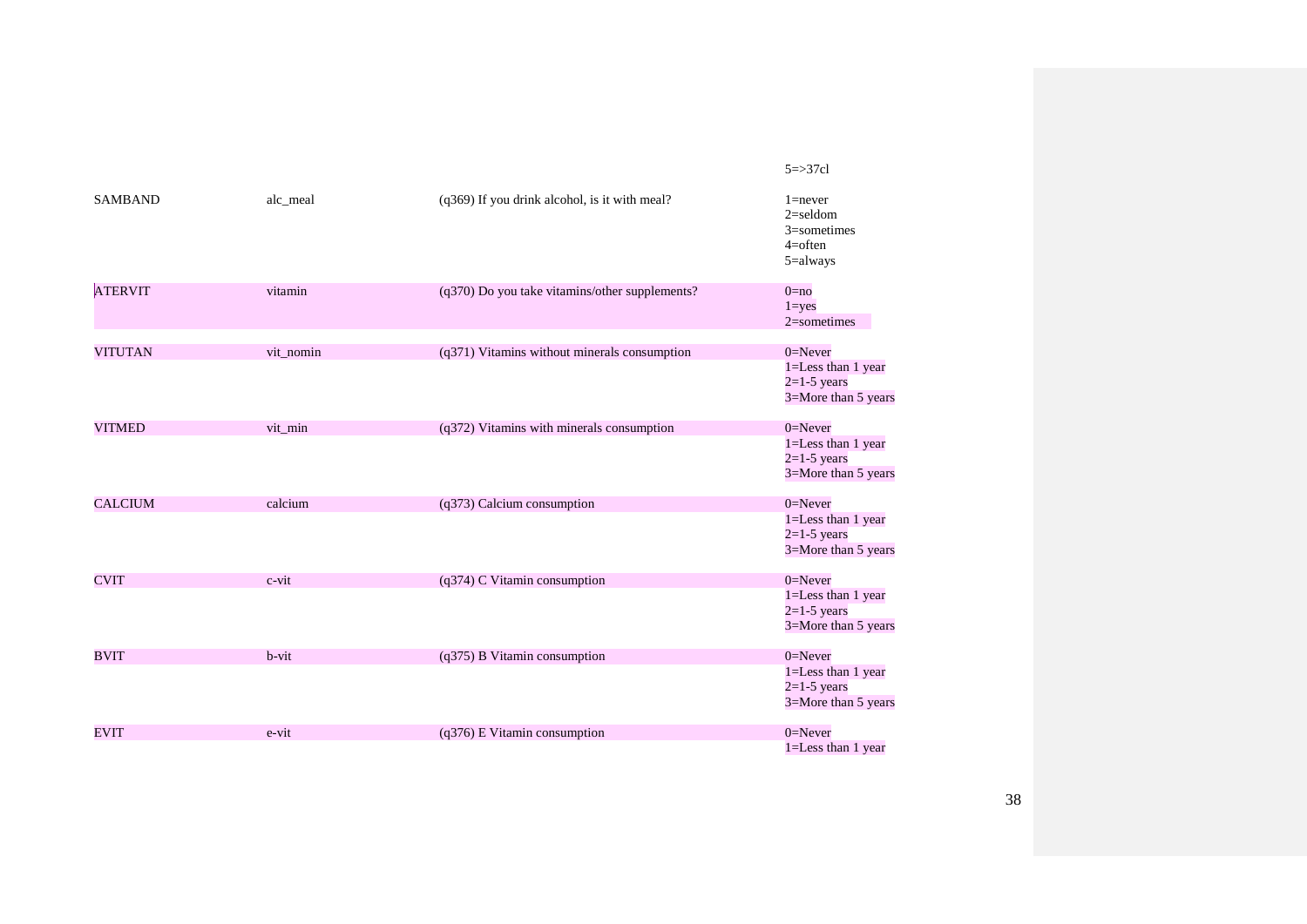|                |              |                                                                                          | $2=1-5$ years<br>3=More than 5 years                                      |                        |
|----------------|--------------|------------------------------------------------------------------------------------------|---------------------------------------------------------------------------|------------------------|
| Q10            | q10          | $(q377)$ Q 10 consumption                                                                | $0 =$ Never                                                               |                        |
|                |              |                                                                                          | $1 =$ Less than 1 year<br>$2=1-5$ years<br>3=More than 5 years            |                        |
| <b>OXIGARD</b> | oxigard      | (q378) Oxigard consumption                                                               | $0 =$ Never<br>1=Less than 1 year<br>$2=1-5$ years<br>3=More than 5 years |                        |
| <b>BETKARO</b> | betacaro     | (q379) Beta-carotene consumption                                                         | $0 =$ Never<br>1=Less than 1 year<br>$2=1-5$ years<br>3=More than 5 years |                        |
| <b>FISKOLJ</b> | fishoil      | (q380) Fish oil products consumption                                                     | $0$ =Never                                                                | Comment [AG3]: updated |
|                |              |                                                                                          | $1 =$ Less than 1 year<br>$2=1-5$ years<br>3=More than 5 years            |                        |
| <b>KONTAKT</b> | contact      | (q381) Do you want to be contacted in the future                                         | $1 = Yes$<br>$2 =$ Maybe<br>$3=N0$                                        |                        |
| ACYSENÅR       |              |                                                                                          |                                                                           |                        |
|                | acety_last_y | (q382) Amount of tables of acetylsalicylic consumption<br>per month during the last year | $1=0$<br>$2=1-5$<br>$3=6-10$<br>$4=11-20$<br>$5=21-30$<br>6=More than 30  |                        |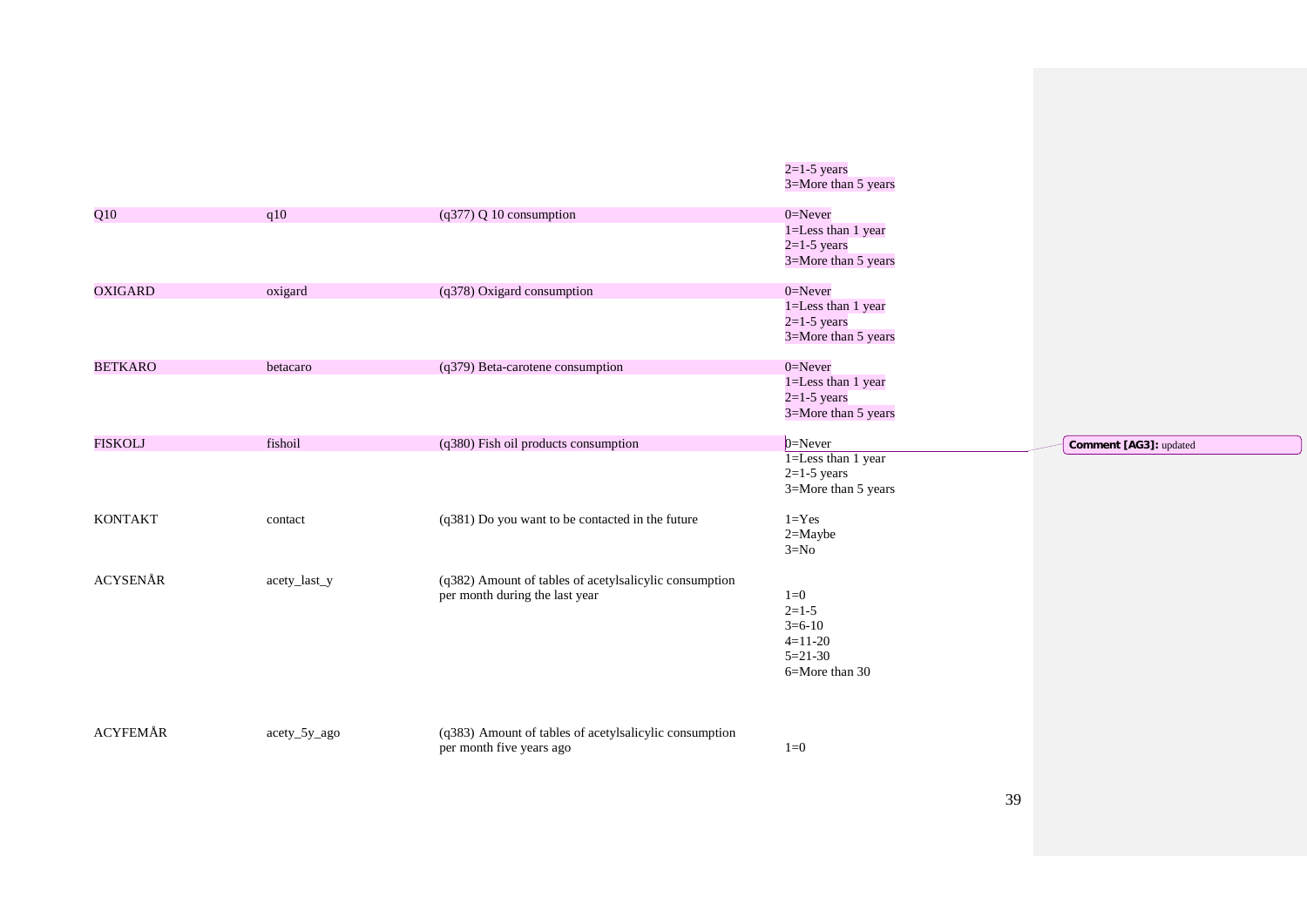|                 |               |                                                                                      | $2=1-5$<br>$3=6-10$<br>$4=11-20$<br>$5=21-30$<br>6=More than 30              |
|-----------------|---------------|--------------------------------------------------------------------------------------|------------------------------------------------------------------------------|
| <b>ACYTIOÅR</b> | acety_10y_ago | (q384) Amount of tables of acetylsalicylic consumption<br>per month ten years ago    | $1=0$<br>$2=1-5$<br>$3=6-10$<br>$4=11-20$<br>$5=21-30$<br>6=More than 30     |
| PARSENÅR        | parac_last_y  | (q385) Amount of tables of paracetamol consumption<br>per month during the last year | $1=0$<br>$2=1-5$<br>$3=6-10$<br>$4=11-20$<br>$5=21-30$<br>$6 =$ More than 30 |
| PARFEMÅR        | parac_5y_ago  | (q386) Amount of tables of paracetamol consumption<br>per month five years ago       | $1=0$<br>$2=1-5$<br>$3=6-10$<br>$4=11-20$<br>$5=21-30$<br>$6 =$ More than 30 |
| PARTIOÅR        | parac_10y_ago | (q387) Amount of tables of paracetamol consumption<br>per month ten years ago        | $1=0$<br>$2=1-5$<br>$3=6-10$<br>$4=11-20$<br>$5 = 21 - 30$<br>6=More than 30 |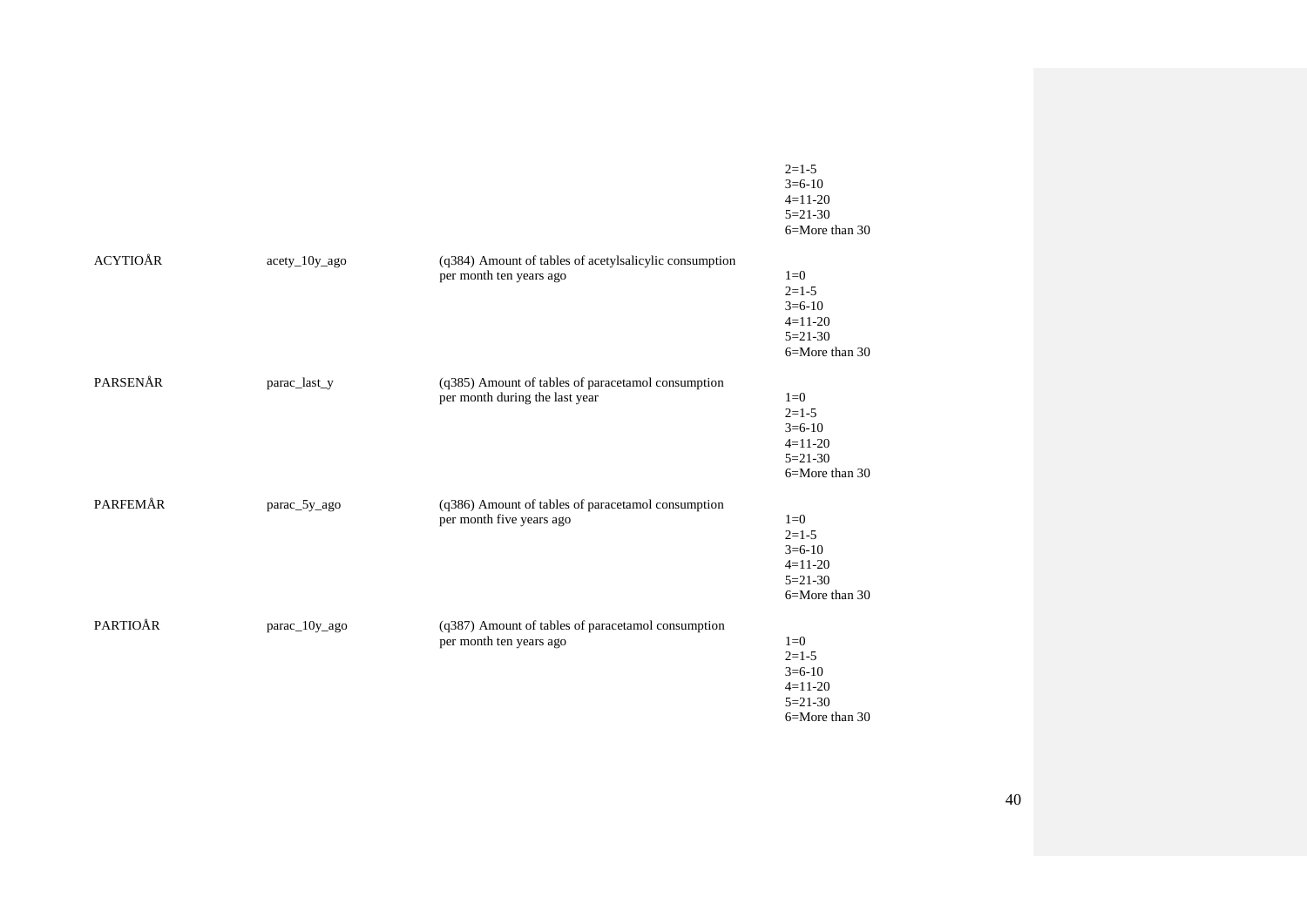| <b>INDSENÅR</b>                                                                                                                                                | indomet_last_y                                                                                                                                                                                                                                                                     | (q388) Amount of tables of indomethacin consumption<br>per month during the last year                                | $1=0$<br>$2=1-5$<br>$3=6-10$<br>$4=11-20$<br>$5 = 21 - 30$<br>6=More than 30                                                                             |
|----------------------------------------------------------------------------------------------------------------------------------------------------------------|------------------------------------------------------------------------------------------------------------------------------------------------------------------------------------------------------------------------------------------------------------------------------------|----------------------------------------------------------------------------------------------------------------------|----------------------------------------------------------------------------------------------------------------------------------------------------------|
| <b>INDFEMÅR</b>                                                                                                                                                | Indomet_5y_ago                                                                                                                                                                                                                                                                     | (q389) Amount of tables of indomethacin consumption<br>per month five years ago                                      | $1=0$<br>$2=1-5$<br>$3=6-10$<br>$4=11-20$<br>$5=21-30$<br>6=More than 30                                                                                 |
| <b>INDTIOÅR</b>                                                                                                                                                | indomet_10y_ago                                                                                                                                                                                                                                                                    | (q390) Amount of tables of indomethacin consumption<br>per month ten years ago                                       | $1=0$<br>$2=1-5$<br>$3=6-10$<br>$4=11-20$<br>$5=21-30$<br>6=More than 30                                                                                 |
| <b>MEDICIN</b><br>MEDICIN1<br>MEDICIN2<br>MEDICIN3<br>MEDICIN4<br>MEDICIN5<br>MEDICIN <sub>6</sub><br>MEDICIN7<br>MEDICIN8<br>MEDICIN9<br>MEDICI10<br>MEDICI11 | Alganex_consumption<br>Alponex_consumption<br>Ardinex_consumption<br>Brexidol_consumption<br>Brufen_consumption<br>Diklofenak_consumption<br>Felden_consumption<br>Ibumetin_consumption<br>Ipren_consumption<br>Ketoprefen_consumption<br>Miranax_consumption<br>Mobic_consumption | (q391)<br>(q392)<br>(q393)<br>(q394)<br>(q395)<br>(q396)<br>(q397)<br>(q398)<br>(q399)<br>(q400)<br>(q401)<br>(q402) | $1 = yes$<br>$1 = yes$<br>$1 = yes$<br>$1 = yes$<br>$1 = yes$<br>$1 = yes$<br>$1 = yes$<br>$1 = yes$<br>$1 = yes$<br>$1 = yes$<br>$1 = yes$<br>$1 = yes$ |
| MEDICI12                                                                                                                                                       | Naprosyn_consumption                                                                                                                                                                                                                                                               | (q403)                                                                                                               | $1 = yes$                                                                                                                                                |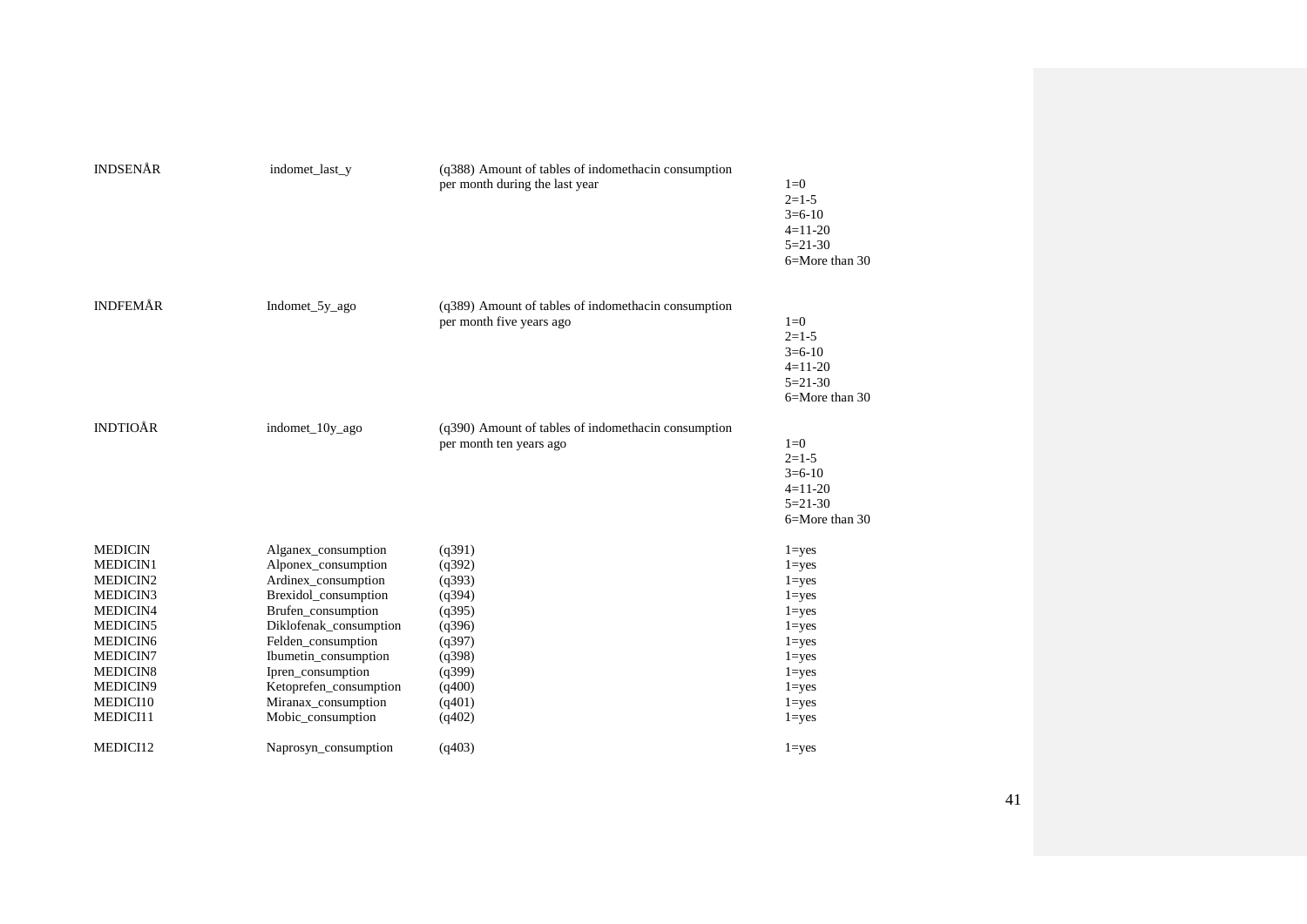| MEDICI13        | Naproxen_consumption    | (q404)                                         | $1 = yes$                      |
|-----------------|-------------------------|------------------------------------------------|--------------------------------|
| MEDICI14        | Nurofen_consumption     | (q405)                                         | $1 = yes$                      |
| MEDICI15        | Orudis_consumption      | (q406)                                         | $1 = yes$                      |
| MEDICI16        | Prolixana_consumption   | (q407)                                         | $1 = yes$                      |
| MEDICI17        | Pronaxen_consumption    | (q408)                                         | $1 = yes$                      |
| MEDICI18        | Relifex_consumption     | (q409)                                         | $1 = yes$                      |
| MEDICI19        | Voltaren_consumption    | (q410)                                         | $1 = yes$                      |
| ANTSENÅR        | drug_last_y             | $(q411)$ Any drug consumption during last year | $1=0$                          |
|                 |                         |                                                | $2=1-5$                        |
|                 |                         |                                                | $3=6-10$                       |
|                 |                         |                                                | $4=11-20$                      |
|                 |                         |                                                | $5=21-30$                      |
|                 |                         |                                                | 6=More than 30                 |
| <b>ANTFEMÅR</b> | $drug_5y_ago$           | $(q412)$ Any drug consumption five years ago   | $1=0$                          |
|                 |                         |                                                | $2=1-5$                        |
|                 |                         |                                                | $3=6-10$                       |
|                 |                         |                                                | $4=11-20$                      |
|                 |                         |                                                | $5=21-30$                      |
|                 |                         |                                                | 6=More than 30                 |
| <b>ANTTIOÅR</b> | $drug_10y_2go$          | $(q413)$ Any drug consumption ten years ago    | $1=0$                          |
|                 |                         |                                                | $2=1-5$                        |
|                 |                         |                                                | $3=6-10$                       |
|                 |                         |                                                | $4=11-20$                      |
|                 |                         |                                                | $5=21-30$                      |
|                 |                         |                                                | 6=More than 30                 |
| <b>KORTTABL</b> | cortisone_tablets_use   | (q414) Ever used cortisone tablets             | $1 = No$                       |
|                 |                         |                                                | 2=Yes, but I have stopped      |
|                 |                         |                                                | 3=Yes, taking now              |
|                 |                         |                                                | $4 = Do$ not know              |
| <b>KORTINAN</b> | cortisone_inhalator_use | $(q415)$ Ever used cortisone inhalator         | $1 = No$                       |
|                 |                         |                                                | $2 = Yes$ , but I have stopped |
|                 |                         |                                                | $3 = Yes$ , taking now         |

4=Do not know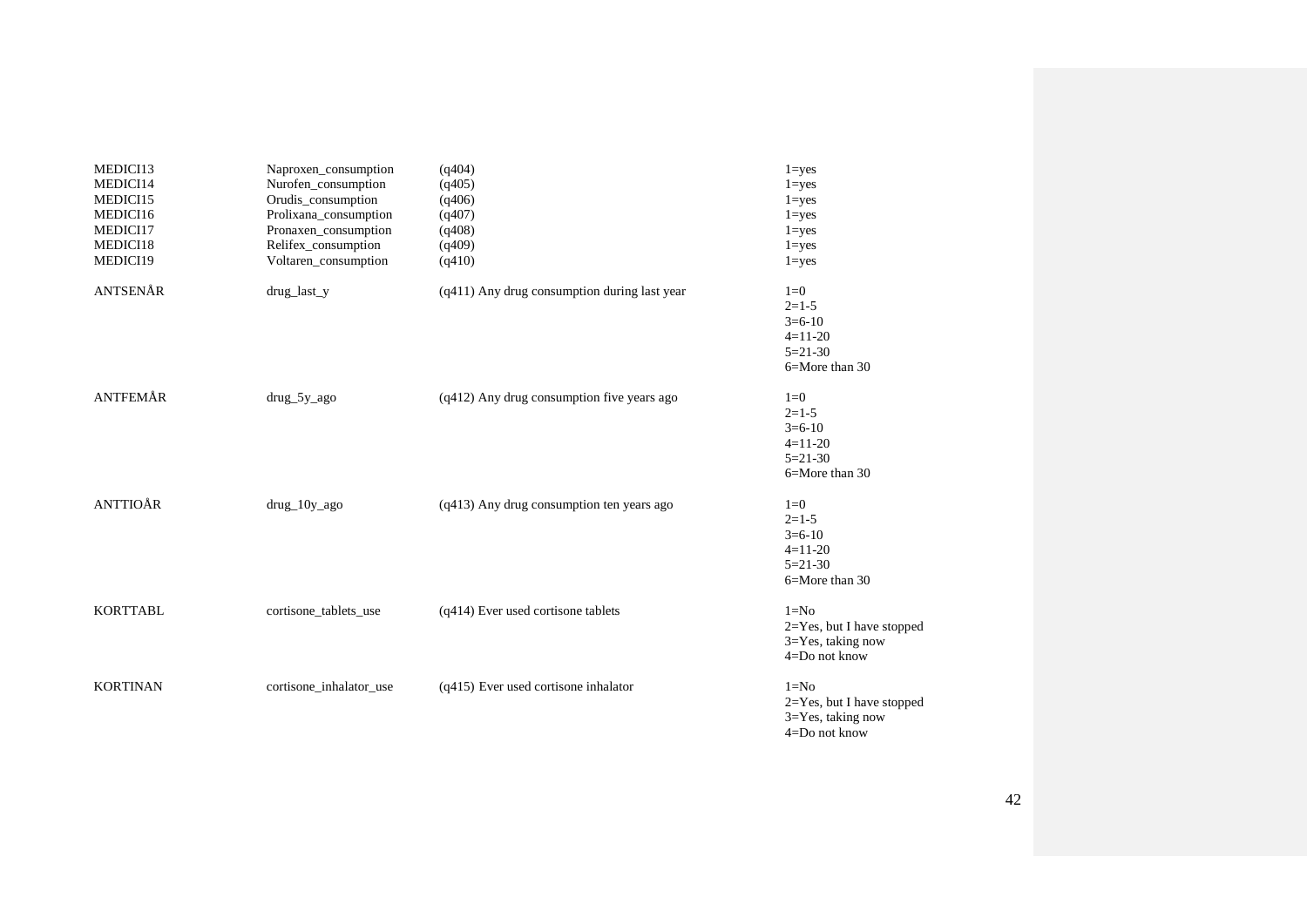| MENSÅLD         | age_menstruation    | (q416) Age at first menstruation         | $1 = < 11$ years<br>$2=11-12$<br>$3=13-14$<br>$4=15-16$<br>$5 = > 17$<br>6=Do not know                               |
|-----------------|---------------------|------------------------------------------|----------------------------------------------------------------------------------------------------------------------|
| <b>MENSFORT</b> | menstrual_flow      | (q417) Menstrual flow                    | $1 = Yes$<br>$2=N0$                                                                                                  |
| UPPHÅLD         | age_stop_menst_flow | (q418) Age at stopping of menstrual flow | $1 =$ Under 40 years<br>$2=40-44$<br>$3 = 45 - 49$<br>$4 = 50 - 54$<br>$5 = 55 - 59$<br>6=Younger of 11 years        |
| FÖTTBARN        | children            | (q419)                                   | $1 = None$<br>$2 = 1$<br>$3=2$<br>$4=3$<br>$5=4$<br>$6=5$<br>$7=6$<br>$8 = 7$<br>$9 = 8$<br>$10=9$<br>11=more than 9 |
| FÖTTÅLD         | age_first_child     | (q420)                                   | $1 = 20$ years<br>$2=20-24$<br>$3=25-29$<br>$4 = 30 - 34$<br>$5 = 35 - 39$<br>6=40 years or older                    |
| <b>BLÖSBEH</b>  | childlessness       | (q421) Treated for childlessness         | $1 = No$<br>$2 = Yes$                                                                                                |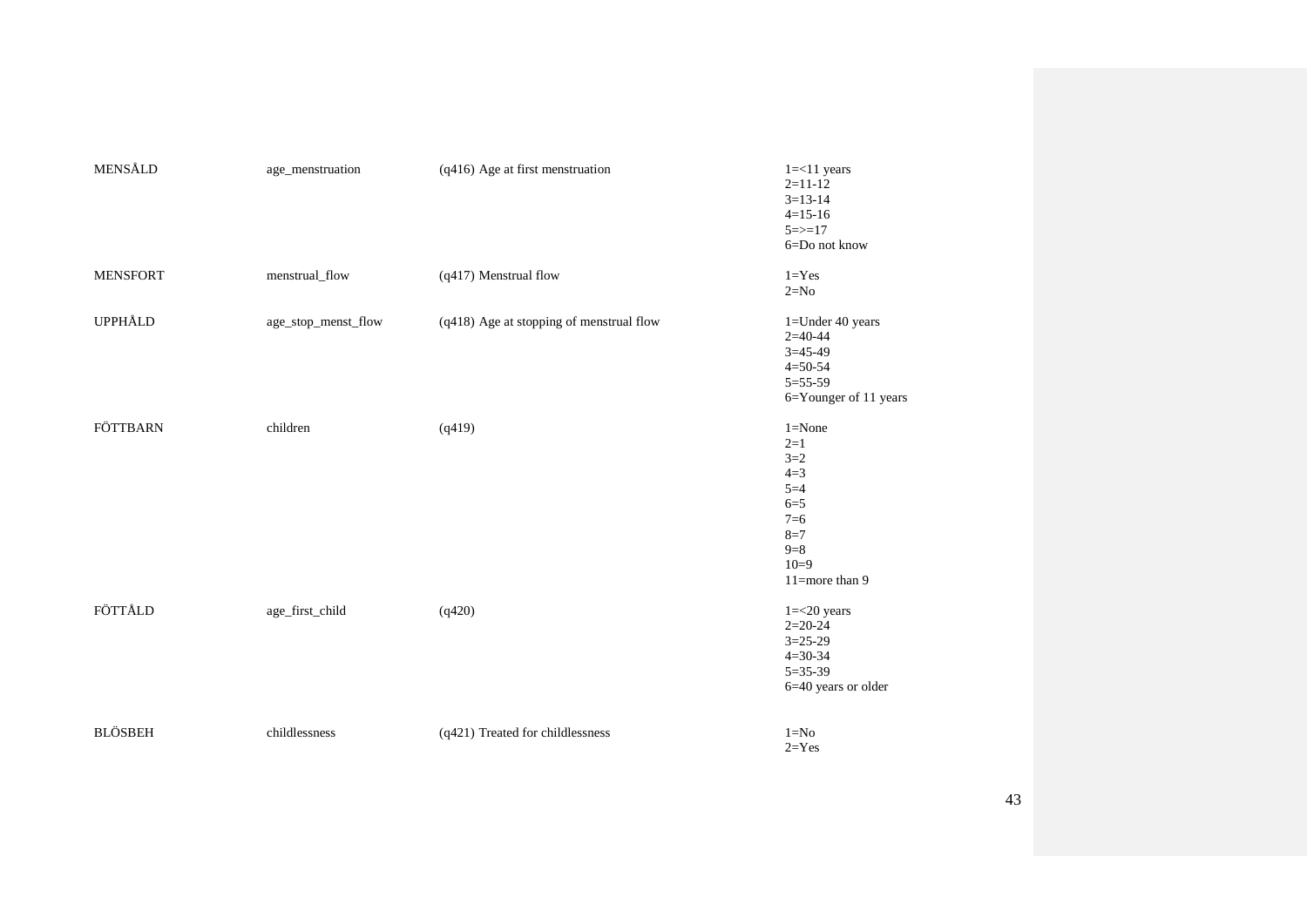| <b>VILKBEH</b><br><b>VILKBEH1</b><br>VILKBEH2 | childnessless_operation<br>childnessless_horm_stim<br>childnessless_other_treat | (q422) Treated for childnessless with operation<br>(q423) Treated for childnessless with hormone stimulation<br>(q424) Treated for childnessless with other treatment | $1 = Yes$<br>$1 = Yes$<br>$1 = Yes$                                      |
|-----------------------------------------------|---------------------------------------------------------------------------------|-----------------------------------------------------------------------------------------------------------------------------------------------------------------------|--------------------------------------------------------------------------|
| <b>PPILANV</b>                                | pill_use                                                                        | (q425)                                                                                                                                                                | $1 = No$<br>$2 = Yes$                                                    |
| <b>PPILTID</b>                                | period_pill_use                                                                 | (q426)                                                                                                                                                                | $1 =$ Less than 1 year<br>$2=1-4$<br>$3 = 5 - 9$<br>$4=10$ years or more |
| <b>HORMBE</b>                                 | horm_therapy                                                                    | (q427) Have you had hormone treatment                                                                                                                                 | $1 = No$<br>$2 = Yes$                                                    |
| ÖSTUGUL                                       | oestrogen_no_gestagen                                                           | (q428) Have you had oestrogen without gestagen treatment                                                                                                              | $1 = Yes$                                                                |
| ÖSTUGULT                                      | oestr_no_gest_period                                                            | (q429) Period of treatment with oestrogen<br>together with gestagen                                                                                                   | $1 =$ Less than 1 year<br>$2=1-4$<br>$3 = 5 - 9$<br>$4=10$ years or more |
| ÖSTMGUL                                       | oestrogen_with_gestagen                                                         | (q430) Have you had oestrogen with gestagen treatment                                                                                                                 | $1 = Yes$                                                                |
| ÖSTMGULT                                      | oestr_with_gest_period                                                          | (q431) Period of treatment with oestrogen<br>together with gestagen                                                                                                   | $1 =$ Less than 1 year<br>$2=1-4$<br>$3=5-9$<br>$4=10$ years or more     |
| ÖSTSLUT                                       | oestr_stop_horm_treat                                                           | (q432) Have you stopped hormone treatment<br>during oestrogen treatment                                                                                               | $1 = No$<br>$2 = Yes$                                                    |
| ÖSTNÄR                                        | oestr_stop_time                                                                 | (q433) When have you stopped hormone treatment                                                                                                                        | 1=During the past year<br>$2=1-5$ years ago                              |